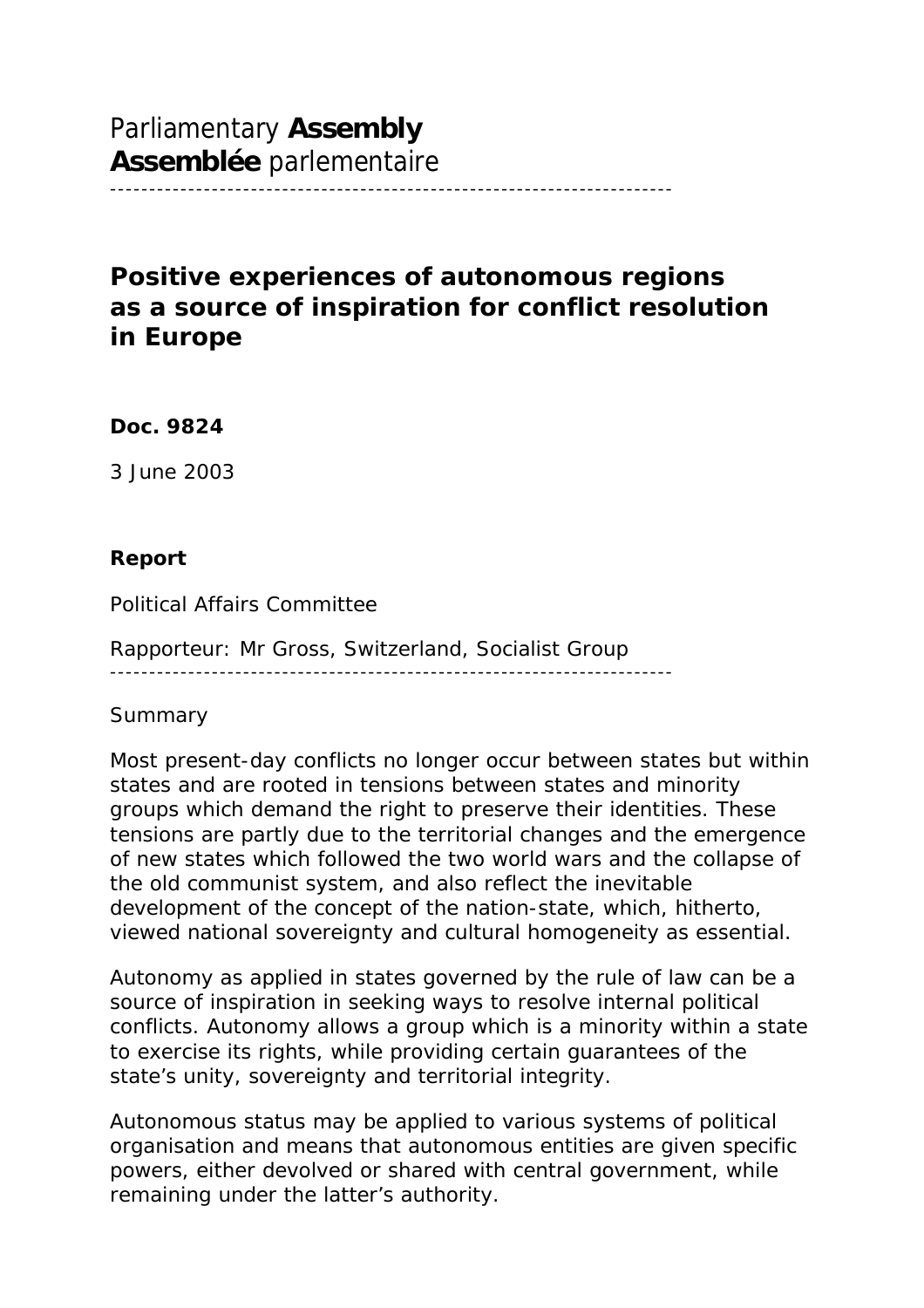In order to provide the right conditions for the permanence of autonomy, the report recommends compliance with a number of basic principles, including the creation of a legal framework for autonomous status, a clear division of powers and the establishment of democratically elected legislative and executive bodies in autonomous regions.

# **I. Draft Resolution [***Link to the adopted text***]**

1. The resurgence of tensions in Europe, varying in intensity and frequently the product of unresolved conflicts within states, remains a cause of concern to the Parliamentary Assembly. Today, indeed, most political crises in Europe occur within states.

2. These renewed tensions are partly due to the territorial changes and the emergence of new states which followed the two world wars and the collapse of the former Communist system in the 1990s.

3. These tensions also reflect the inevitable development of the concept of the nation-state, which viewed national sovereignty and cultural homogeneity as essential. Nowadays, particularly in view of developments in the practice of democracy and international law, States are faced with new requirements.

4. Most of the present conflicts can very often be traced to the dichotomy between the principle of indivisibility of states and the principle of identity, and are rooted in tensions between states and minority groups which demand the right to preserve their identities.

5. The vast majority of European states today include communities which have different identities. Some of these demand their own institutions, and want special laws allowing them to express their distinctive cultures.

6. States must prevent tensions from developing by introducing flexible constitutional or legislative arrangements to meet their expectations. By giving minorities powers of their own, either devolved or shared with central government, states can sometimes reconcile the principle of territorial unity and integrity with the principle of cultural diversity.

7. The Council of Europe, which is committed to peace and to the prevention of violence as essential to the promotion of human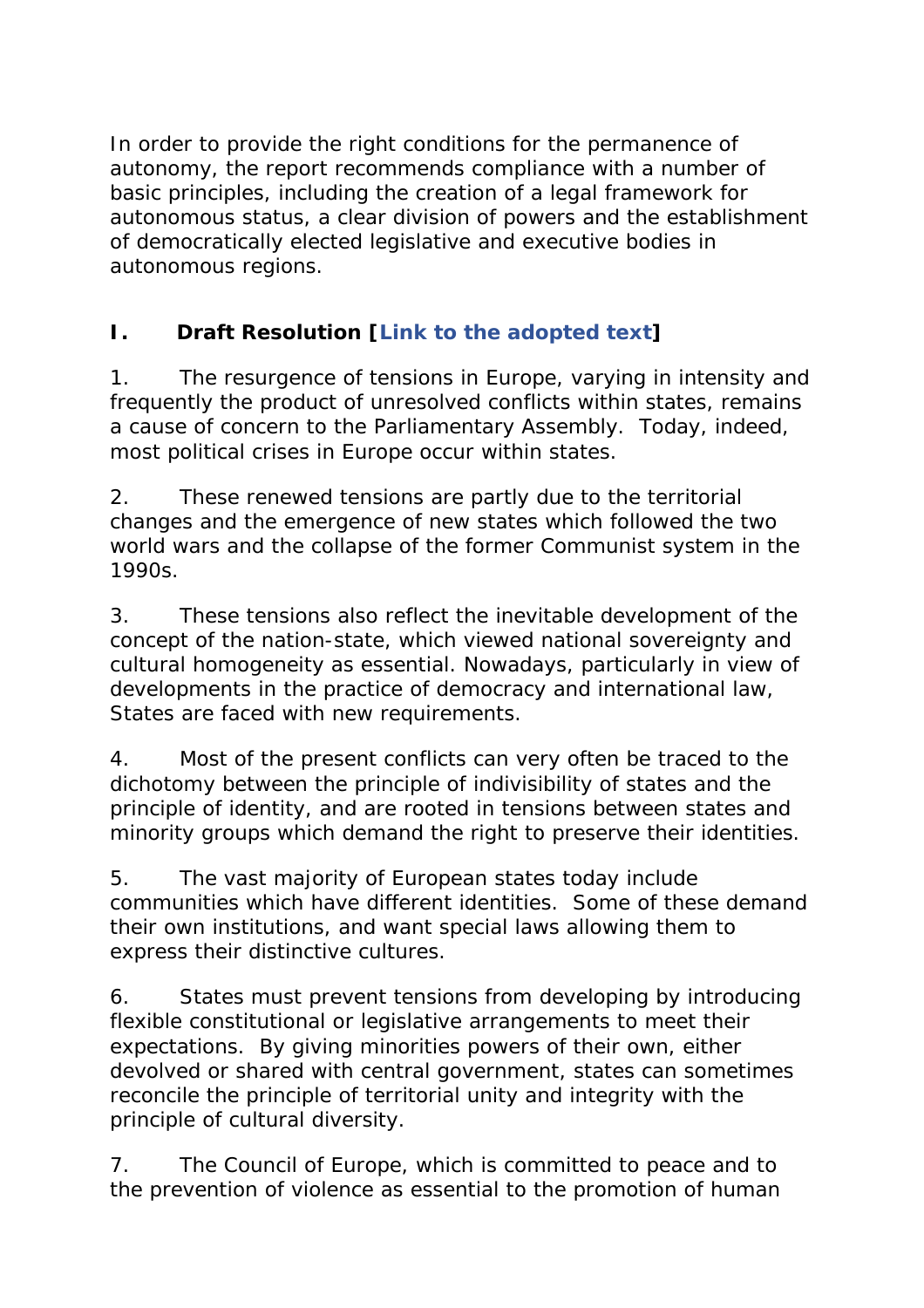rights, democracy and the rule of law, believes that the positive experience of autonomous regions can be a source of inspiration in seeking ways to resolve internal political conflicts.

8. Many European states have already eased internal tensions, or are now in the process of doing so, by introducing various forms of territorial or cultural autonomy, embodying a wide range of principles and concrete measures which can help to resolve internal conflicts.

9. There is no denying that autonomy is a concept which can have negative connotations. It can be seen as a threat to the state's territorial integrity and a first step towards secession, but there is frequently little evidence to sustain this view.

10. Autonomy, as applied in states respectful of the rule of law which guarantee their nationals fundamental rights and freedoms, should rather be seen as a "sub-state arrangement", which allows a minority to exercise its rights and preserve its cultural identity, while providing certain guarantees of the state's unity, sovereignty and territorial integrity.

11. The term "territorial autonomy" applies to an arrangement, usually adopted in a sovereign state, whereby the inhabitants of a certain region are given enlarged powers, reflecting their specific geographical situation, which protect and promote their cultural and religious traditions.

12. The constitutions of most Council of Europe member states do not recognise the right to secede unilaterally. However, indivisibility must not be confused with the concept of unitary state, and indivisibility of the state is thus compatible with autonomy, regionalism and federalism.

13. Autonomous status may be applied to various systems of political organisation, ranging from straightforward decentralisation in unitary states to a genuine division of powers, either symmetrically or asymmetrically, in regional or federal states.

14. In the past, autonomy was introduced in two stages, and originated in three ways, being established by regional entities when central states were founded, introduced to resolve territorial tensions, or sponsored by the international community.

15. Autonomy is not a panacea, and the solutions it offers are not universally relevant and applicable. However, failures should be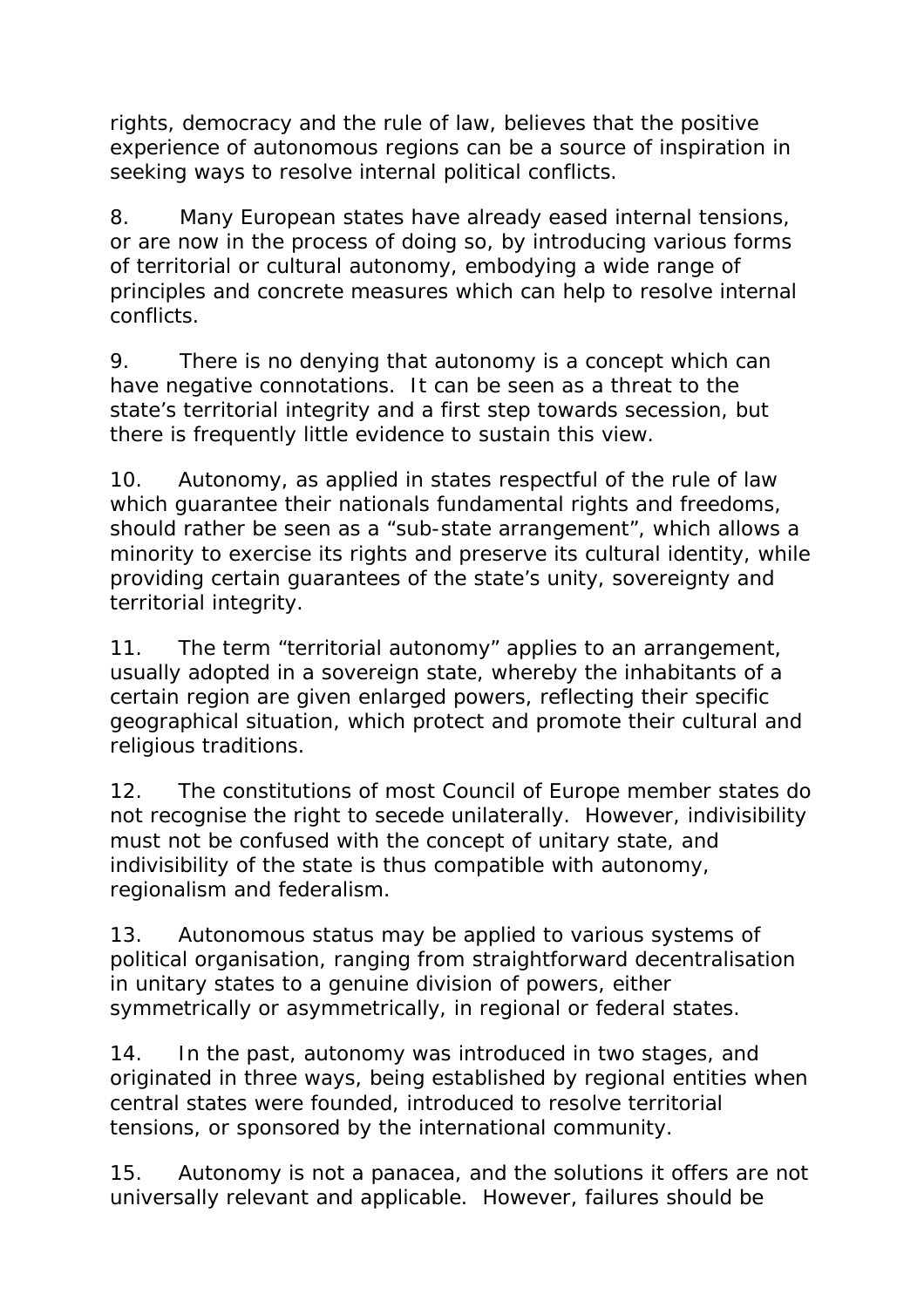blamed, not on autonomy as such, but on the conditions in which it is applied. Autonomous status must always be tailored to the geography, history and culture of the area concerned, and to the very different characteristics of specific cases and conflict zones.

16. With a view to relieving internal tensions, central government must react with understanding when minority groups, particularly when they are sizeable and have lived in an area for a long period of time, demand greater freedom to manage their own affairs independently. At the same time, the granting of autonomy must never give a community the impression that local government is a matter for it alone.

17. Successful autonomy depends on balanced relationships within a state between majorities and minorities, but also between minorities. Autonomous status must always respect the principles of equality and non-discrimination.

18. All interpretation, application and management of autonomy shall be subject to the authority of the State, and to the will and judgement of the national parliament and its institutions.

19. Positive discrimination, i.e. favourable representation in the organs of central government, can often be used to involve minorities more effectively in the management of national affairs.

20. It is fundamental that special measures must also be taken to protect "minorities within minorities", and ensure that the majority and other minorities do not feel threatened by the powers conferred on an autonomous entity. In these autonomous entities, the Framework Convention for the Protection of National Minorities must also be applied, for the benefit of minorities within minorities.

21. The Assembly calls on the governments of member states to respect the following basic principles when granting autonomous status:

i. An autonomous status, which depends by definition on cooperation and co-ordination between central government and autonomous entities, must be based on an agreement negotiated between the parties concerned.

ii. Central government and autonomous authorities must recognise that autonomous status is part of a dynamic process and is always negotiable.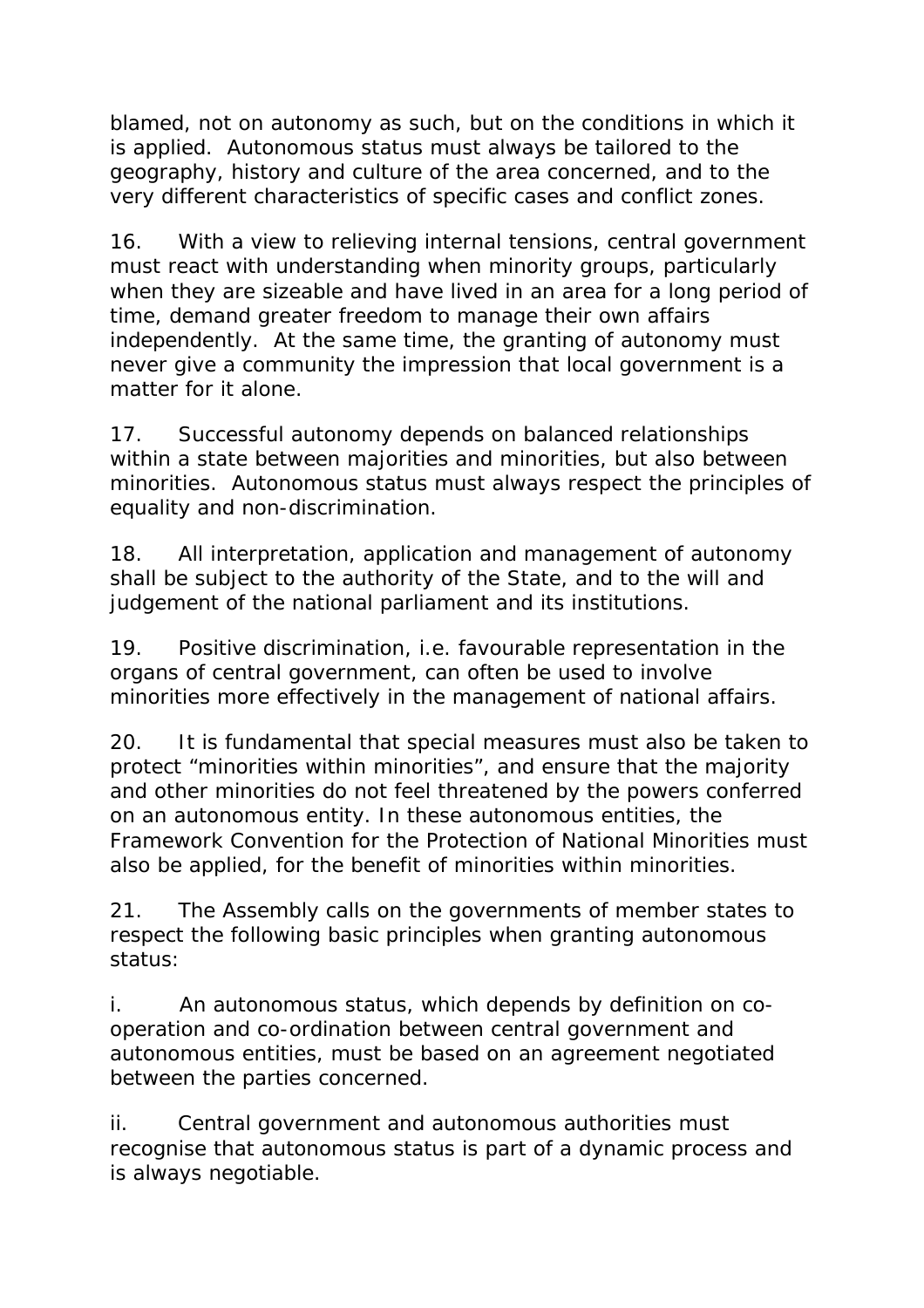iii. It would be appropriate for the statutes and founding principles underlying autonomous status to be included in the Constitution rather than in legislation alone, so that amendments can only be made in accordance with the Constitution. To avoid later disputes, agreements on autonomous status must explicitly define the repartition of powers between the central and autonomous authorities.

iv. Agreements on autonomous status must guarantee appropriate representation and effective participation of the autonomous authorities in decision-making and the management of public affairs.

v. Agreements on autonomous status must provide that autonomous entities are to have legislative and executive authorities, democratically elected at local level.

vi. Agreements on autonomous status must provide for funds and/or transfers which allow autonomous authorities to exercise the extra powers conferred on them by central government.

vii. To ensure that powers are not abused, special machinery must be established to resolve disputes between central government and the autonomous authorities.

viii. If tensions between central government and the autonomous authorities persist, the international community should sponsor the negotiation process.

ix. Devolution of powers to autonomous entities must imperatively protect the rights of minorities living within them are ignored or suppressed.

# **II. Draft Recommendation [***Link to the adopted text***]**

1. The Assembly considers that autonomous status must always give the autonomous region concerned a legislative and an executive body democratically elected at local level. These bodies should have appropriate powers to pass laws and enforce them in the autonomous territory, while remaining subject to the law and prerogatives of central government – as defined in the European Charter of Regional Self-Government adopted by the CLRAE.

2. The Assembly believes that the adoption of a European legal instrument would enable states facing internal conflicts to find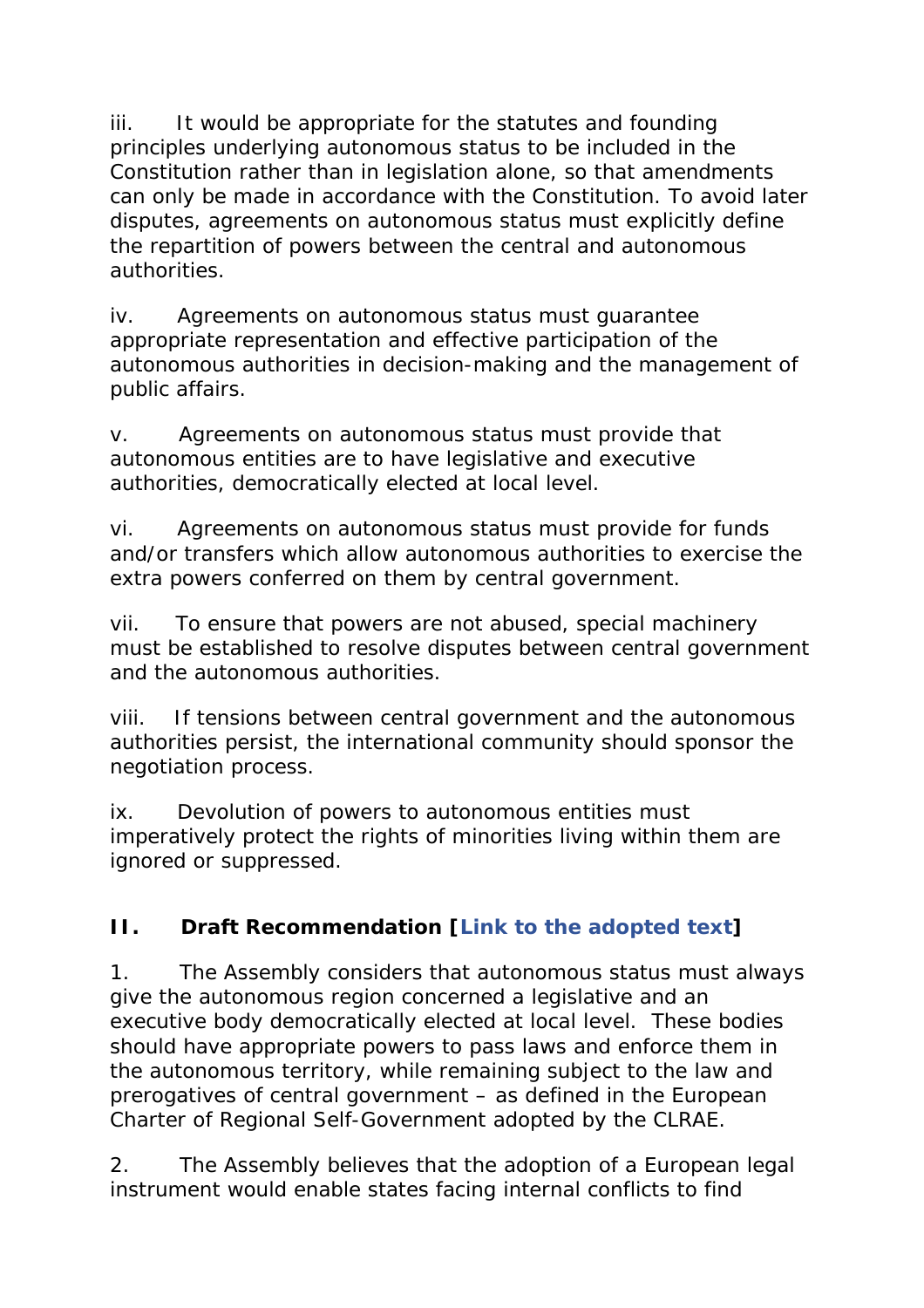constitutional or legislative solutions which would allow them to preserve the state's sovereignty and territorial integrity, while respecting the rights of minorities.

3. This legal instrument must stipulate that the exercise of powers devolved to autonomous entities shall comply with the provisions of the European Convention for the Protection of Human Rights and Fundamental Freedoms, particularly the principles of equality, non-discrimination and secularism.

4. In this context, the proposals contained in the Helsinki Declaration (28 June 2002), which recognises the possibility of formulating basic concepts and principles applying to all systems of regional autonomy, merit the attention of the Council of Europe's member states.

5. The Assembly accordingly recommends that the Committee of **Ministers** 

prepare a European legal instrument (Article 11 of the Declaration), based on the principles laid down in the European Charter of Regional Self-Government, taking account of the member states' experience, and also making it possible to recognise and promote the common principles of regional autonomy, with respect for the European Convention for the Protection of Human Rights and Fundamental Freedoms and its principles of equality and nondiscrimination.

------------------------------------------------------------------------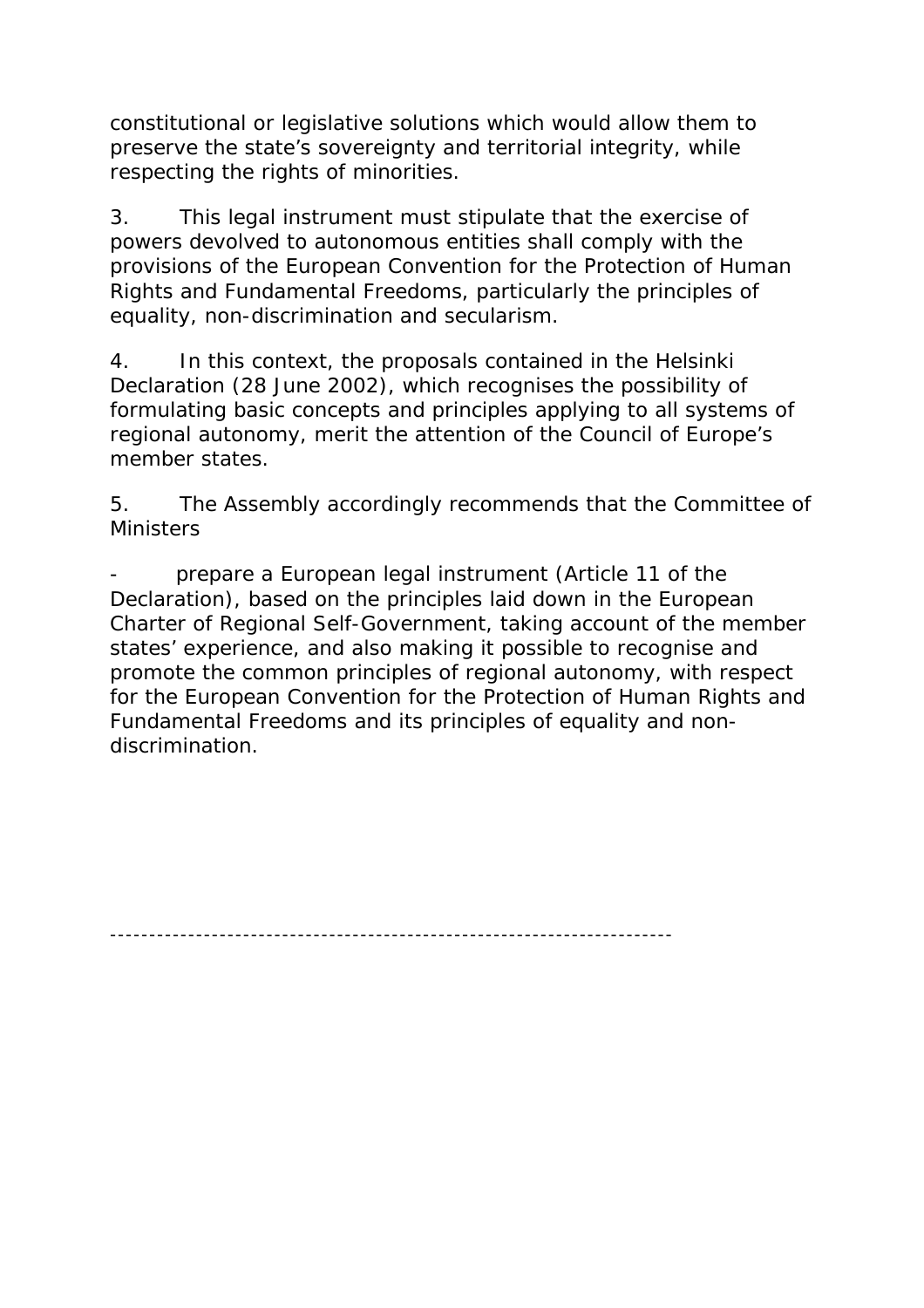#### **Contents**

**Explanatory memorandum by the rapporteur** 7

- **I. Introduction**
- **II. Development of the concept of autonomy**
- **III. Concept of autonomy and right to self-determination**
- a) Diversity of forms of autonomy
- b) Diversity of institutional frameworks
- c) Defining the scope of autonomy
- d) Legal framework of autonomy
- e) Positive and negative aspects of autonomy

#### **IV. Case studies**

- a) The Åland Islands
- b) Alto-Adige / South Tyrol
- c) Factual comparison of the two most successful historical cases
- d) Sri Lanka
- e) Faeroes Islands
- **V. Conceptual clarifications**
- a) Right to internal and external self-determination
- b) Autonomy as a system of conflict resolution
- **VI. Analysis of the functioning of autonomous entities**
- a) Political systems and division of powers
- i. Federalism
- ii. Regionalism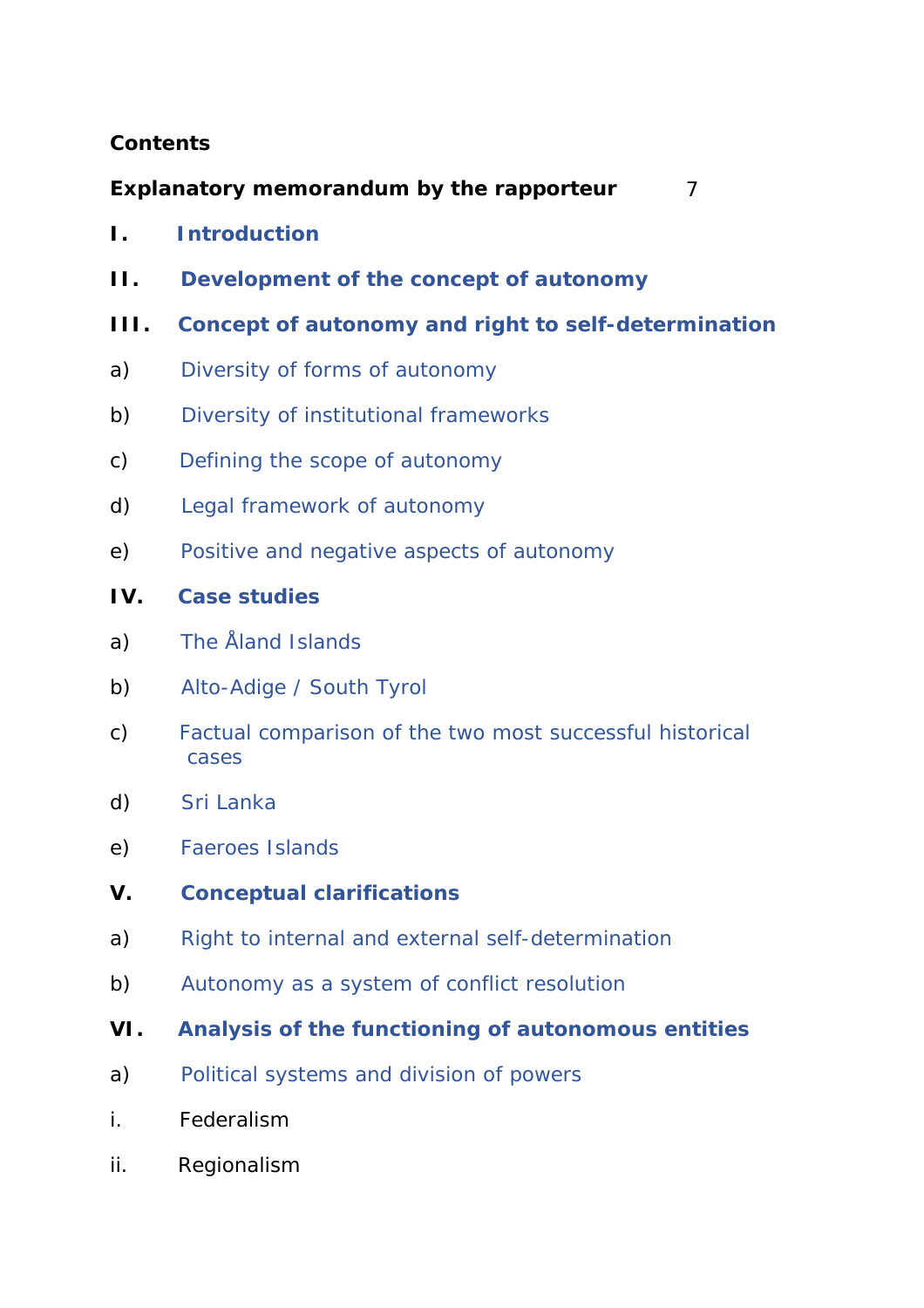- iii. Decentralisation in unitary states
- iv. System of devolution
- v. Free association
- vi. Asymmetric territorial organisation
- vii. Establishment of special status
- b) Methods of sharing sovereignty
- c) Settlement of disputes
- **VII. Identification of the basic factors for the success of autonomy**
- a) Legal design and criteria for short and long-term success
- b) Geopolitical and demographic aspects
- c) Political and institutional aspects
- d) Social, economic and financial aspects
- e) Cultural aspects
- f) Respect for human rights

#### **VIII. Some thoughts on resolving certain current conflicts by introducing the concept of autonomy**

- a) Abkhazia and South Ossetia (Georgia)
- b) Kosovo as part of Serbia and Montenegro
- c) Chechnya (Russian Federation)
- d) Transnistria (Moldova)
- **IX. Conclusion**

------------------------------------------------------------------------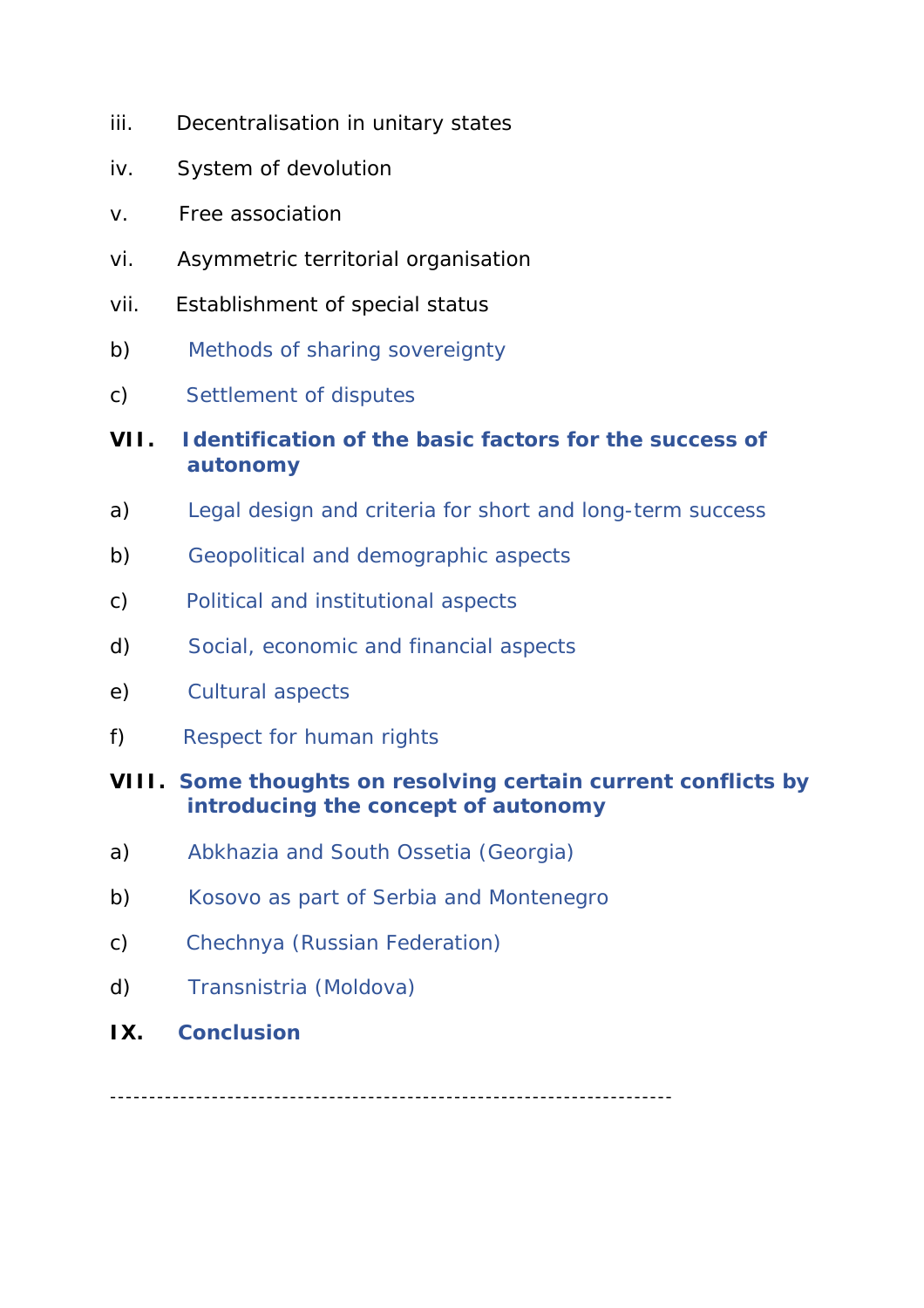# **III. Explanatory memorandum by the rapporteur[1]**

### **I. Introduction**

1. The Assembly is concerned about the upsurge in violent tensions in Europe, which is often an indication of unresolved antagonisms within a state. For a long time, political crises had their origins in tensions between states, but today the reasons for these tensions are more likely to be found within states**.** This is Wymore than half of the current wars are civil in nature and the result of cultural conflicts. Based on this observation, a motion for a Resolution (Doc 8425) was submitted to the Assembly on *Resolution of ethic conflicts in Council of Europe member sates*. This motion represents the original source of this report.

2. This increase in tensions can be partly explained by the profound changes that Europe underwent after the collapse of the old communist system in the 1990s. In the last few years, more than twenty new states have been established in central and eastern Europe.

3. A state is generally composed of peoples (or communities) from different cultures. However, not every cultural community can establish a state to promote its cultural traditions, so every state must provide for and introduce flexible constitutional or legislative rules that allow these cultural differences to be expressed while safeguarding its unity at the same time.

4. In the recent history of Europe, states have been created in three successive stages, namely after each of the two world wars and when the cold war ended. These pivotal stages were either marked by the creation of new states or the establishment of autonomous regions. Examples that illustrate this development are the autonomy granted to the Åland Islands in 1921 under the aegis of the League of Nations; to Alto-Adige / South Tyrol in 1947 under the authority of the UN and to Gagauzia (Moldova) in 1990 or the creation of the Autonomous Republic of Crimea (Ukraine) in 1992.

5. Today, it seems that tensions in certain states that have been facing an internal political crisis for many years are being resolved with the aid of autonomy concepts. This appears to be the case in Cyprus or Sri Lanka.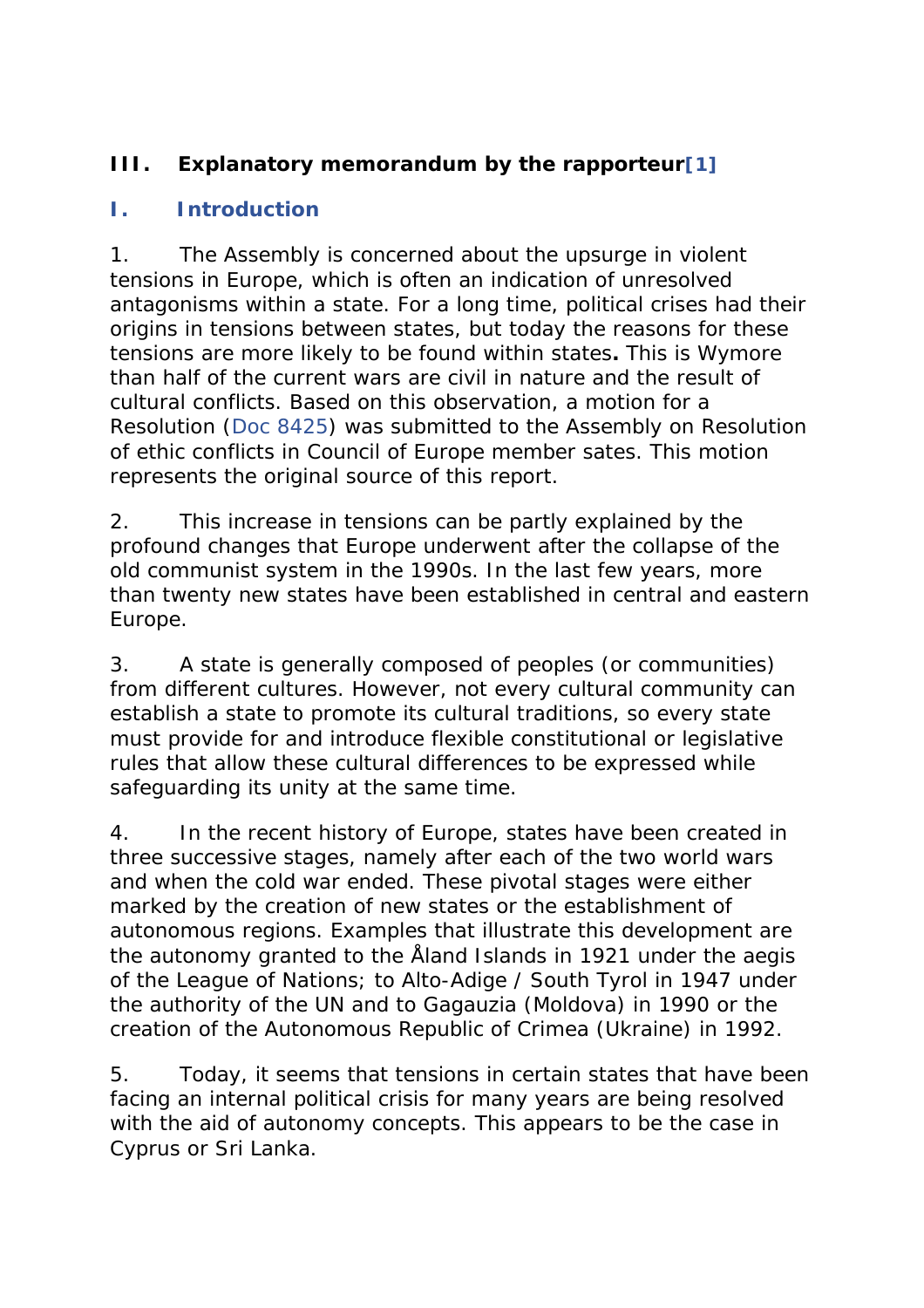6. The Council of Europe, which wishes to contribute to finding peaceful solutions to all disputes, would like to know to what extent the positive experience of the autonomous regions can constitute a source of inspiration for conflict resolution. It may be observed that a number of states have dealt with their problems or are in the process of doing so by setting up territorial or cultural autonomies and that the latter offer a wide variety of principles, measures, ideas and concepts for resolving these issues.

7. The purpose of this report is to establish the criteria conducive to the success of autonomy in order to provide guidelines for those who want to resolve internal conflicts by introducing selfgovernment and help them avoid mistakes.

8. In the light of the positive experience gained, it will be necessary to determine the factors and conditions that allow autonomy to succeed, to establish the historical, geographical, political, economic, ethnic and cultural aspects to be taken into account in order to define a conceptualised model or to recommend good practices that states facing internal conflicts will be able to draw on.

9. In the final section, we shall study the actual application of this experience in crisis regions, such as Kosovo (Serbia and Montenegro), Chechnya (Russia), Abkhazia (Georgia) and Transnistria (Moldova).

### **II. Development of the concept of autonomy**

10. The concept of autonomy undeniably has a negative, even threatening, connotation. In order to avoid any misunderstanding. it is important to state that our conception of autonomy does not in any way correspond to the use of the word in the past by authoritarian regimes like the Russian empire, the USSR or Yugoslavia. Our definition corresponds to the way the term is employed in democracies, i.e. states subject to the rule of law that guarantee specific rights and freedoms to their citizens. Democracy and the exercise of basic freedoms are essential for the success of autonomous entities.

11. Autonomy is often seen as a threat to the territorial integrity of a state and the first step towards secession, as might be the case where the Faeroes are concerned. However, it would be wrong to interpret it in this way. Rather, it must be considered as a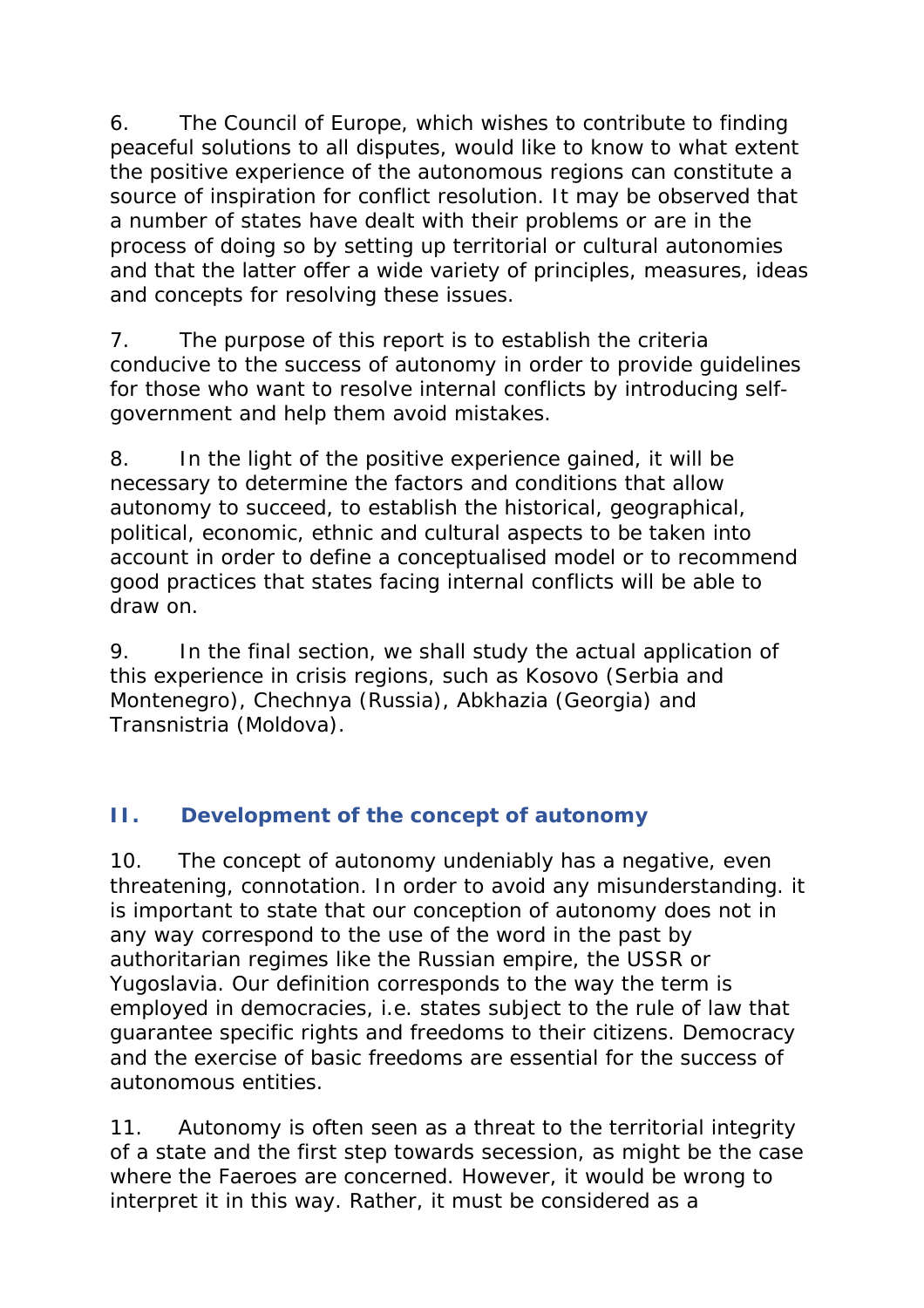compromise aimed at ensuring respect for territorial integrity in a state that recognises the cultural diversity of its population.

12. Avoiding any recourse to violence, autonomy allows a minority group within a state to enjoy its rights by preserving its specific cultural traditions while providing the state with guarantees regarding its unity and territorial integrity. It represents an intermediate solution that makes it possible to avoid both the forced assimilation of minority groups and the secession of part of the state territory. Autonomy thus strengthens the integration of the minorities within the state and is a constructive element for the promotion of peace.

13. It is necessary to emphasise the integrative potential of autonomy. Recent examples of its introduction, such as in Spain, Italy, Russia (e.g. the Republic of Tatarstan, Azerbaijan (the Autonomous Republic of Nakhichevan) or Moldova (the special status of Gagauzia), show that, as a system guaranteeing both respect for the cultural diversity of minorities and the preservation of territorial integrity, autonomy can represent a constructive solution to any real or latent conflict.

14. Moreover, as calls for autonomy have become more frequent and are having a greater impact on the international legal order this issue needs to be examined in greater detail.

15. It is always important to learn from negative experiences. However, any failure in autonomy must not be attributed to the system as such but, rather, be put down to the conditions in which the autonomy has been implemented. Solutions provided by autonomous entities do not have universal validity and applicability. Any autonomy depends on the particular circumstances and must be adapted to the specific geographical, historical and cultural features of the territory concerned and the widely differing characteristics both of the conflicts and the areas where they take place.

16. Autonomy as a conflict-resolution measure in the 20th century[2] autonomic regions Kin-state or equivalent First/current autonomous legislation Åland Islands

Finland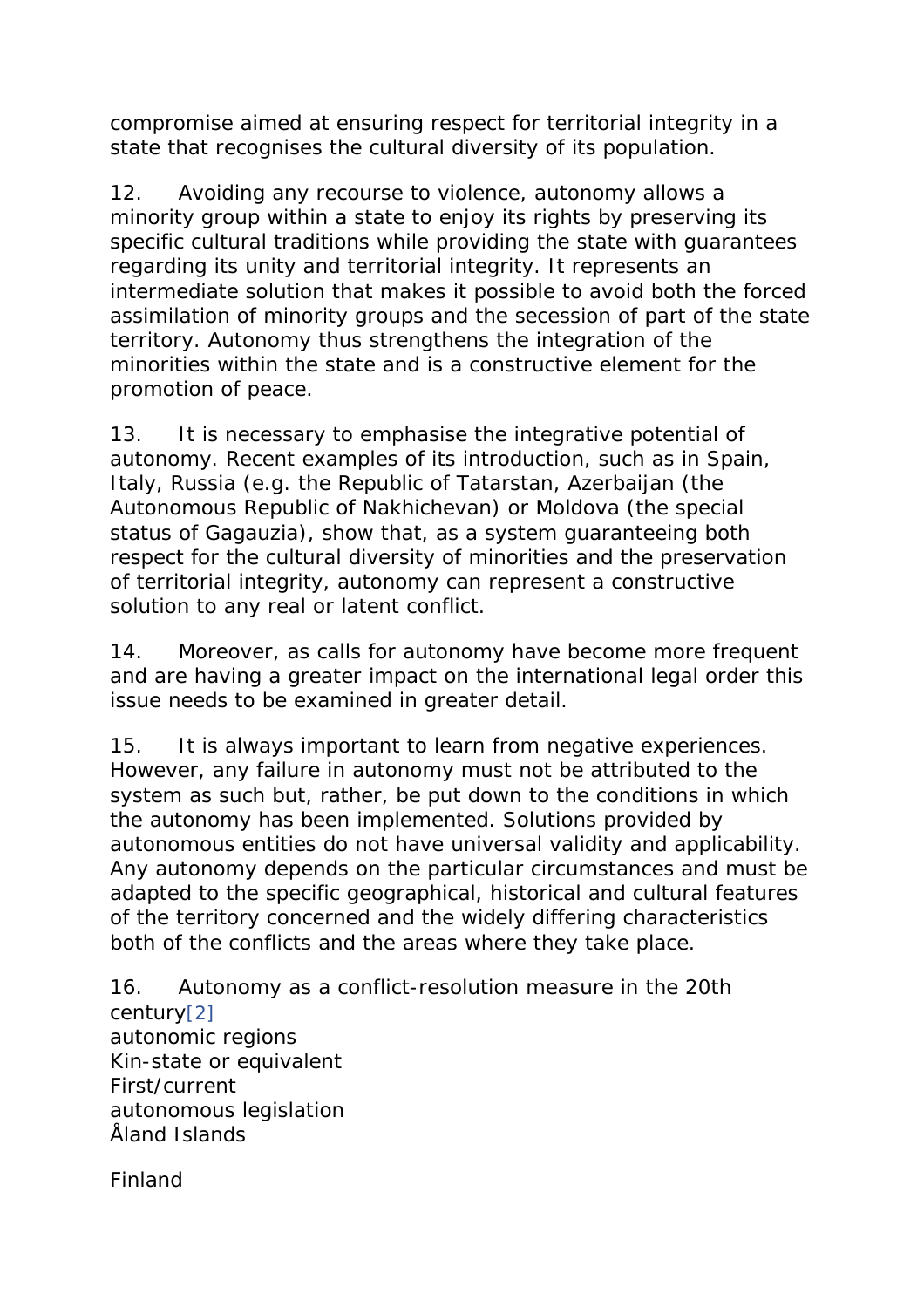1920/1991

Alto-Adige

Italy

1946/1972

Atlantic Coast

Nicaragua

1987

Corsica

France

1991

Danzig

League of Nations

1922-1939

Memel (Klaipeda)

Lithuania

1924-1939

Azerbaijan

Iran

1945-46

Kurdistan

Iraq

1970-74

South Sudan

Sudan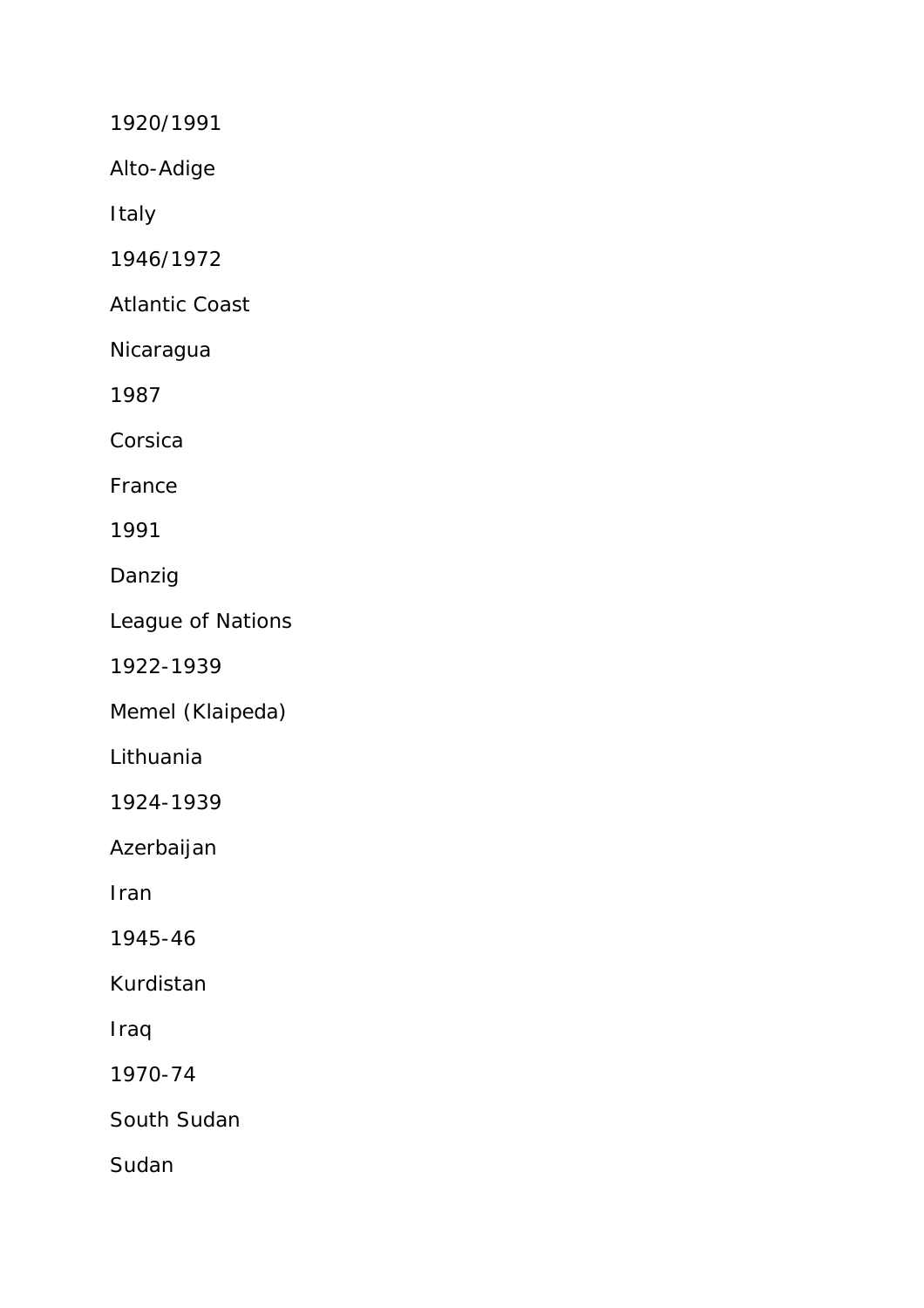1972-1983 Mindanao Philippines 1976-1995 Tamil Regions Sri Lanka 1987 Gagauzia Moldova 1994

17. Territorial autonomy is no panacea as it does not resolve all problems. It is a highly integrative concept but the problems involved with its implementation must not be underestimated.

18. Autonomy is a concept that presupposes the development of balanced relations in a state both between the majority and the minority and between minorities. If in the past the majority disregarded the identity and rights of minorities for a long time or resorted to violence to combat the aspirations of these minorities, the more difficult it will be to enter into a dialogue and envisage the grant of autonomy.

19. In order to ease tensions, the central government must show it understands the minorities when they make precise demands concerning their rights to greater autonomy in the management of their affairs. This is particularly the case when these aspirations originate from numerically large minorities that have been living in a region for a long time. However, in no case must the establishment of autonomy give the citizens the impression that local administration is exclusively their affair.

20. Positive discrimination, in the sense of the numerical overrepresentation of minorities in the central government bodies, is a way of involving the minority/minorities more in the management of national affairs. For example, in its Young, James and Webster judgment of 13 August 1981 the European Court of Human Rights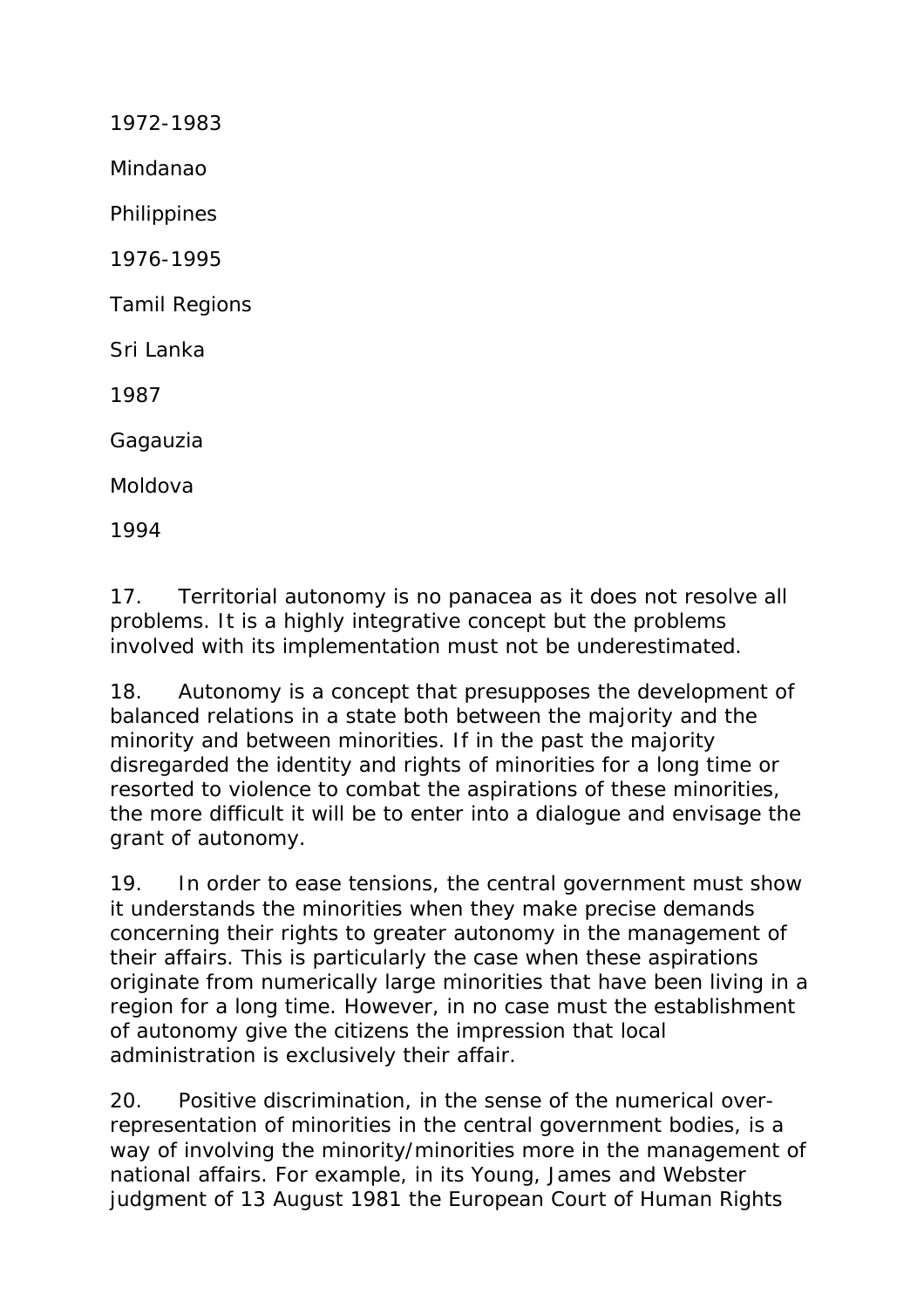urged positive discrimination when it stated that "democracy does not simply mean that the views of a majority must always prevail: a balance must be achieved which ensures the fair and proper treatment of minorities and avoids any abuse of a dominant position." (§ 63). Such a system is operated on a reciprocal basis for the Danish minority in the north German *Land* of Schleswig-Holstein, and the German minority living in the Danish frontier region.

21. The concept of autonomy must be precisely defined since it has several meanings depending on whether a philosophical, political, cultural or legal approach is adopted. It is therefore necessary to distinguish between and clarify, by analysing their relations with one another, such concepts as federalism, decentralisation, regionalism and independence, the latter being the result of secession.

22. At the level of international law, the concept of autonomy refers to the rights of peoples to self-determination and to their freedom to manage their own affairs. In this context, it will be necessary to examine the application of these international principles in the national constitutional law.

23. Autonomy, which represents the right of people to govern themselves by means of their own laws, allows certain territories to be granted the right to enact legislation and be given special powers that permit them to give expression to their distinctive historical, cultural and linguistic characteristics.

### **III. Concept of autonomy and right to self-determination**

### **a) Diversity of forms of autonomy**

24. The constitutions of most Council of Europe member states recognise the principle of territorial integrity and do not permit the right to unilateral secession. However, certain constitutions, such as that of Canada, contain provisions that allow territorial alterations that may affect the unity of the state.

25. However the principle of the indivisibility of the state must not be confused with its unitary character and it is therefore consistent with autonomy, regionalism and federalism. For example, the Spanish constitution states that "(t)he Constitution is based on the indissoluble unity of the Spanish Nation, the common and indivisible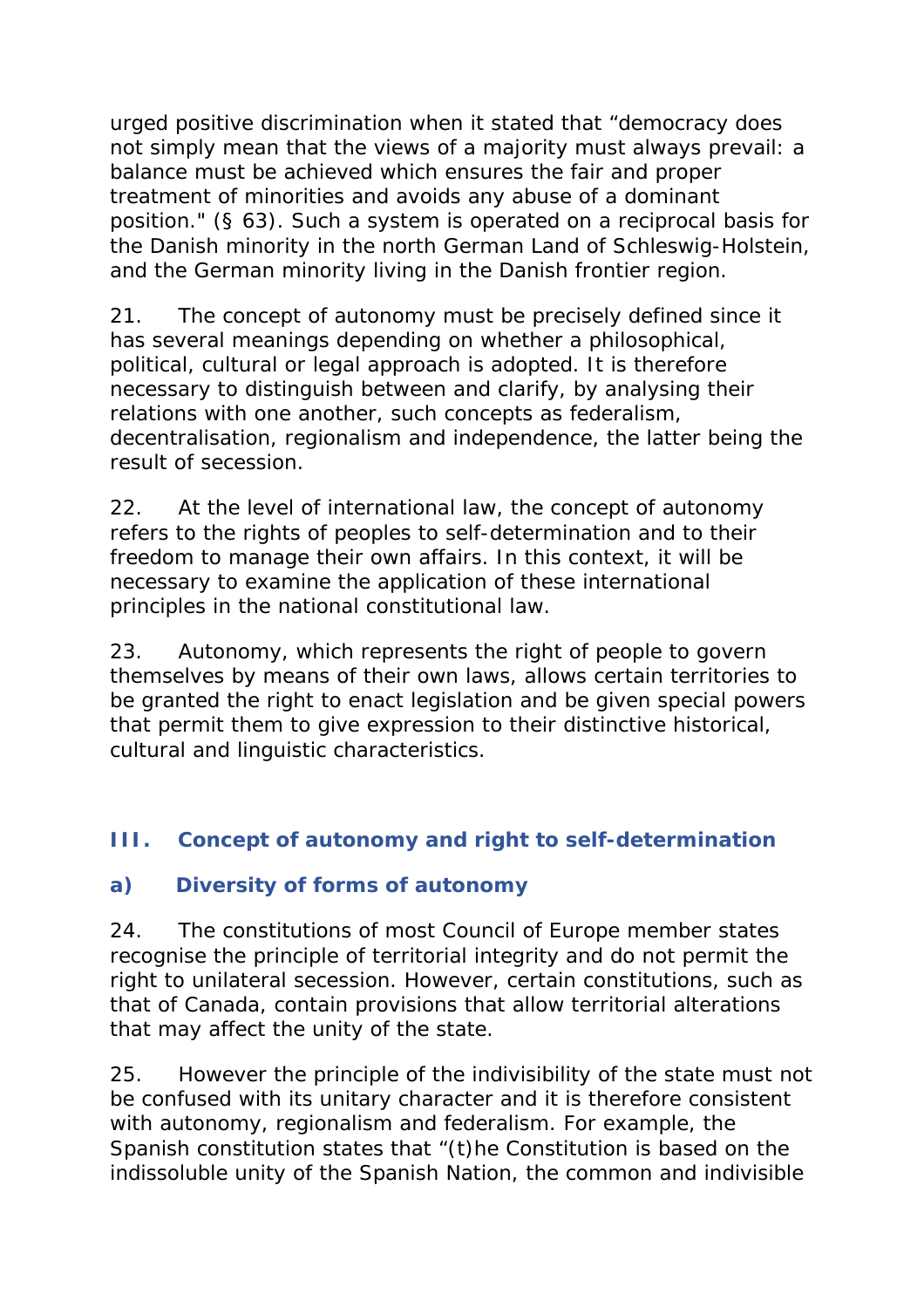homeland of all Spaniards; it recognises and guarantees the right to autonomy of the nationalities and regions of which it is composed".

26. The Italian Constitutional Court has declared with respect to the special status of Trentino-Alto Adige (South Tyrol) that "the fact that the ethnic minorities living in this region can elect their own representative body under conditions of genuine equality can only be in the national interest and, indeed, national unity".

27. In Russia, the self-determination of the peoples of the Federation and the integrity of the Federation as a state are the basic principles of the legal order.

28. Similarly, in Moldova section 1.1 of the organic law of 1994 defines the autonomy of Gagauzia as "territorial autonomy with special status (…) and forming an integral part of the Republic of Moldova". This section states that "in the event of a change of the independent status of the Republic of Moldova, the citizens of Gagauzia shall have the right to exercise self-determination".

29. Similarly, in March 1995, the Ukrainian Verkhovna Rada passed the law "on the Autonomous Republic of Crimea", which defines the latter's status as an autonomous administrative and territorial entity within Ukraine. Article 59 of the constitutional agreement of 8 June 1995 states that "the Autonomous Republic of Crimea is an autonomous administrative and territorial entity within Ukraine the powers of which shall be exercised within the limits laid down by the Ukrainian Constitution and legislation ".

30. The term autonomy is ambiguous since it can refer to forms of organisation that range from simple decentralisation to regionalism and federalism, i.e. it represents an even or uneven division of power or of certain powers. There are various forms of autonomy in Europe based on the different political systems of which the autonomous entities form a part. Whatever its form, each state contains some elements of decentralisation.

31. It can be said that there have been two historical phases with regard to the establishment of autonomy and that there are three different origins of autonomy: the autonomous bodies established by regional entities when the central state was created (as in the case of Switzerland), those set up to put an end to territorial tensions and those in which the division of powers has been initiated by international authorities, such as the League of Nations.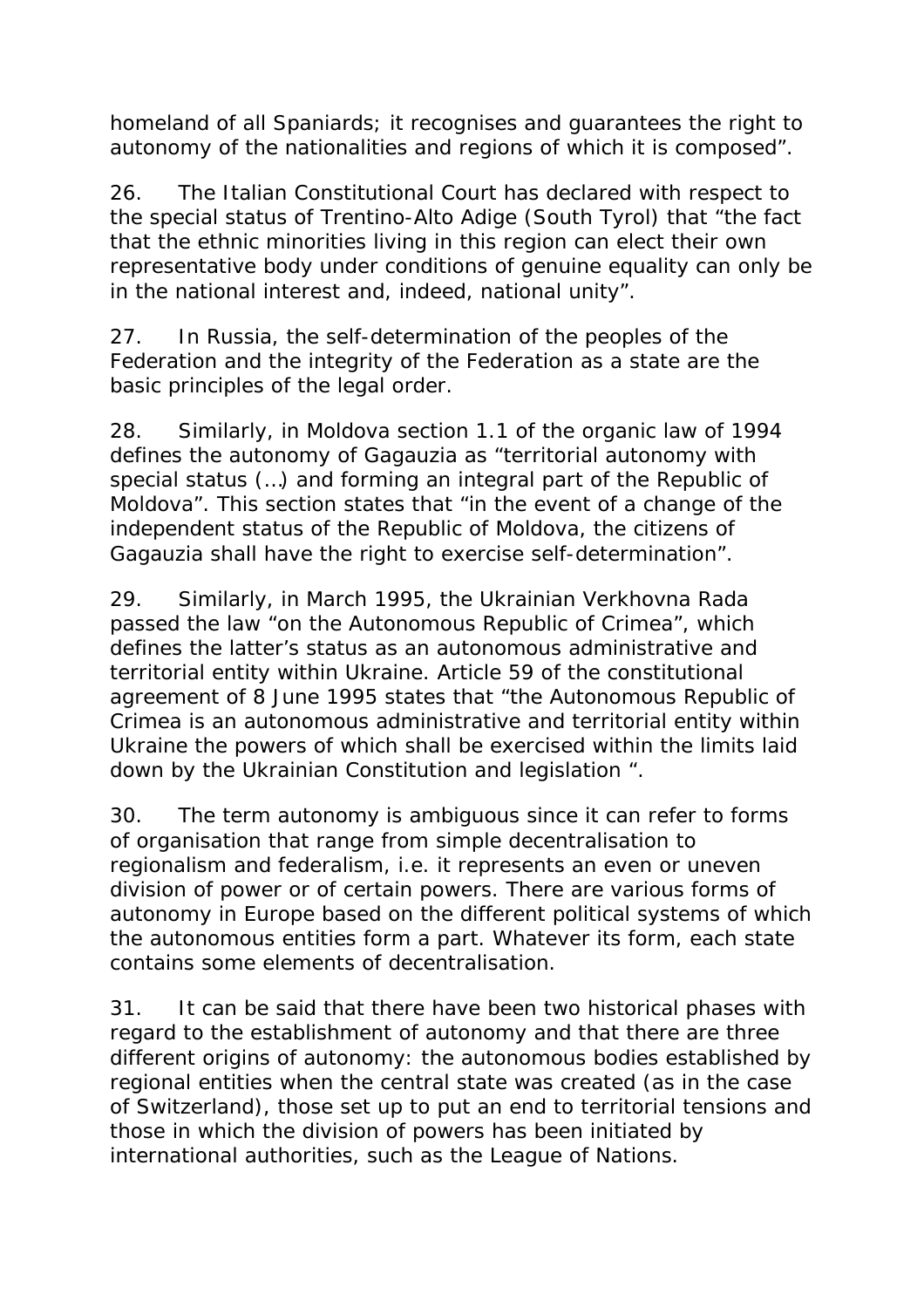32. The division of powers between the central state and the autonomous entity may be even or uneven. All the territorial authorities of a certain level of government, such as the cantons or *Länder* in a federal state and the regions in a regionalised state may enjoy autonomy. However, it is possible that only a specific part of the territory does so in the form of a special status with specific characteristics. For example, the Danish constitution confers such a status on the Faeroes and Greenland, while the Italian constitution gives specific rights to five autonomous regions with special geographical and linguistic features by granting them special status. Article 116 of the constitutional law of 18 of October 2001 states that "particular forms and conditions of autonomy are granted to Friuli-Venezia Giuliana, Sardinia, Sicily, Trentino-Alto Adige (South Tyrol) and Valle d'Aosta, in accordance with the respective special status adopted by the constitutional law".

## **b) Diversity of institutional frameworks**

In Europe, there are various forms of state that provide for some form of autonomy.

33. In federal states, the federated entities have many delegated functions that allow them to enjoy, by virtue of an even division of power, considerable autonomy in the management of their affairs and have their voice heard by the federal organs. In principle, the entities that make up a federal state are all equal and have identical powers. The federal option is more a reflection of the various historical phases of the formation of a state (Switzerland, Germany, Austria), and respect for the oldest historical entities than of a concern to protect minorities.

- Belgium, however, is a different case. In that country, the recent decision in favour of federalism was motivated by the desire to ensure the coexistence of different linguistic and cultural groups. The region is supposed to provide political, economic and social autonomy and the communities (francophone and Flemish) cultural autonomy.

34. There are also regionalised states with autonomous regions. Regionalisation is in fact a form of decentralisation within a unitary state, with territorial entities enjoying a certain amount of autonomy in specific areas but supervised by a representative of the central state. This is the case with the Portuguese island territories of the Azores and Madeira, which have political and administrative statutes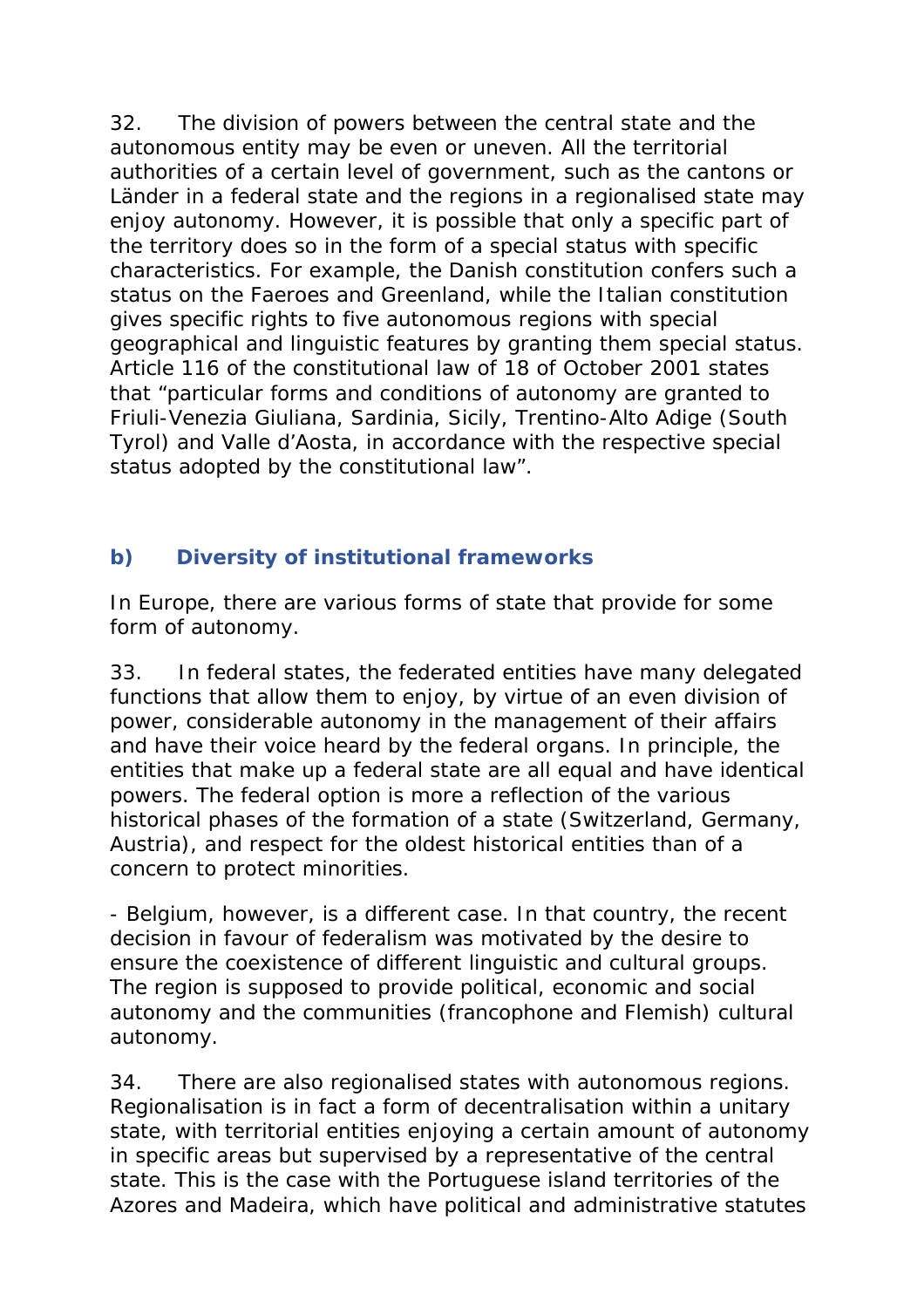drawn up by the regional legislative assemblies and approved by the Assembly of the Republic.

35. However, in the regionalised states there is very often an uneven division of powers. Spain and Italy are good illustrations of this.

- In Spain, for example, during the process of restoring democracy after the dictatorship in what was a unitary authoritarian state, autonomy was originally conceived above all for the historical communities with their own specific identity, such as the Basques, Catalans or Galicians. However, the 1978 constitution went further by dividing the country into 17 autonomous communities. It defined the exclusive powers of the central government, with the communities able to assume all other powers. Each community thus has its own autonomy statute, which was adopted in the form of an organic law by the national parliament as the final authority, has the legal force of a local constitution for the community and determines the scope of the powers of the institutions and the extent of each entity's own financial resources. Certain experts consider that the regional autonomous entities in Spain have developed in such a symmetrical manner that the country now has the structure of a federal state .

- In Italy, the arrangements for territorial autonomy vary from one region to another. For example, Articles 5 and 6 of the constitution establish an actual link between regionalisation and the legal situation of the linguistic minorities. Article 5 provides: "The Republic, one and indivisible, recognises and promotes local autonomy; it shall apply the fullest measure of administrative decentralisation in services dependent on the State and adjust the principles and methods of its legislation to the requirements of autonomy and decentralisation", while Article 6 states that "(t)he Republic shall safeguard linguistic minorities by means of special provisions".

36. Finally, there are also states that have undergone recent decentralisation with a delegation of powers, through legislation, from the central government to sub-national entities with specific cultural characteristics. This delegation has sometimes been accompanied by the creation of regions with a special status and extended powers*.* In the vast majority of cases they are island regions, such as the Faeroes, which belong to Denmark, Greenland following Iceland's independence after the second world war, the French island of Corsica, which is recognised as a territorial entity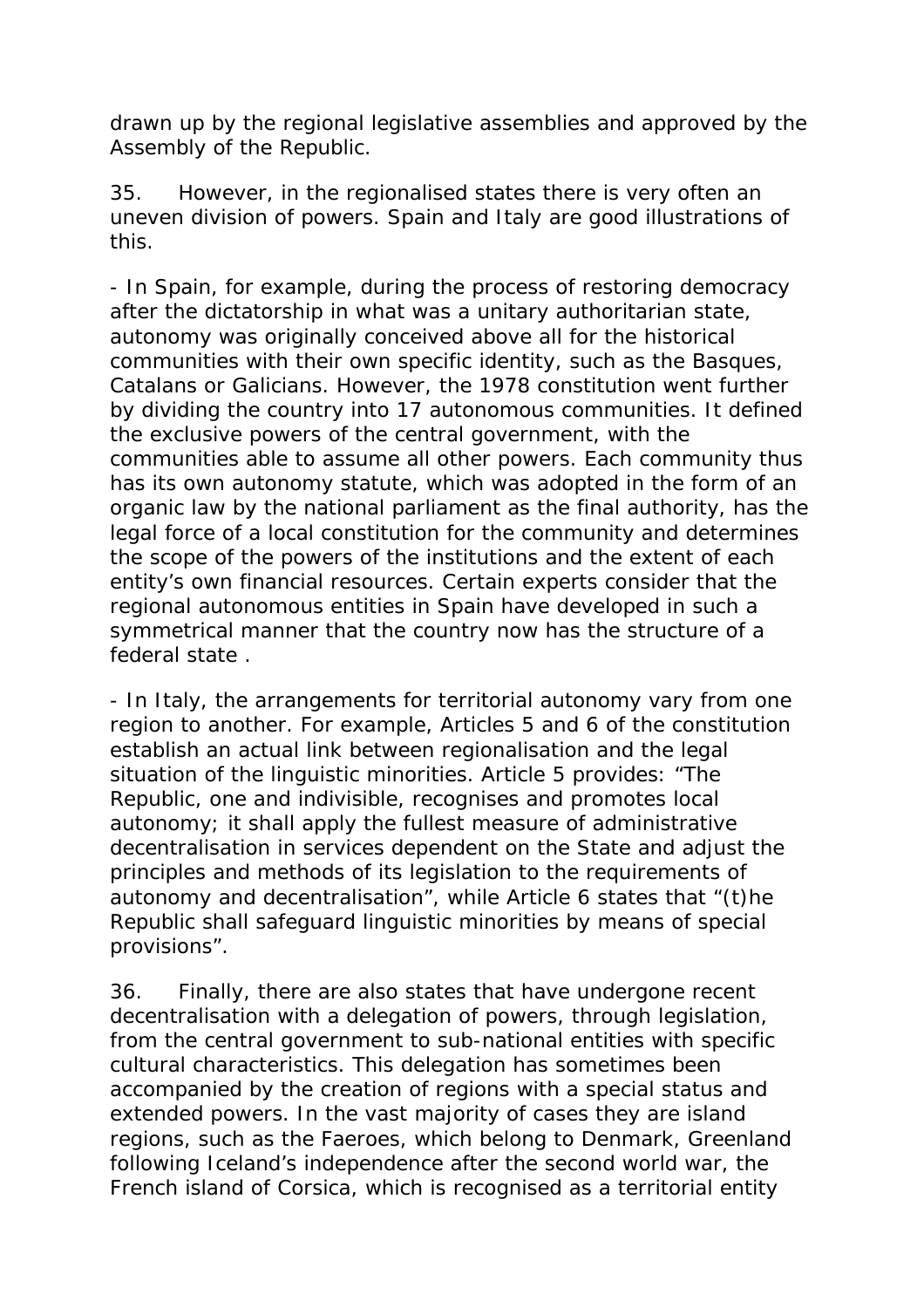with special powers, and France's overseas departments and territories.

37. As far as Corsica is concerned, it needs to be pointed out that the French government presented a draft statute for the island at the beginning of April 2003. It is planned to submit this text to a referendum among the population of the island on 6 July 2003. The text provides for the establishment of a single devolved authority, which would replace the present region and the two departments (Corse du Sud and Haute-Corse) but retain the local tier of government by setting up two "territorial councils", one in the north and one in the south. This new statute also provides for the local Corsican assembly to be able to adapt the laws and regulatory provisions and for the general use and teaching of the Corsican language. However, this draft, the aim of which is to give Corsica more autonomy by means of a greater delegation of powers, falls short of the special status granted to several European regions (especially in Spain and Italy) that have much wider legislative powers. Nor does it go as far as the proposals made by Lionel Jospin, the former prime minister, who suggested a division of national sovereignty.

38. The system of devolution, which is mainly employed by the United Kingdom, also takes account of the various communities making up the country by recognising the existence of separate legal systems in certain parts – i.e. Wales, Scotland, and Northern Ireland. In these areas of the UK, there is a very high degree of decentralisation with an uneven division of powers, resulting in the establishment of entities with broad autonomous powers administered by elected regional assemblies.

39. Some British island regions, such as Guernsey, Jersey or the Isle of Man, have extremely broad autonomous powers in the management of their affairs. This process has been so successful that certain English regions, such as York or the Midlands, are demanding the same rights. This will be the subject of regional referendums to be held by the summer of 2003.

### **c) Defining the scope of autonomy**

40. Etymologically, the word autonomy is derived from the Greek *auto* ("self"), and *nomos (*"law"), so its primary meaning is the right to govern oneself and draft one's own laws (i.e., "self-rule").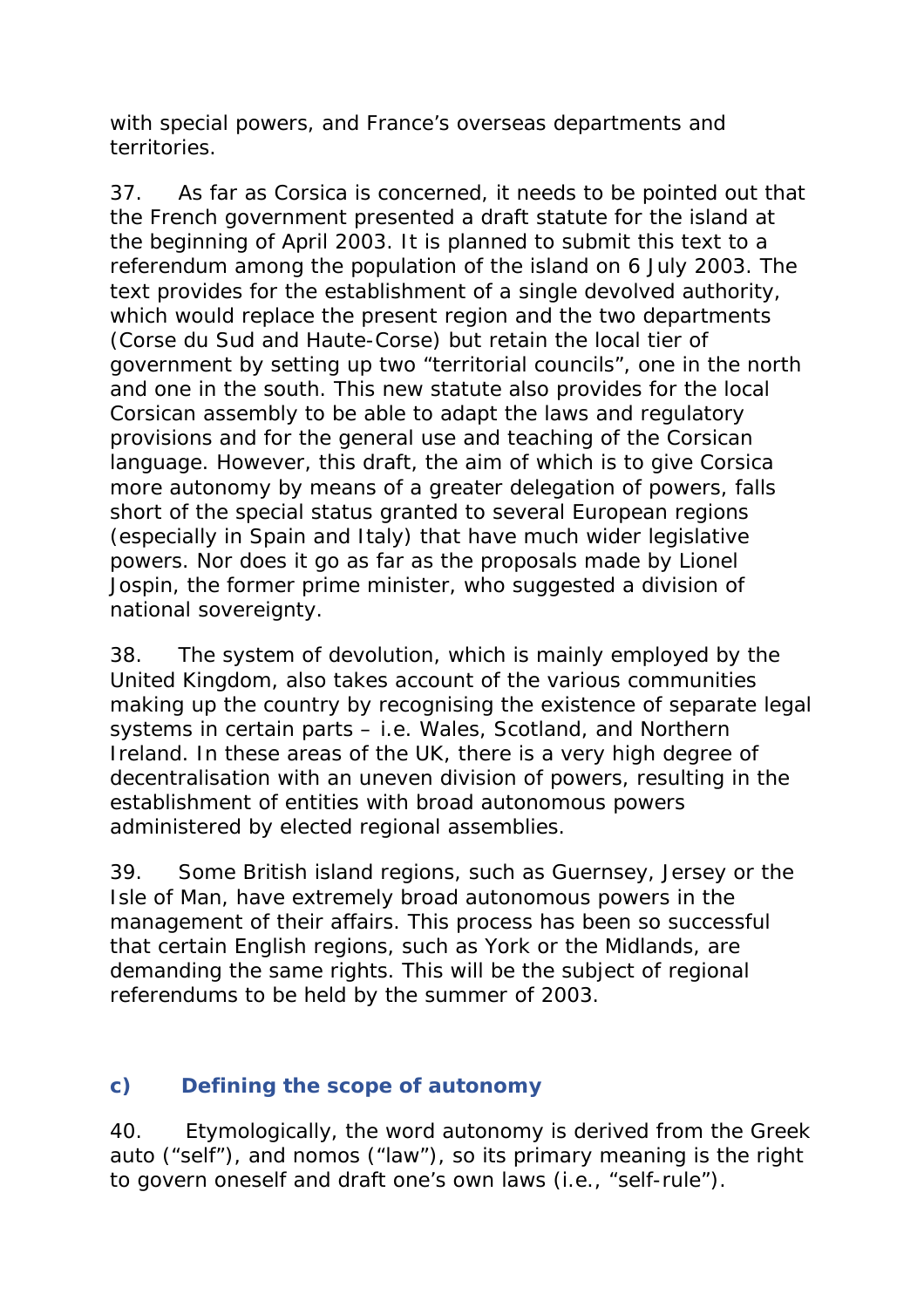41. According to Kjell-Åke Nordquist[3], "an autonomy is a territory with a higher degree of self-rule than any other comparable territory of a State". Cultural traditions, religious differences and particular geographical locations may justify granting specific powers to a particular territory.

42. For Ruth Lapidoth<sup>[4]</sup>, a leading specialist in autonomy, "Autonomy is a means for diffusion of powers in order to preserve the unity of a state while respecting the diversity of its population".

43. She distinguishes between three types of autonomy: territorial political autonomy, administrative autonomy and cultural or personal autonomy.

"A territorial political autonomy is an arrangement aimed at granting to a group that differs from the majority of the population in the state, but that constitutes the majority in a specific region, a means by which it can express its distinct identity."

Administrative autonomy comes close to decentralisation. However, while the latter only involves a delegation of powers, the former presupposes a transfer of powers, which are exercised by the local elected representatives.

Cultural or personal autonomy is granted to the members of a specific community (ethnic, linguistic, religious), whatever their place of residence. This model of autonomy, which provides for the members of an ethnic community to be governed through institutions and/or their own legislation, allows minorities a significant degree of autonomy and cohesion, even when minorities are dispersed throughout the territory.

44. The German professor Heinrich Oberreuter understands the concept of autonomy as "the possibility of free self-determination under an existing legal order".

45. According to Hurst Hannum and R. B. Lillich, two lawyers specialising in international law, autonomy could be perceived as "a relative term for describing the degree of independence that a specific entity enjoys within a sovereign state"[5].

46. "'Territorial autonomy' is understood as an arrangement, normally within a sovereign State, whereby the inhabitants of a defined part of the territory have extensive scope for administrative autonomy. In ideal forms, territorial autonomy would require the existence of a locally elected legislative body with some power to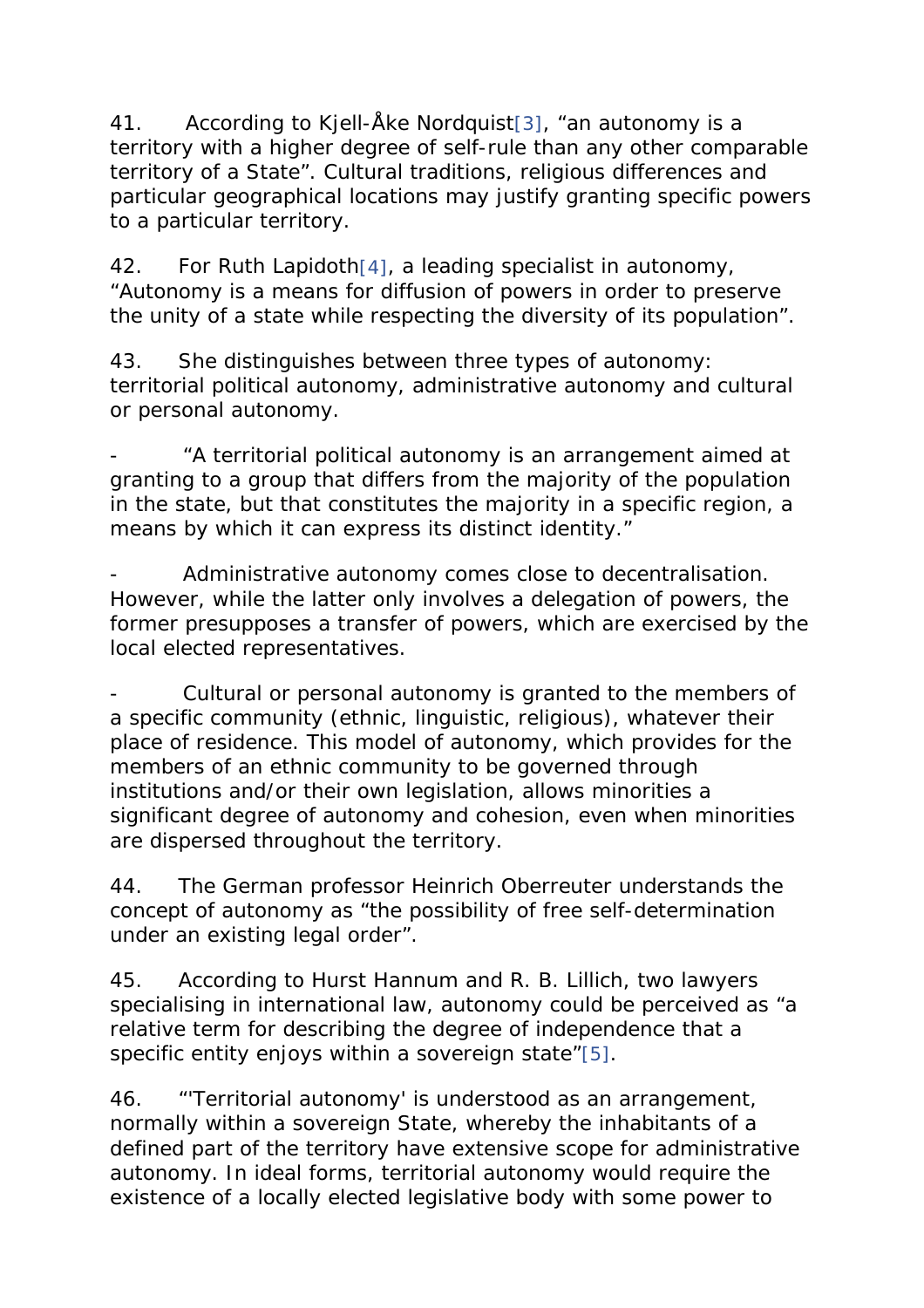legislate independently in some substantive domains, as well as an executive with power to implement the legislation of the local authority in those areas, whereas the executive in other areas is subject to the laws and orders of the central authorities."[6]

47. These different meanings of autonomy reflect the different ways in which a cultural minority can participate in the management of the affairs of the territory in which they live. In practice, these different forms of autonomy are very often intertwined.

48. Autonomy-based solutions must be considered as "sub-state arrangements" that benefit a specific part of the population. It is consequently left to the national legislature to determine and give reasons for the interpretation, implementation and management of the autonomy.

49. States and minorities should admit that, far from being final and static, autonomy status is a dynamic process and always subject to negotiation. Once a climate of confidence has been established, the central state will realise that the grant of autonomous power neither jeopardises its sovereignty and territorial integrity nor the existence of other minority groups, and it will be more willing to give the autonomous entity wider powers.

# **d) Legal framework of autonomy**

50. In order to provide the right conditions for its permanence and stability, every autonomous entity must be integrated into a legal framework. A local autonomy status can be established by a constitution, a law, a regional statute or an international treaty.

51. For example, certain autonomous entities have been set up exclusively by constitutional laws (such as the Faeroes, Greenland or the Spanish provinces), while others have been established by international agreements and then enshrined in constitutions (in the case of the Åland Islands, the Guarantee Act served to amplify and render more precise the League of Nations decision of 1921 which had been previously accepted by Sweden and Finland). Similarly, an Italian constitutional law of 1948 granting special status to Trentino-Alto Adige amplified and rendered more precise the De Gasperi-Gruber Agreement of 1946.

52. Certain autonomous entities, as in the case of Spain, can also be set up by means of regional statutes adopted by the national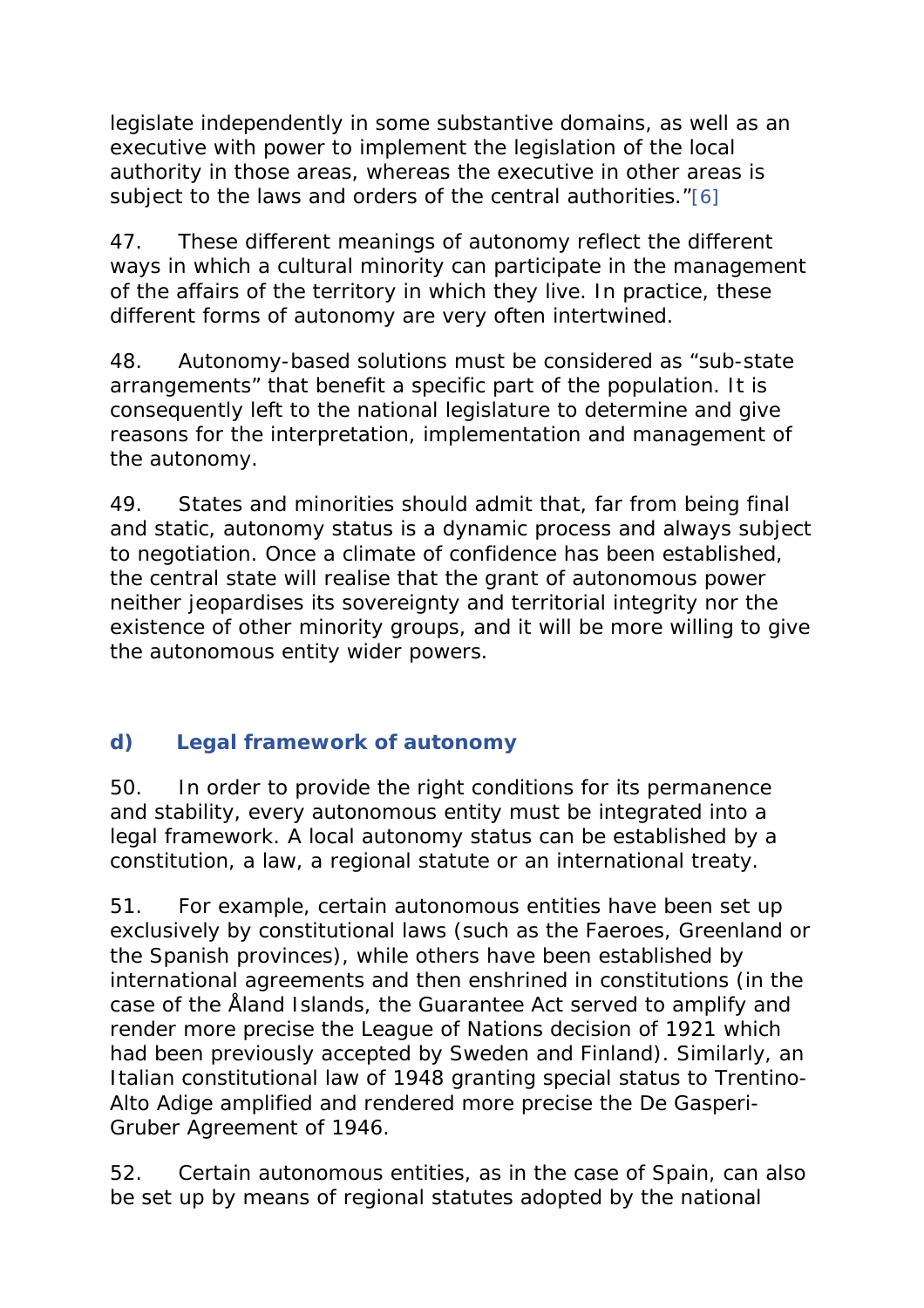parliament in the form of an organic law and then incorporated in the constitution.

53. As regards the legal basis of autonomy status, it may be observed that when the autonomy is conferred on a significant part of the territory the special status is normally provided for in a text with the force of a constitutional law. This is clearly the case with the entities that make up a federal or regionalised state but it is also often true of regions that benefit from special arrangements within a unitary state. For example, the statute of the Autonomous Republic of Crimea is based on a special law of 29 April 1992, the adoption of which required the revision of Article 75 of the Ukrainian constitution. Since the legal basis of the autonomous regions determines the very structure of the state, it is preferable for it to be mentioned in the constitution.

#### **e) Positive and negative aspects of autonomy**

54. The aim of the report is to describe and analyse the cases of various autonomous regions by examining the way they function at the political and institutional levels. The study of the Åland Islands, Alto-Adige / South Tyrol and the Faeroes will enable the historical and political factors to be identified and a list to be subsequently drawn up of similar basic factors that emerge in the very different context of today's conflicts. Sri Lanka, where the negotiation process is sponsored by Norway, is a current example of the relevance of these considerations and this historical experience.

55. The study of the autonomous entities makes it possible to draw up a list of the factors conducive to the lasting success of selfgoverning regions. Every demand for autonomy takes place within a historical context with cultural, political, democratic and geopolitical dimensions. This wish for autonomy can be explained by reference to specific cultural traditions, a specific language, a feeling of belonging culturally to a neighbouring country or the particular makeup of the territory concerned.

56. There are also key historical factors. For example, very often the country that has accepted an autonomy agreement was itself in the process of being constituted, while in other cases, the autonomy may have been supported by a neighbouring state and/or the international community.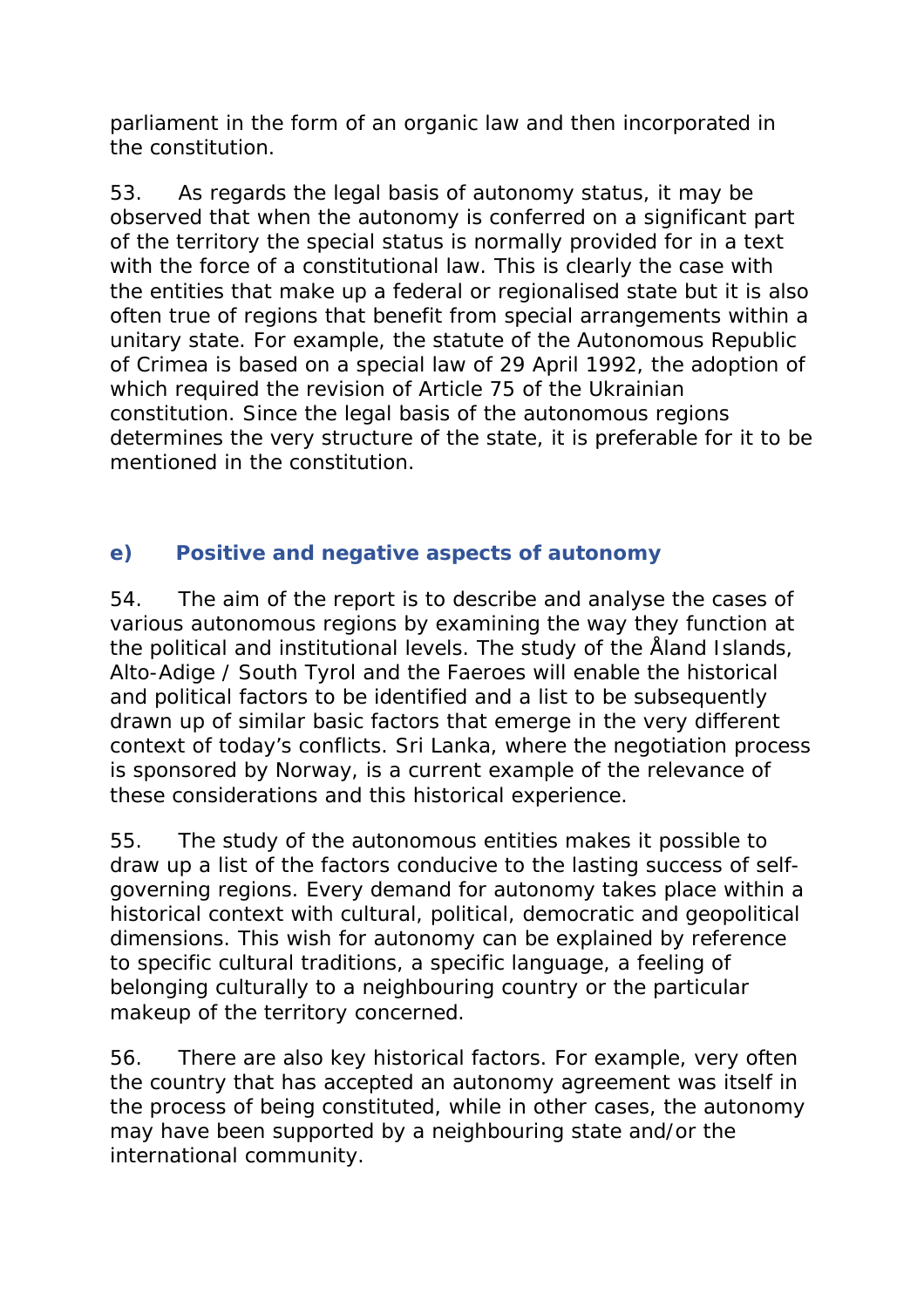57. As regards geopolitical criteria, it can be said that in many cases the autonomous entities do not possess any significant natural resources and are not of major strategic importance and the big powers are not directly involved in any conflict there.

58. Finally, the success of the autonomous entity depends to a large extent on respect for human rights and democracy in the neighbouring country and on the renunciation of force. Respect for the principles of "good governance" and the grant of autonomous powers are favourable conditions for ensuring the permanence of the autonomy agreements.

### **IV. Case studies**

## **a) The Åland Islands [7]**

59. The Åland Islands are a demilitarised, neutral and autonomous area of Finland. Their population is 26,000, and the land area totals 1,552 sq. km. The name of the capital is Mariehamn. They are an archipelago consisting of more than 6,500 islands situated between Stockholm and Turku.

60. The Ålanders have been Swedish-speaking since as far back as anybody can trace and are therefore part of the Swedish cultural heritage. Since this is a group of islands, its autonomy is considered to be territorial, even though it would also fit into the notion of cultural autonomy, since they are based on the Swedish language and culture.

61. Åland was a very old region of Sweden and had a Swedish population long before Finland was incorporated into the Swedish realm in the thirteenth century. The Islands, together with Finland, belonged to Sweden until 1809, at which time Sweden, after losing a war with Russia, was forced to relinquish Finland, together with Åland, to the victor. Under Russian rule, Finland benefited from a special form of cultural autonomy.

62. When the Russian Empire began to disintegrate, but before Finland declared independence in December 1917, the Ålanders started to struggle for reunion with Sweden, their traditional mother country. A petition calling for reunion was signed by 96% of the resident Ålanders of legally competent age and conveyed to the King of Sweden. However, the newborn state of Finland, which had been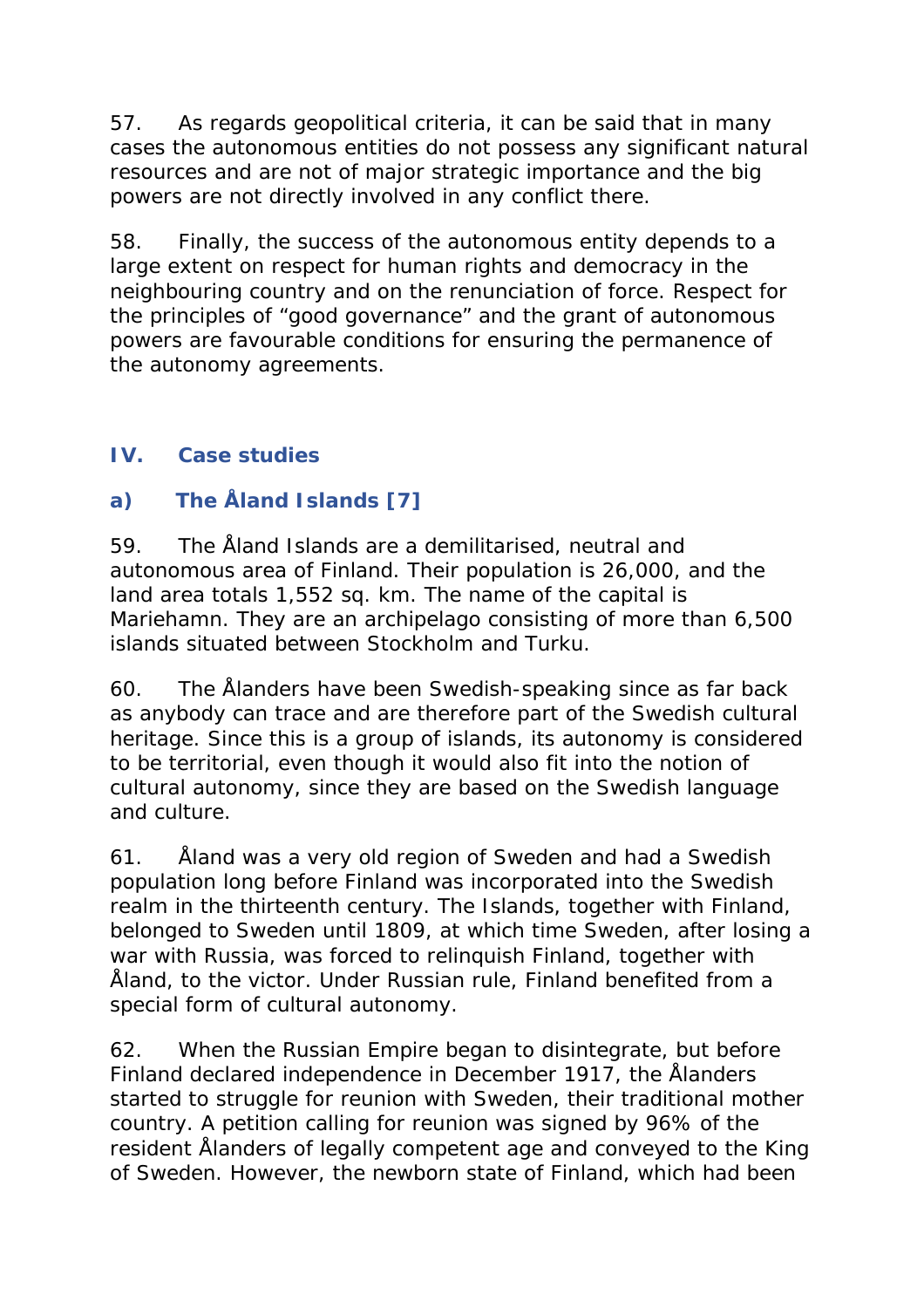proclaimed in accordance with the principle of national selfdetermination, was not prepared to give up part of its territory.

63. After a dispute between Finland and Sweden, the Åland Islands issue took on an international dimension and, on a British initiative, was brought before the League of Nations in Geneva. In 1921, the League decided that the Åland Islands should belong to Finland but have autonomy that would guarantee their Swedish language and heritage. Ten states guaranteed the demilitarisation and neutralisation of the islands. In other words, their autonomy has international backing, and it has been used as an model for resolving minority conflicts throughout the world.

64. The Åland Islands have legislative powers in such areas as social and health care, the environment, trade and industry, culture and education, transport, postal services, policing, radio and TV broadcasting and local government, but relatively little authority to levy taxes compared with Greenland and the Faeroes. Legislative power is vested in the parliament, the *lagting,* and executive power in the *landskapsstyrelse.* Finnish suzerainty over the islands is exercised by the governor, the *Landshövding*.

65. The autonomy of the Åland Islands is enshrined in the Finnish Constitution (Article 120) in accordance with the Åland Autonomy Act, which has been passed by the Finnish parliament and may only be amended or revised by a joint decision of the Finnish parliament and the parliament of the Åland Islands. This means that each of the two parties can veto any changes it does not accept.

66. The autonomy of the Åland Islands has been consolidated and broadened over the years. The Act was supplemented by that of 1951, which defined the powers and operation arrangements of the autonomy. An Act passed in 1991 strengthened the autonomy by widening the province's legislative powers, assigning broader administrative functions and allowing the islands to assume greater responsibilities in the international field. In order to provide more protection for the inhabitants' cultural identity, it incorporates more detailed provisions concerning the right of domicile and the use of Swedish in education. This right of domicile[8] entitles the citizen to participate in provincial and municipal elections (including the right to stand as a candidate), engage in commercial activities and acquire real estate. It also gives exemption from military service.

67**.** Many features of the autonomy of the Åland Islands are very interesting. One of the most unusual aspects is the financial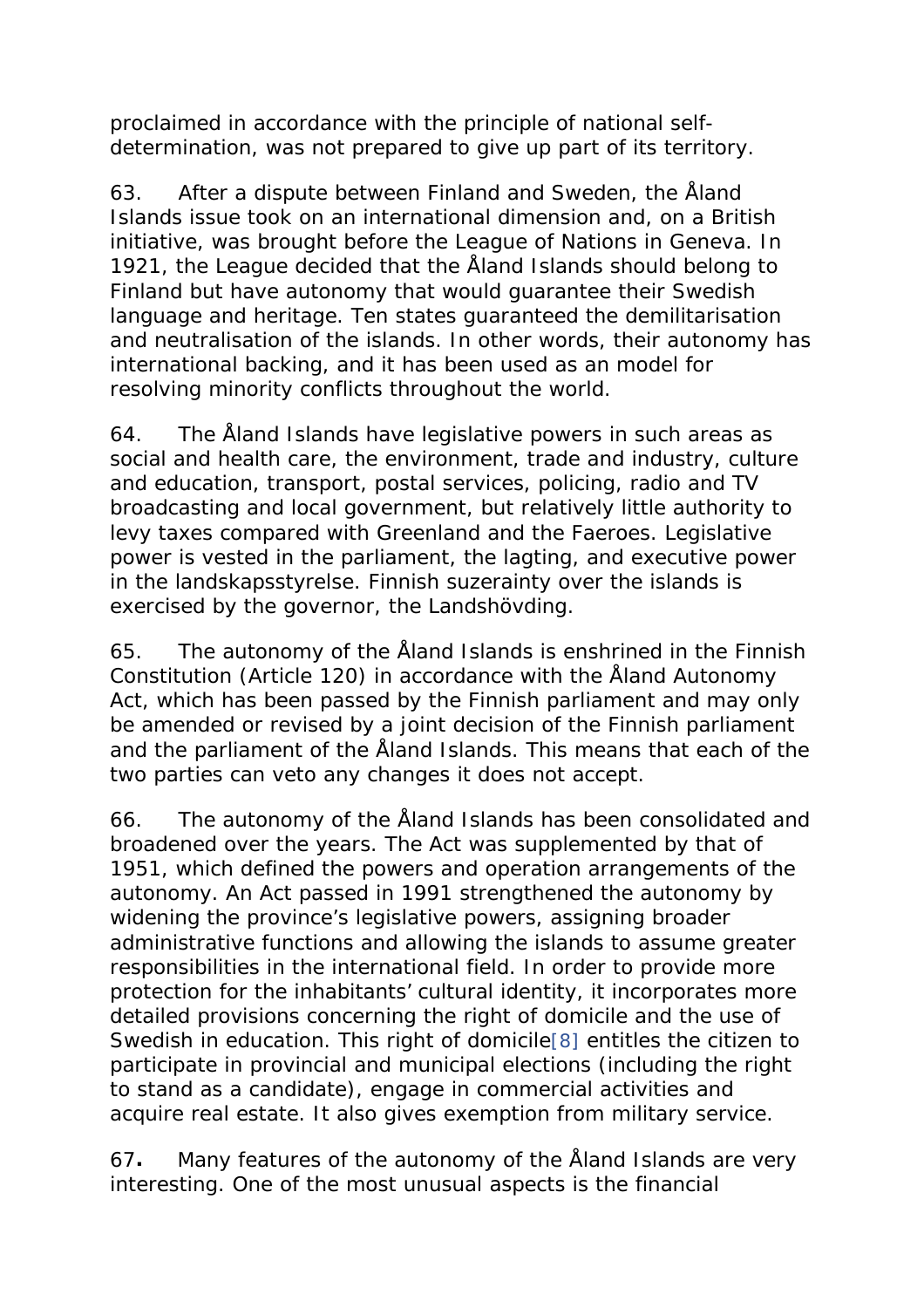relationship between Finland and the islands, which pay all the usual taxes to Helsinki like any other Finnish region but are entitled to a reimbursement equivalent to 0.45% of the state's total revenue, this percentage being equivalent to the islanders' proportion of the Finnish population as a whole. This is an unusual relationship since it links the autonomous entity to the development of the Finnish state, and the 0.45% is calculated and paid annually, this being an integral part of the autonomy agreement.

68. The concept of the Åland Islands' autonomy is not based on the decentralisation of power but on an agreement of shared powers established with the help and under the auspices of an international institution, i.e. the League of Nations.

# **b) Alto-Adige / South Tyrol**

69. The 1947 constitution defined Italy as a regionalised state. Although the issue of the protection of minorities poses few difficulties in that country, the constituent assembly considered that the creation of autonomous regional institutions could contribute to solving what was a latent problem.

70. There are three autonomous regions in Italy: Trentino-Alto Adige, Valle d'Aosta and Friuli-Venezia Guiliana, which have linguistic minorities[9].

71. The autonomous region of interest to us is Trentino-Alto Adige, which is subdivided into two provinces, Trento and Bolzano (Alto Adige or South Tyrol), the latter being the subject of our study.

72. As regards its historical background, the province of Trento was taken from Bavaria and annexed to Italy in 1918, while Bolzano belonged to Austria and was incorporated into Italy in 1919. These annexations were confirmed by the 1947 Treaty of Saint-Germainen-Laye, which guaranteed the German minority territorial autonomy and gave the inhabitants of Trento a high degree of autonomy.

73. Trentino-Alto Adige contains three linguistic groups of different sizes: Italian (62% of the population), German (31%) and Ladin (3%).

74. Article 2 of the special statute for Trentino-Alto Adige of 1948, which was amended in 1962, 1971 and 1972 and supplemented by the law of 15 December 1999 *(Standards for the* P*rotection of*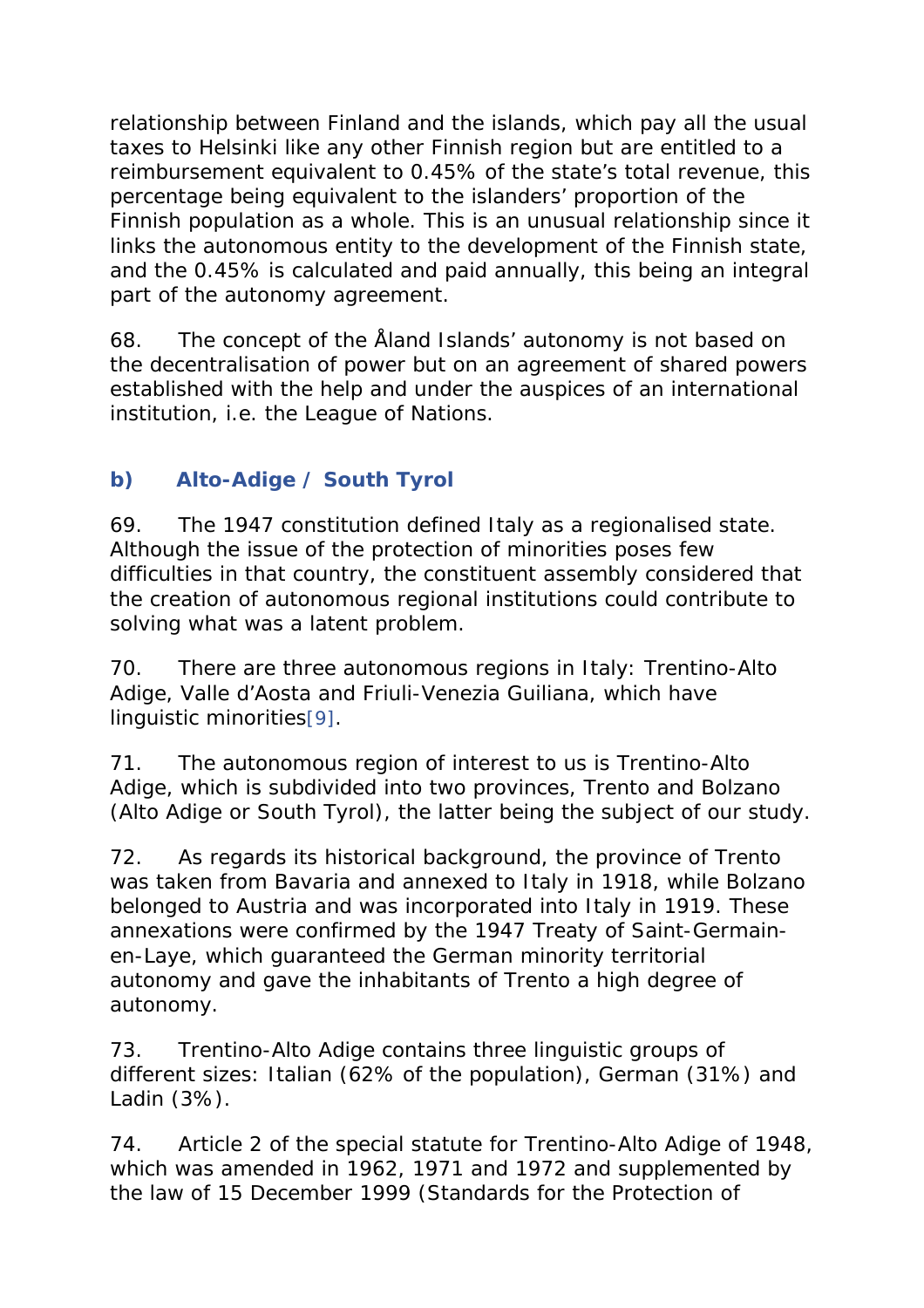*Historical Linguistic Minorities)* states that "(i)n the Region, equality of rights for all citizens, regardless of the linguistic group to which they belong, and irrespective of ethnic and cultural characteristics, shall be safeguarded".

75. Article 99 states that"(I)n the Region the German language is made equal to the Italian language, which is the official language of the State". Article 100 proclaims that "German-speaking citizens of the Province of Bolzano may use their own language in relations with the judicial offices and the organs and offices of the public administration".

76. It is important to stress that these linguistic rights accorded to national minorities by the Italian government are implemented at the provincial level in accordance with resolutions adopted by the municipal or communal councils. These councils thus play a decisive role in the effective implementation of these rights.

77. 68% of the inhabitants of the province of Bolzano speak German, 27% Italian and 4% Ladin. The Proportional Representation Decree of the President of the Republic of 26 July 1976 provides that "public or semi-public administrative posts shall be distributed fairly among the three linguistic groups". In the case of the Ladins, who represent a minority within a minority, Article 32 of Decree No. 574 of the President of the Republic of 15 July 1988 "authorises the use of Ladin in oral or written communications with the authorities in the province of Bolzano".

78. Under these special provisions, the representation of the Italian and German linguistic groups on the executive council and the presidency of the legislative council of the province of Bolzano must be proportional to the size of the groups in the provincial assembly. The local governments can use German and Italian in the debates in the regional assembly and the provincial councils as well as in the drafting of laws and regulations adopted by these institutions. Parallel to this, jobs in national government departments must be distributed in the province of Bolzano among the Italian- and German-speaking civil servants according to the size of their respective linguistic groups.

79. As regards education, Article 19 of the Special Statute states that in the province of Bolzano German and Ladin shall be taught in the nursery, primary and secondary schools.

80. Apart from specific linguistic rights, these two provinces possess much greater autonomy than other provinces, resembling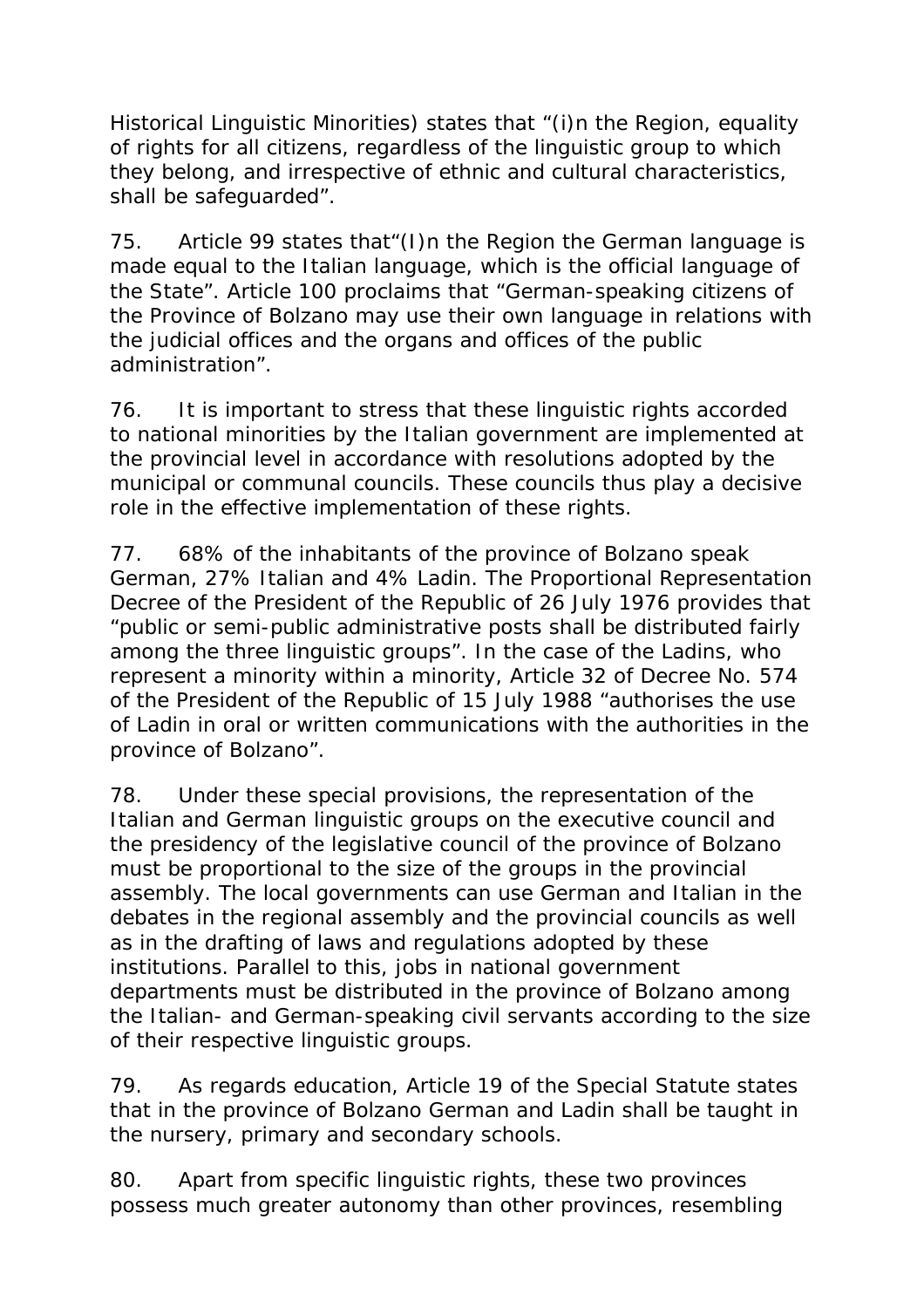that enjoyed by regions with special status. Each of the provinces of Trento and Bolzano has a provincial council with enlarged powers, the members of which are elected by the inhabitants for a period of four years.

81. The provincial council and the local authorities are responsible for all the fields of importance to the population and the local area, especially social services, schools, the language, land-use planning and economic development.

82. However, it needs to be pointed out that no Italian region has any judicial powers, these being the exclusive domain of the state authorities.

83. The legislative and administrative autonomy of the provinces and the region is bolstered by the constitutional guarantee of the allocation of substantial financial resources deriving from the distribution of state tax revenues and local taxes, which belong entirely to the provinces and are directly adopted by the region.

84. It is important to note that the German and Ladin speakers in the province of Bolzano are able to appeal to the administrative tribunal in the event of the local authorities' failure to respect their linguistic rights.

85. This autonomy of the German speakers in Bolzano was not acquired without any difficulties. Rather, in the 1960s it led to violent protest movements that condemned the failure to respect international agreements and called for this province to be reincorporated into Austria.

86. Italy undeniably supports the autonomy of linguistic groups by giving them the opportunity to ensure the preservation and development of their ethnic and cultural identity while respecting the principle of good governance.

87. This study points out a number of important aspects: this is a geographically circumscribed region being situated on the south-east border of Switzerland and the south-west border of Austria, and is made up of several linguistic minorities wishing to assert their cultural individuality. These minorities have a strong sense of belonging culturally to the neighbouring state, although they have never called into question the principles of unity and territorial integrity.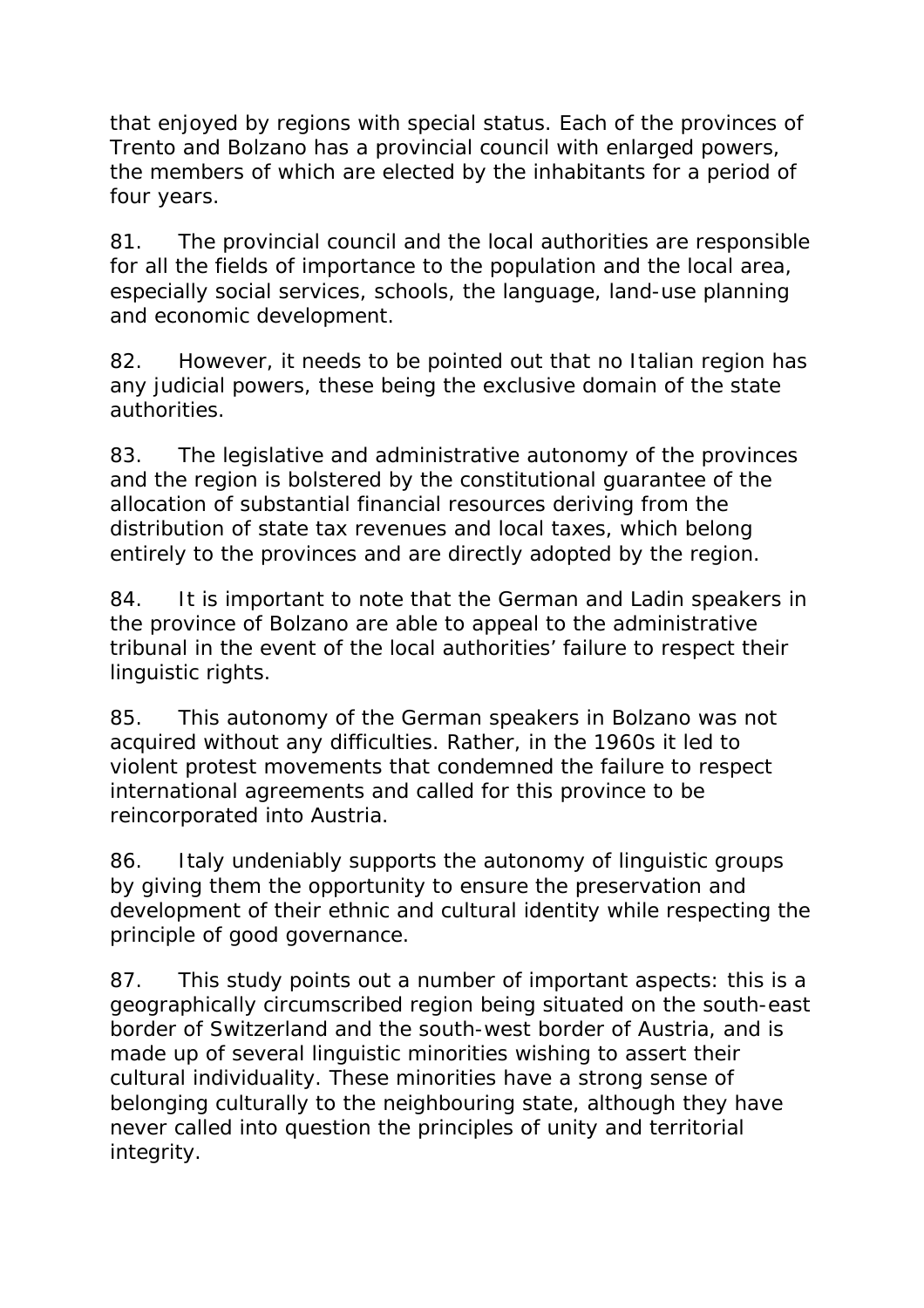#### **c) Factual comparison of the two most successful historical cases**

88. It is possible to discern 25 historical, political and conceptual factors that have contributed to the success of the two cases of autonomy. With a view to achieving similar success, these successful models may serve as a basis for reflecting on how these factors could be adapted for the purpose of resolving the current conflicts.

89. The experience gained in the Åland Islands and Alto-Adige / South Tyrol has several objective aspects in common:

a. both geographically easy to identify, one an island region made up of a large group of islands and one of a valley with a number of side-valleys;

b. one language;

c. a feeling of belonging culturally to a neighbouring country that served and still serves as a "good old uncle" and ally;

d. proximity to the neighbouring country to which the population have a sense of belonging and to which feel they have a common cultural heritage, both have to overcome a natural obstacle, the sea in one case (short ferry crossing) and a mountain in the other (short train journey);

90. They both also have a number of historical elements in common:

a. the state that was forced to accept autonomy was in the process of being newly established after a historical crisis (Finland was finding its feet after the war of independence and the Russian Revolution; Italy undergoing rebirth after the second world war):

b. the legitimacy of the political power in all the states concerned, especially Finland and Italy, could not be called into question;

c. both autonomous regions were established by, or under the auspices of, an international body (League of Nations/United Nations) and have international support and recognition;

d. both autonomous regions are supported by an important neighbouring country (Sweden/Austria).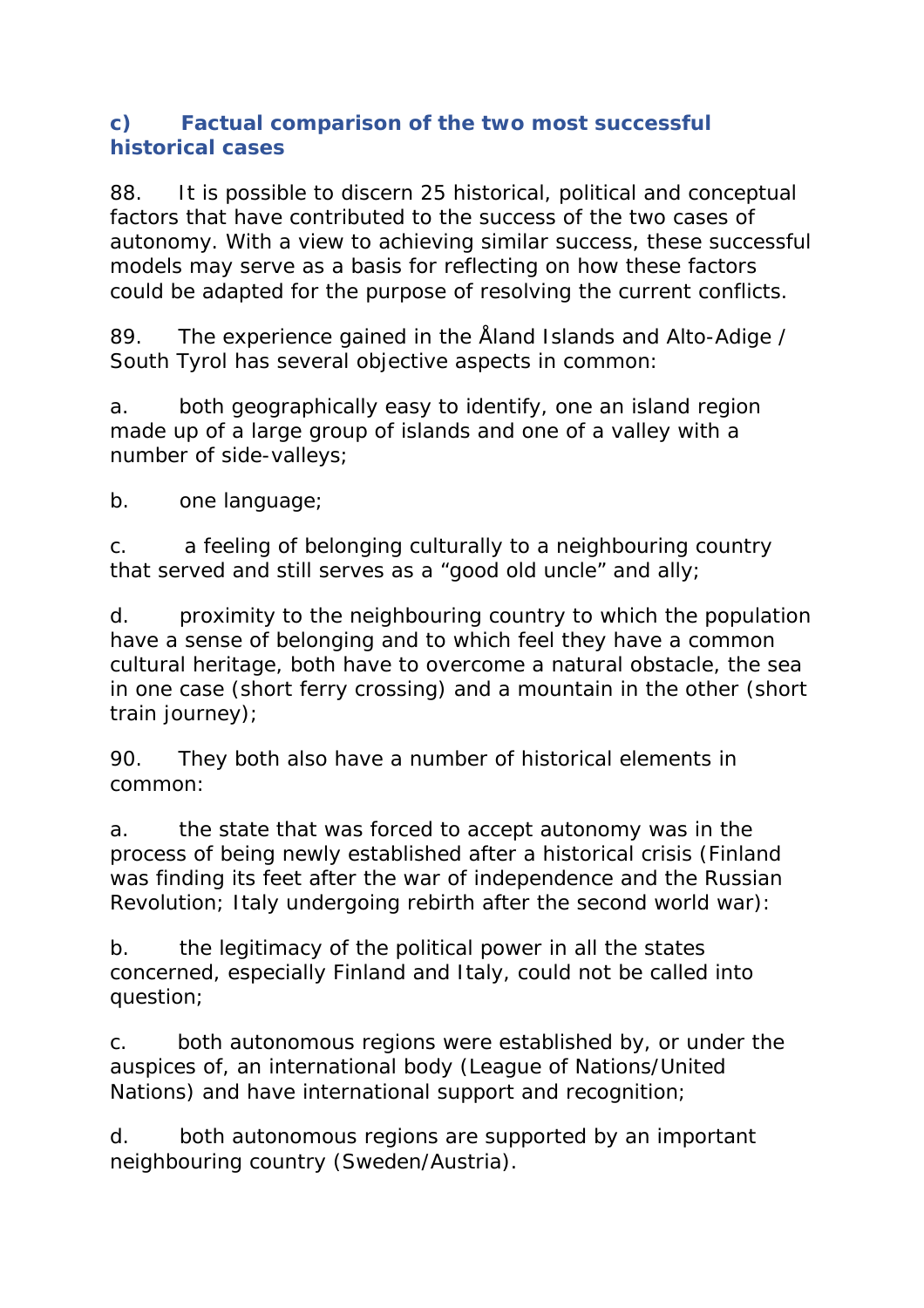91. Both autonomous regions were established by states with the following in common:

a. Finland and Italy, like Sweden and Austria, were states unreservedly committed to democracy and human rights;

b. none the states involved was willing to defend its interests with force or violence:

c. all four states had experience of, or were committed to, good governance;

d. the peoples concerned, both the Ålanders and the South Tyroleans, had the ability to deal with their local affairs and observe the principles of good governance;

e. the people in all the states concerned and in both autonomous regions had been extremely poor or living miserable lives;

92. With regard to the general strategic context, it is possible to identify a number of common factors:

a. in both cases, neither of the big superpowers had been directly involved and had no interests of its own to pursue (with the possible exception of the fledgling USSR):

b. geographically, both cases were on the fringe of the areas of the world power conflict;

c. in both territories that were to become autonomous, there were no natural resources or other sources of wealth;

93. The two autonomous regions have some positive factors in common that had an important impact on their success:

a. the division of powers was clearly defined in detail;

b. the central government must consult the autonomous regions in cases involving their powers (the Åland Islands have even more rights in this respect than Alto-Adige / South Tyrol)

94. The case of the Åland Islands has a number of remarkable features:

all parties agreed in advance to accept the ruling of the League of Nations;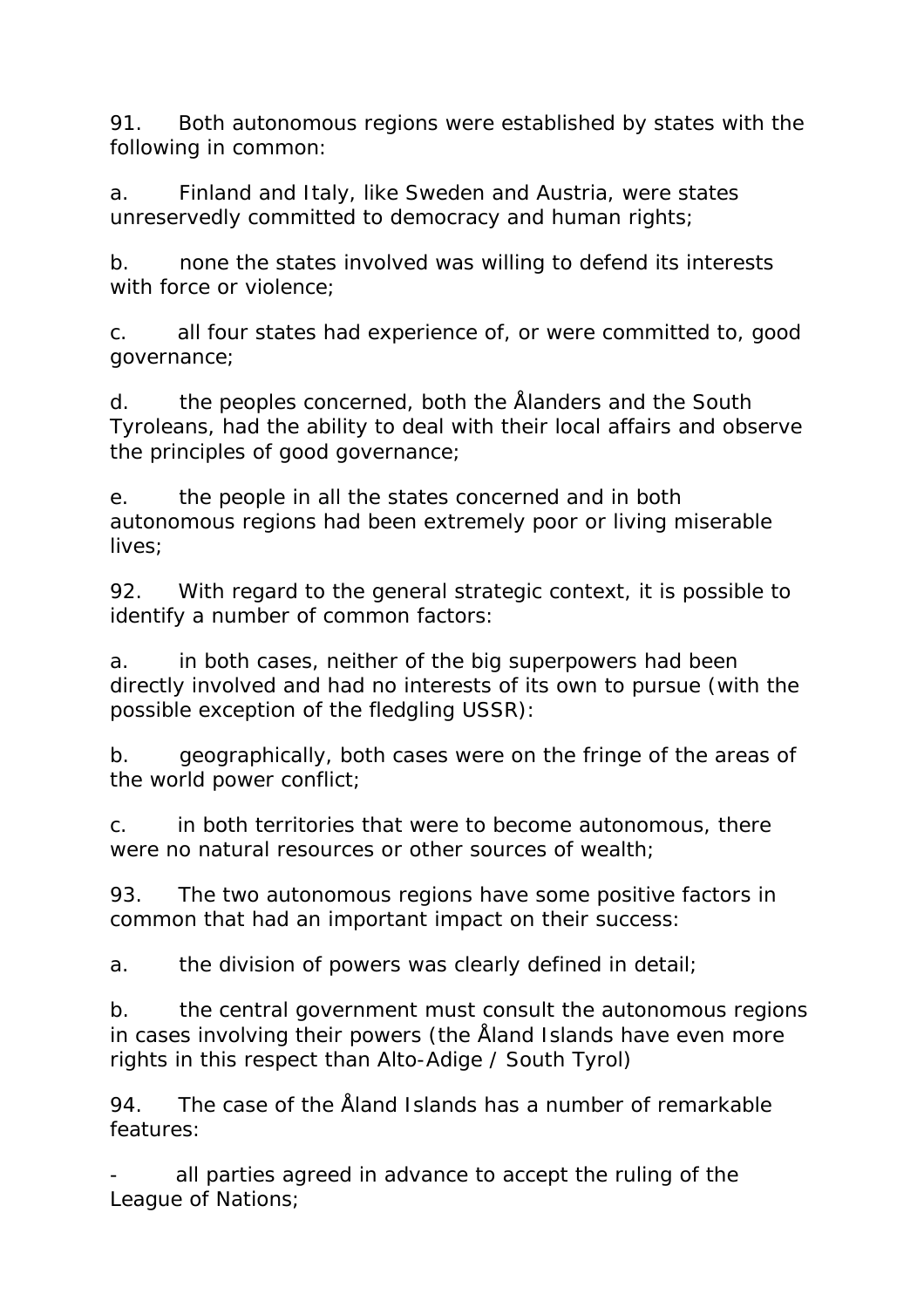at no phase of the conflict was there any open violence or violent episodes (unlike the case of Alto-Adige / South Tyrol);

in the early 1920s, Finland wanted to show it was a modern, civilised Nordic country ready to integrate itself into a specific Scandinavian political culture and civil society;

95. It is possible to point to a number of distinctive features of the structure and development of the Åland autonomous region that may have been crucial to its success:

a. the autonomy of the Åland Islands is protected by the Finnish Constitution;

b. it is nonetheless dynamic in the sense that is always open to negotiated development and reform;

c. the financial resources of the Åland autonomous region are not fixed in absolute terms but as a percentage of the Finnish budget, thus providing another dynamic factor that helps the islands to identity to a certain extent with Finland;

d. the government of the Åland Islands and their people must be consulted when their rights are affected. They sit on a joint commission with the Finnish authorities set up to discuss issues of common interest and avoid misunderstandings.

# **d) Sri Lanka**

96. Sri Lanka became independent in 1948. The first tensions emerged in the 1970s and were ethnic in origin. They can be put down to a combination of several factors: a multi-ethnic population[10], different religions[11] and social unrest accompanied by a feeling of discrimination. This latter aspect, which is the result of tensions between the various social classes, is crucial and much more important than religious tensions.

97. The origin of these tensions was that both the Tamils and the Hindus felt they were being badly treated by the other communities, notably the Singhalese. They believed they were a harassed minority and victims of violence and discriminatory policies. They missed the privileged position they had enjoyed under British rule.

98. The origin of the social unrest was a law passed in 1956 stipulating that Singhalese was the only official language. This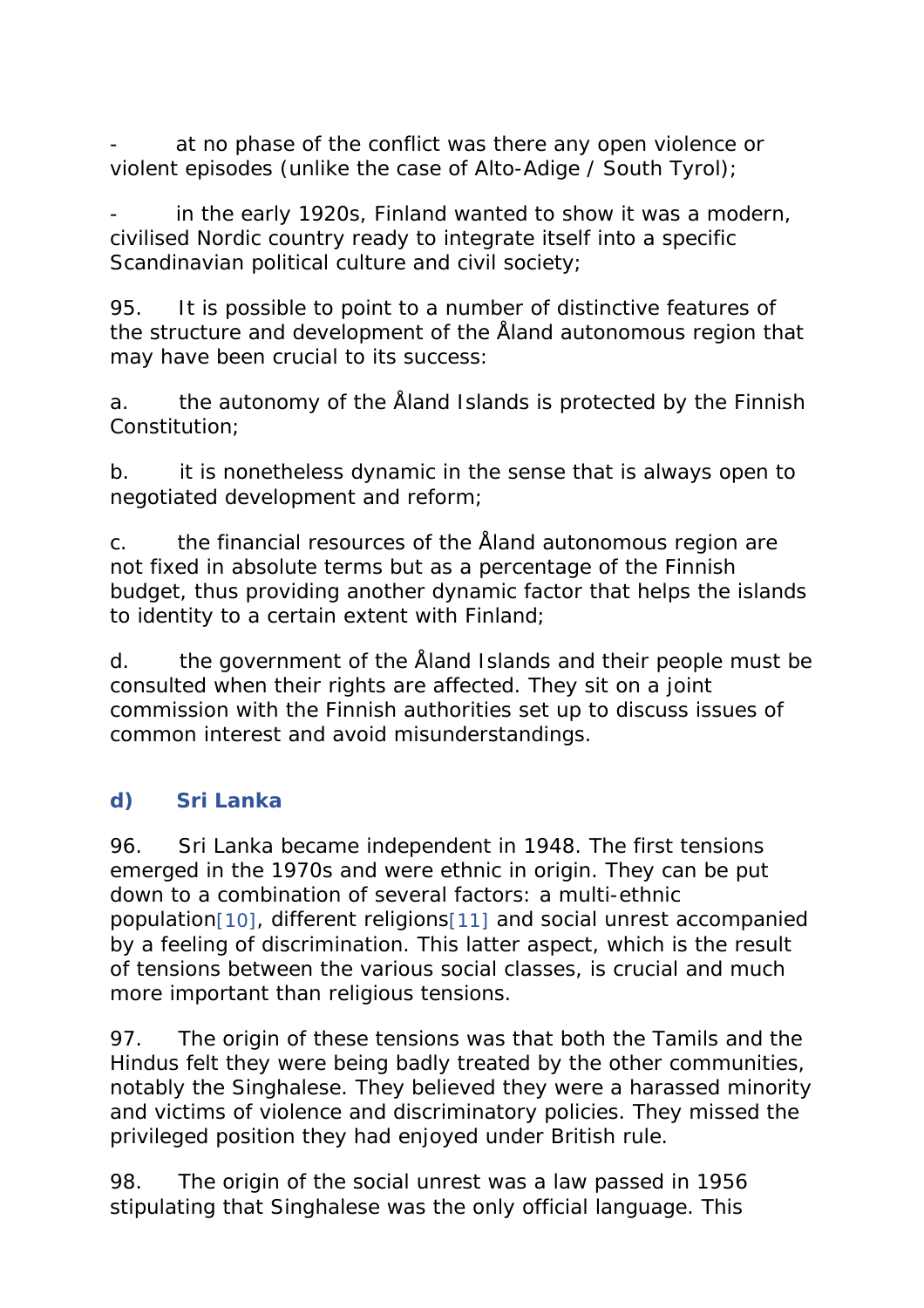decision was accompanied by violent protest movements on the part of the Tamil population. This law was amended twice, in 1958 and 1978, and Tamil was also recognised as an official language.

99. The filling of civil service posts is also a factor that has increased the tensions between the Tamil and Singhalese communities. It needs to be remembered that under British rule the vast majority of posts were occupied by Tamils. The better educated Singhalese majority began to take these posts, thus leading to social tensions.

100. Changes in the university admission policy were perceived as discriminatory by the Tamil community. This led to a worsening of the relations between the ethnic communities and is the origin of the radicalisation of the Tamil community. In spite of the modification of these admission criteria in the 1970s and 1980s, the Tamil minority continued for a long time to have a feeling of injustice and resentment.

101. The issue of the delegation of powers was also at the centre of the tensions. Successive governments had to reach a compromise between the position of the Singhalese majority, who were suspicious of any transfer of powers, and the aspirations of the Tamil minority, who favoured a federal system that would grant wide powers to a Tamil province in the north-east.

102. From 1977 onwards, the tensions grew between the ethnic communities in spite of the various measures to calm the situation. An armed ethnic conflict between the Liberation Tigers of Tamil Ealam (LTTE), the so-called "Tamil Tigers", and the government lasted 19 years and claimed more than 65,000 lives.

103. The peace negotiations began in 1985 when the President of Sri Lanka, Chandrika Kumaratunga, asked Norway to broker a dialogue between the government and the LTTE with a view to finding a negotiated solution. Norway was chosen because of its long tradition of involvement in peace processes and the long-standing co-operation between the two countries.

104. The peace negotiations took place in various stages:

February 2002: signature of a ceasefire agreement between the government and the LTTE

16-18 September 2002: negotiations in the course of which the Tamil Tigers declared they give up their demand for the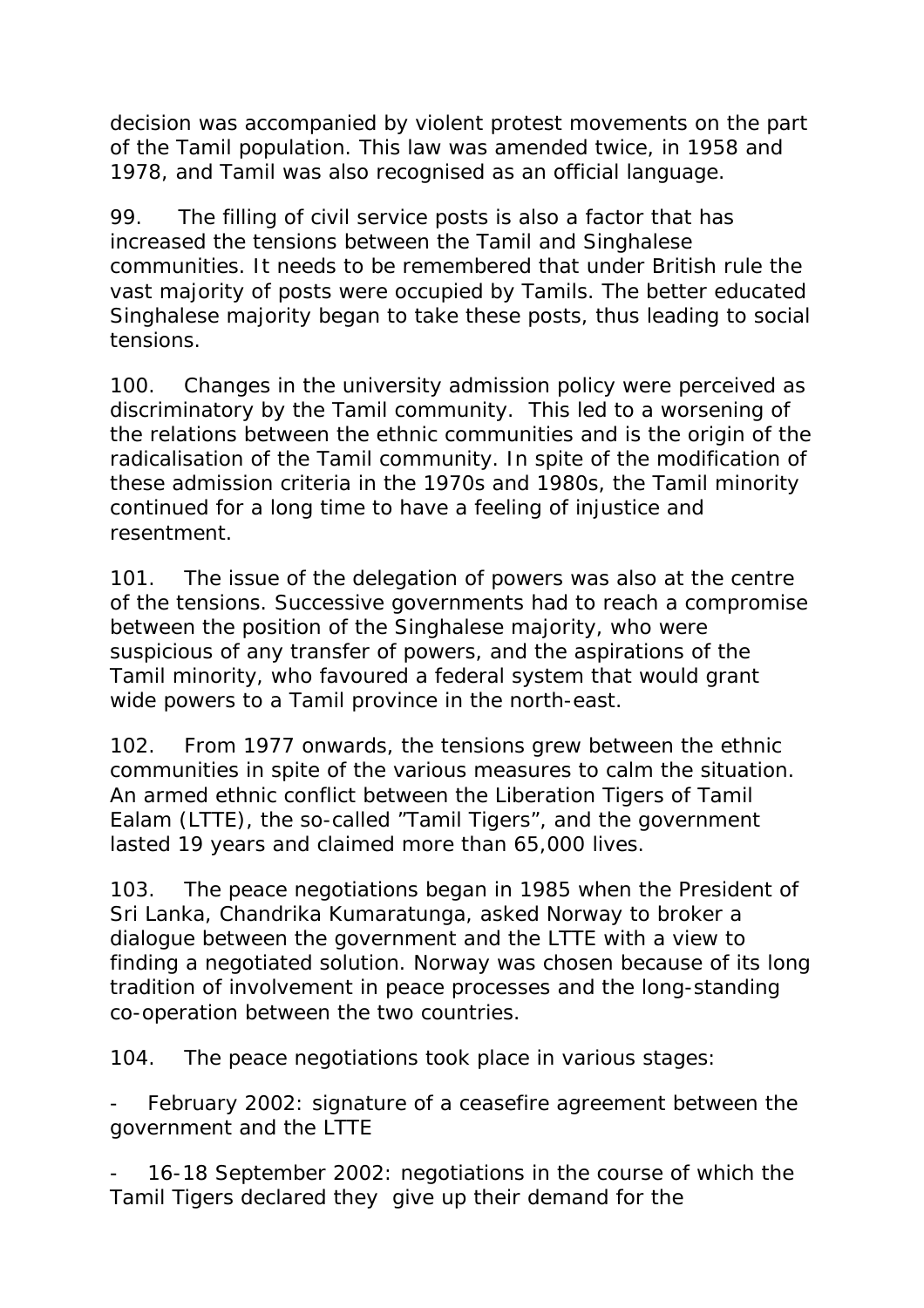independence of the Tamil minority in the regions under their control in the north and east of Sri Lanka.

31 October 2002: meetings in Thailand aimed at setting up a joint government-LTTE task force to promote reconstruction, especially with international aid, in the areas devastated by the war.

31 October-3 November 2002: opening in Thailand of a second round of peace negotiations. They resulted in the setting up of the Sub-Committee on Political Matters, which is charged with studying the conditions and systems of organisation in the areas where there are ethnic rivalries.

2-5 December 2002: opening in Oslo of a third round of negotiations on consolidating the ceasefire agreement, commencing humanitarian assistance, initiating reintegration work and proposing political solutions.

- 6 January 2003: opening of fourth round of negotiations in Thailand to resolve the delicate issue of the future government.

105. The parties to the conflict are aware that compliance with the ceasefire agreement remains an essential condition for the negotiations to continue. They believe that the peace process will run for several years to come and that a priority will be to reestablish confidence with the various communities while at the same time improving the security and living conditions of the population as a whole. Ways of using the resources available to optimum effect will gradually be determined and priority projects selected. This definition of priorities is the key to obtaining assistance from the international community (initial aid estimated at \$70 million).

106. The leaders of the LTTE significantly modified their positions during the negotiations: while in September 2002 they were demanding the establishment of a (Tamil dominated) interim administration in the north-east, they said they would now accept autonomy status. An LTTE delegation visited the Åland islands in April 2003 to find out about the positive experience gained there.

107. On 27 November 2001, the supreme leader of the Tamil Tigers, Velupillai Prabhakaran, declared that "(w)e are prepared to consider favourably a political framework that offers substantial regional autonomy and self-government in our homeland on the basis of our right to internal self-determination". However, he added that "if our people's right to self-determination is denied and our demand for regional self-rule is rejected, we have no alternative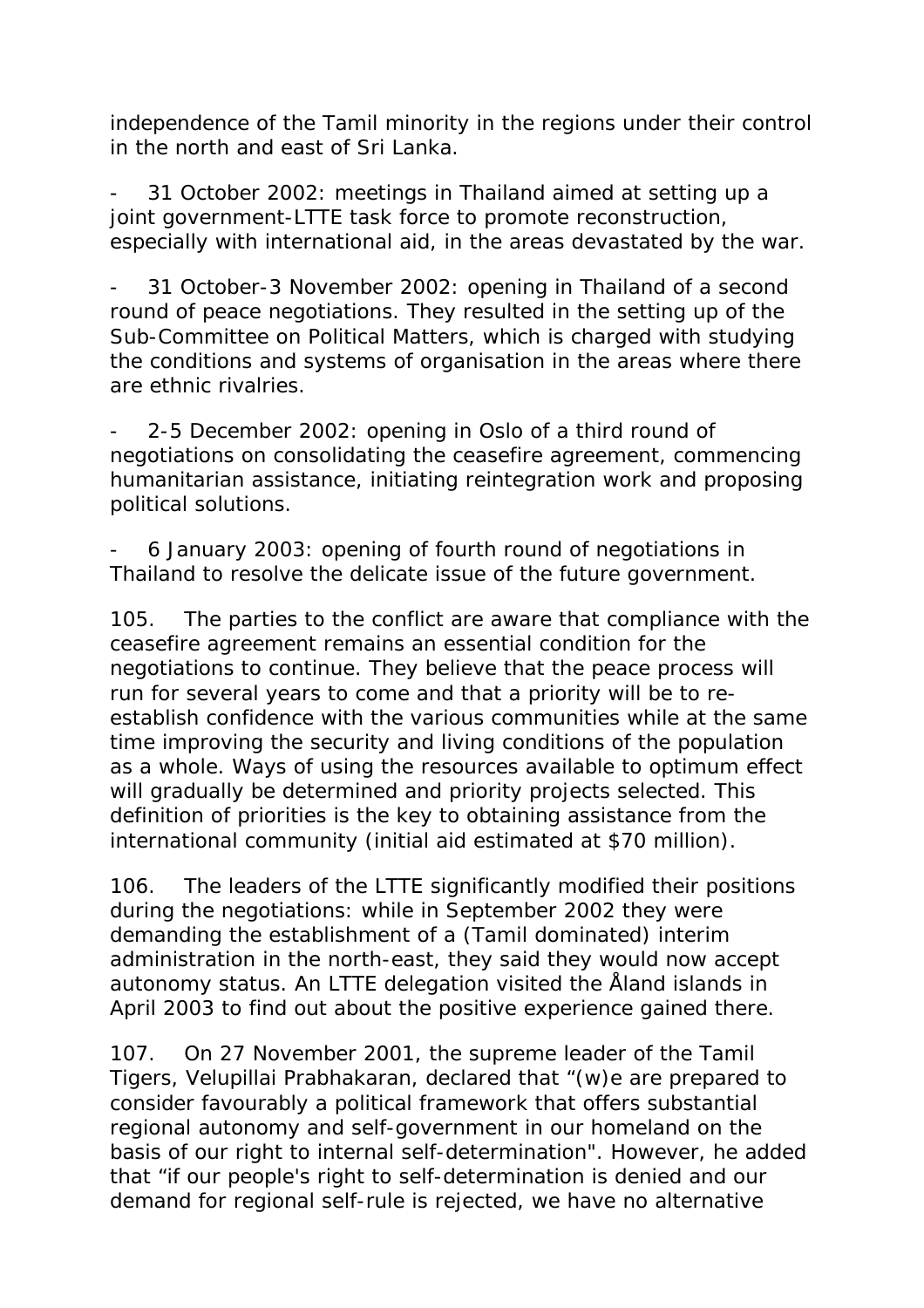other than to secede and form an independent state". A Sub-Committee on Political Matters charged with studying the conditions and systems of organisation in the areas where there are ethnic rivalries has been set up. Its aim is to comment on such questions as models of government, issues of post-conflict transition, the coordination of international assistance and the process of reconciliation.

108. More specifically, the task of this sub-committee is to study the various models of autonomy, principles of internal selfdetermination and federal structures that enable ethnic conflicts to be resolved.

109. The discussions also cover power-sharing both between the centre and the regions and within the central government, as well as legal aspects and public finances and issues relating to territorial boundaries and the protection of human rights.

110. The two parties have also agreed on the establishment of an international monitoring mission to investigate any violations of the terms and conditions of peace.

111. The problems are far from being resolved. The ethnic tensions have recently resurfaced in the east of Sri Lanka. In order to calm the situation, the two parties to the conflict have decided to take quick action to improve security, inter-ethnic co-operation and respect for human rights. At the Oslo meetings in December 2002, additional priorities were identified, such as repopulation and the resettlement of displaced persons, especially women and children. A Sub-Committee on De-Escalation and Normalisation has been set up to promote dialogue between the different communities.

112. Sri Lanka is an interesting example of the background to the establishment of autonomy: it is a state with specific features, being made up of several communities with different religions, and, faced with a demand for the independence of the Tamil community, the government resorted to armed force. The peace negotiations sponsored by Norway have enabled the parties to accept the grant of autonomy status. It is interesting to note that the autonomy models currently under discussion draw on positive experience gained in this area.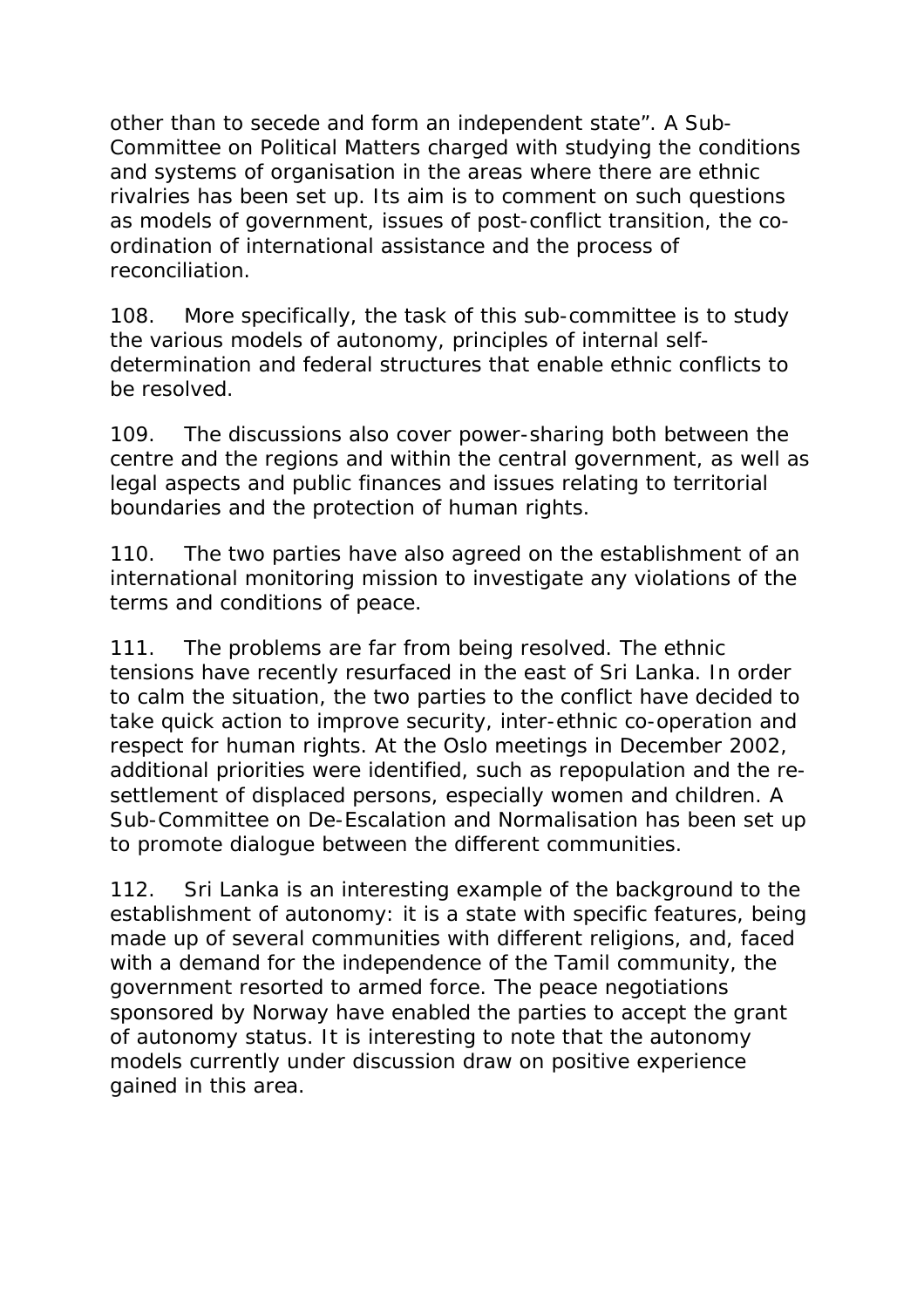### **e) The Faeroe islands**

113. Situated 1400 km from Copenhagen, the Faeroe islands have autonomy status within the Kingdom of Denmark. The Faeroese consider themselves to be a separate people, since they have their own language and institutions, have preserved their traditions and possess a highly developed sense of unity.

114. The historical dimension is the key to understanding the process that led to autonomy. In the Middle Ages, the Faeroes belonged to the Norwegian Crown. In the 14th century, the King of Denmark also became the King of Norway. After the Napoleonic wars, what remained of the Kingdom of Norway in the Atlantic ocean (the Faeroes, Iceland and Greenland) remained under Danish rule.

115. When Denmark became a constitutional monarchy in 1849, each of the three Atlantic provinces underwent a different development. Greenland was run like a colony until its incorporation into Denmark when the Danish constitution was revised in 1953. It was given autonomy in 1979. Iceland gradually detached itself from Denmark and became a fully-fledged republic in 1944.

116. During the second world war, Denmark was occupied by Germany and the Faeroes by the United Kingdom. The ties to Denmark were broken. Under a provisional constitution powers were shared between the central Danish government and the autonomous authorities.

117. At the end of the war, the Faeroese wished to retain their autonomy but they did not want full independence, while the Danish authorities demanded a solution compatible with their conception of Denmark as a unitary state. Following the plebiscite held in 1946, new negotiations culminated in the passing of the Home Rule Act of 1948.

118. In the preamble, this Act refers to the recognition of "the special position of the Faeroe Islands within the Kingdom of Denmark from the national, historical and geographical point of view".

119. The legal definition of an inhabitant of the Faeroe islands contains no mention of an ethnic criterion. The recognition of the specific nationality of the inhabitants of the islands is reflected by the existence of a flag and a Faeroes passport. Faeroese is recognised as the principal language spoken in the archipelago, but Danish can be used for all public business. Under the Home Rule Act,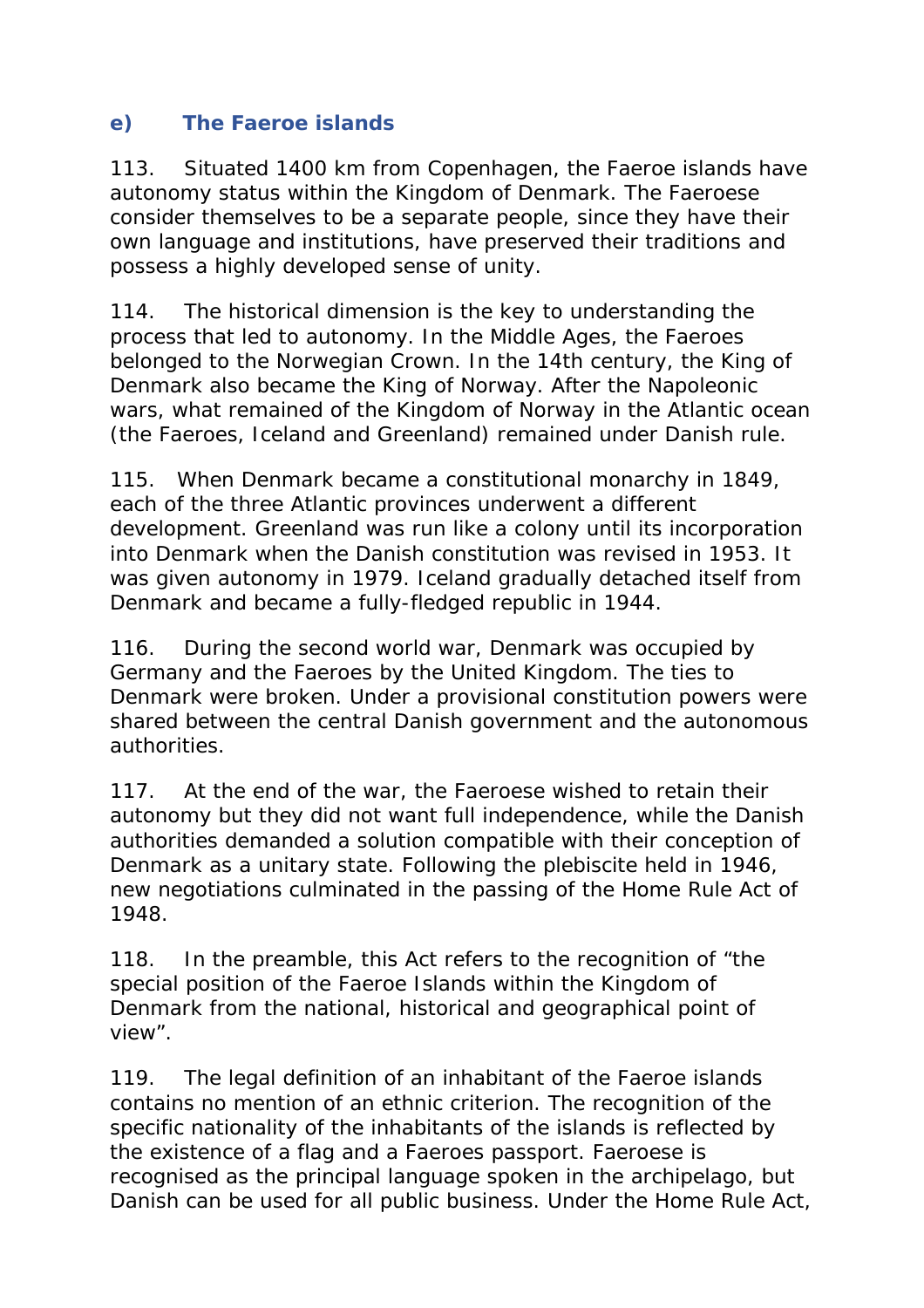responsibility for all cultural matters, especially those relating to the promotion of the Faeroese language was transferred to the islands under the heading of specific issues.

120. Proposals for power-sharing were made. Generally speaking, the Faeroese authorities are able to express their views on areas remaining under Danish control. The inhabitants of the islands still elect two delegates to the Danish parliament. The administration of justice is in accordance with the Danish system and decisions pertaining both to the civil law in general and to the penal code are taken by the Danish authorities.

121. Among the functions transferred to the Faeroe islands in 1948 were responsibility for trades and industries, such as agriculture, fishing and manufacturing, as well as land-use planning, water management and marine resource management.

122. The activities of the autonomous authorities are mainly funded by revenue from income tax, VAT, indirect taxes and a block grant from the Danish finance ministry. The government of the Faeroes has the power to raise taxes, including import taxes. The islands belong to the Danish currency zone but have their own banknotes.

123. Any disputes involving the powers of the autonomous authorities of the Faeroes and the national authorities are referred to a joint committee.

124. Under the Home Rule Act, the functions of the Faeroese authorities are limited owing to international rights and obligations. However, there is a special adviser for Faeroes affairs attached to the Danish foreign ministry. It must be stressed that, in accordance with the wishes of the Faeroese people, Denmark's membership of the European Union does not extend to the Faeroes (or, since 1986, to Greenland).

125. The system of local self-government in the Faeroes contains a number of specific elements, the primary one being the clear geographical delimitation of this island territory with its own language. In the light of the desire for autonomy expressed by the Faeroese, the Danish government preferred to apply the principle of "good governance" rather than resort to force. The delegation of powers, accompanied by a transfer of substantial funds, enabled this autonomous region to govern itself.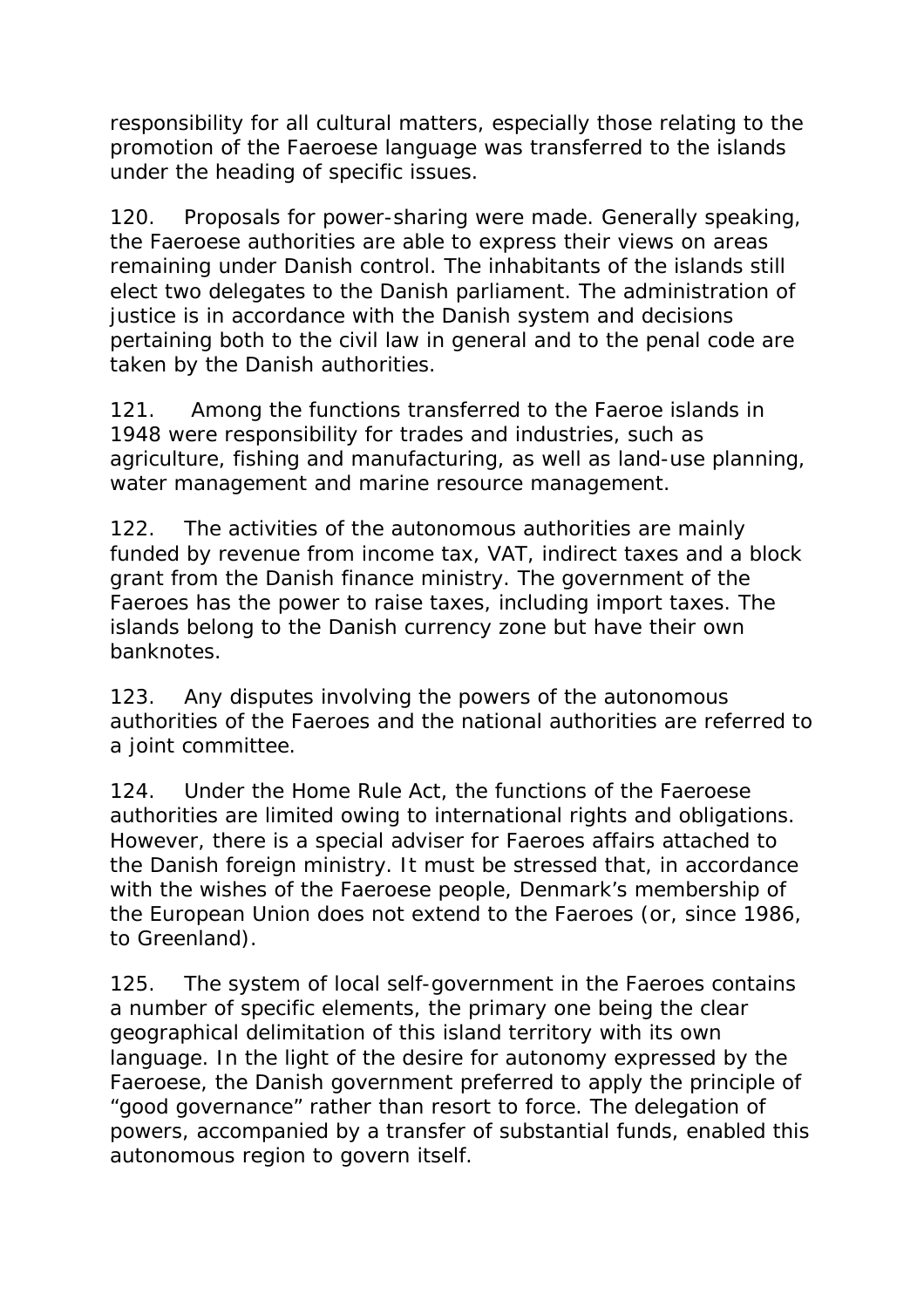126. Nevertheless, leaving aside the specific features of this autonomy some of its characteristics could act as inspiration for other systems of autonomy when self-government suggests itself as a way of resolving problems of nationality or regionalism.

### **V. Conceptual clarifications**

# **a) Right to internal and external self-determination**

127. The right to self-determination is recognised as one of the key principles of contemporary international law. However, this concept contains a number of ambiguities.

128. Respect for the principle of self-determination became compulsory in 1976 with the entry into force of two covenants relating to human rights dating from 1966 (the International Covenant on Political and Civil Rights and the International Covenant on Economic, Social and Cultural Rights). Article 1 of both texts states that "All peoples have the right of self-determination. By virtue of that right they freely determine their political status and freely pursue their economic, social and cultural development".

129. We understand the term "people" to refer to a group of persons living in society in the same territory and sharing cultural ties, customs and political institutions. By extension, this concept, when considered to refer to the body of the nation, can also designate all the persons subject to the same laws. The term "nation" designates a fairly large group of human beings living in the same territory and sharing the same origins, history, culture, traditions and, sometimes, language and constituting a political community. This community is characterised by an awareness of its unity and willingness to live together. This concept differs from "community", which refers more to a social group whose members possess a common culture, opinions or common characteristics. A community may be dispersed over several territories.

130. The recognition of the right to self-determination has consequences for international and national law[12]. To begin with, this presupposes that in the case of the subjugation of a people by another state that people has the right to decide to become independent. This recognition also implies that every people is entitled freely to determine its political system or at least to participate actively in the political life of the state or, indeed, choose the state to which it wishes to belong. It must be stressed that this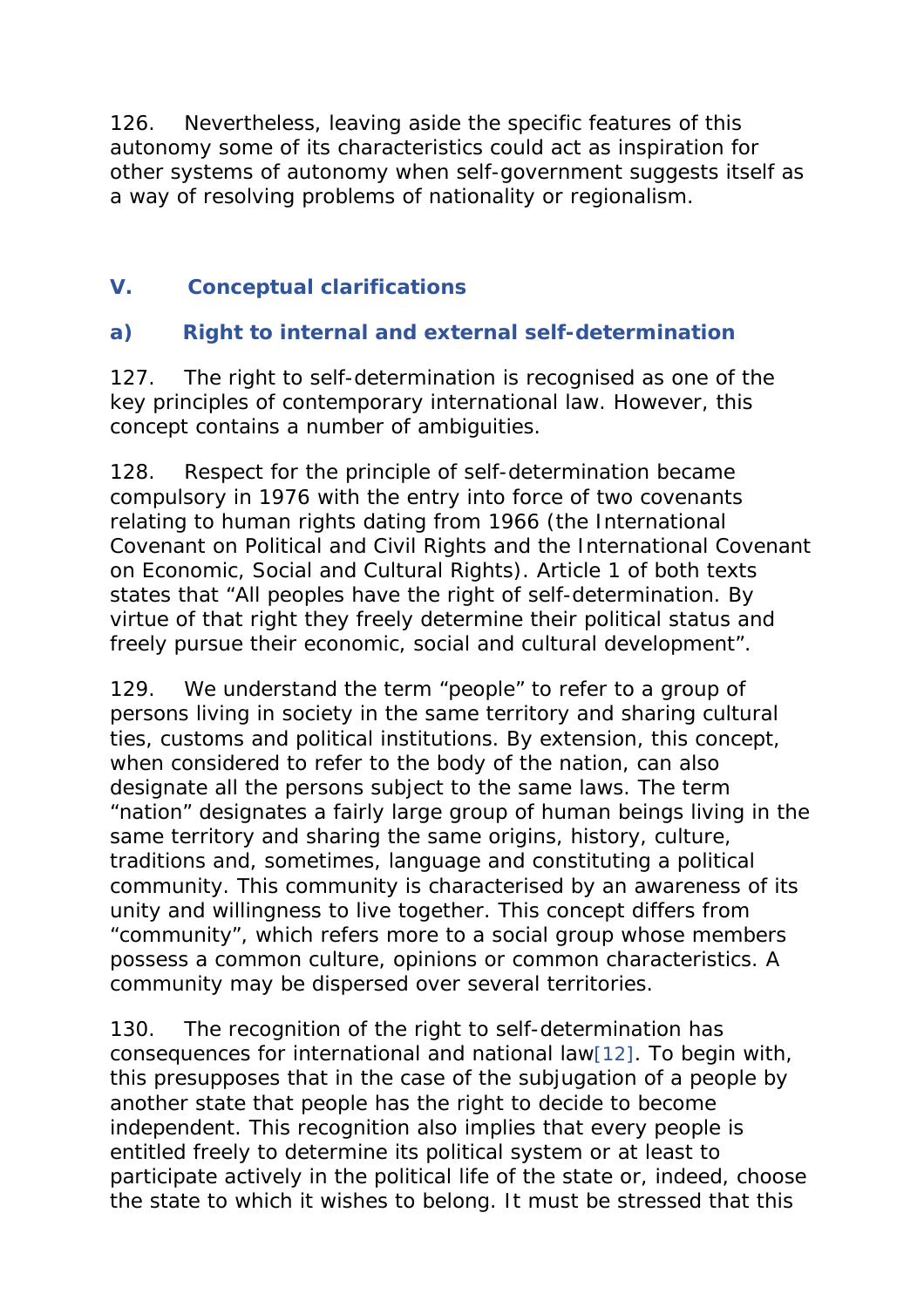last meaning was mainly recognised after the first world war and exclusively related to territories with minorities.

131. The concept of self-determination consists of two aspects: internal self-determination, which refers to the right of peoples freely to determine their own political system, while at the same time respecting the principle of territorial integrity, and to participate in the political life of the state; and external self-determination, which concerns the right of peoples freely to determine their international status, or even choose to become independent. The principle of self-determination is generally applied to any group or individual in a state, but constitutions are not very explicit with regard to its scope, the people to whom it potentially applies and the arrangements for applying it. The purpose of internal selfdetermination may be to provide the possibility of changing territorial boundaries or even the creation of new entities within a state. In the context of this report we are only interested in cases of external self-determination.

132. The principle of external self-determination is often recognised in the cases of colonised peoples or peoples subject to foreign domination. Opinions are divided with regard to whether minorities or groups belonging to a sovereign state can demand this right to external self-determination, which may become the right to secession.

133. International law considers that the right to selfdetermination is subject to respect for the territorial integrity of a state. However, it accepts all institutional modifications within a state, provided they are in conformity with national constitutional law and are freely accepted by the population concerned. This was, for example, the case in 1946, when Italy undertook, in the Gruber-De Gasperi Agreement, to grant autonomy to the Alto-Adige / South Tyrol region, which comprises the two provinces of Trento and Bolzano, and take measures to promote the linguistic and cultural identity of the German-speaking minority.

### **b) Autonomy as a system of conflict resolution**

134. Most present conflicts have resulted from the dichotomy between cultural plurality and the principles of the indivisibility of the state and have their origins in tensions between that state and minorities claiming the right to preserve their specific identity.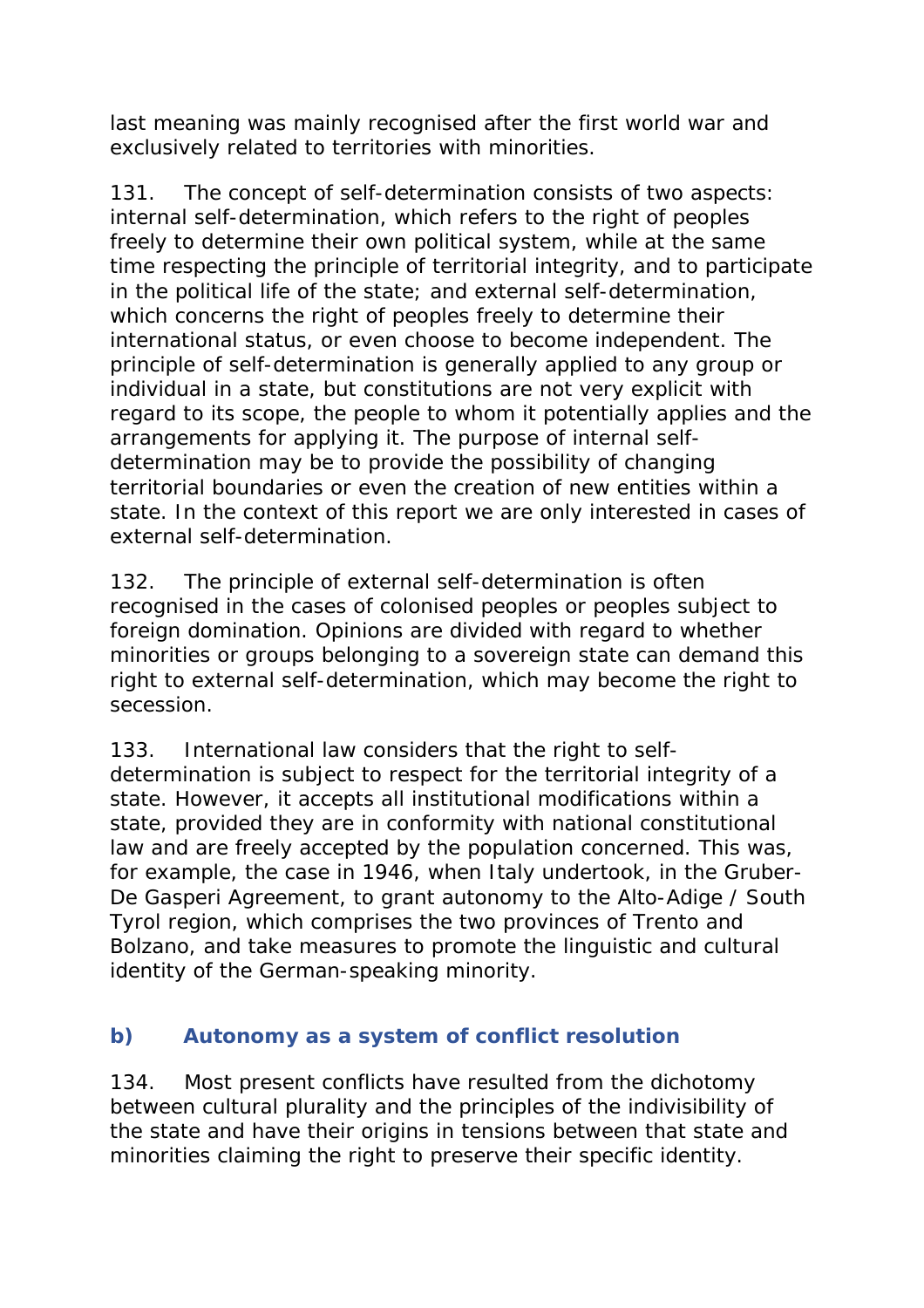135. A minority is a group that consists of a substantial part of the population of a state and asks to be allowed to enjoy either specific rights to promote their culture, religion or language or to have recourse to self-determination if the central government does not accord them these rights.

136. Not every cultural minority or community can establish a state to promote its interests and specific identity, so every state must provide for constitutional or legislative rules that permit either a transfer of powers or a division of responsibilities for the benefit of these minorities. By granting these specific rights, the vast majority of states in Europe have managed to reconcile the principles of unity and territorial integrity with the need to support cultural diversity.

137. Since any repressive policies towards minorities are doomed to failure, new approaches must be proposed to resolve such conflicts. Minority rights began to be guaranteed after the first world war by international treaties or declarations made on admission to the League of Nations. After the second world war, treaties put more emphasis on the protection of human rights, it being assumed that the rights of minorities would be guaranteed by these general principles. In the light of the re-emergence of conflicts, the International Covenant on Political and Civil Rights of 1996 had to provide a better definition of minority rights. Article 27 states that "(i)n those States in which ethnic, religious or linguistic minorities exist, persons belonging to such minorities shall not be denied the right, in community with the other members of their group, to enjoy their own culture, to profess and practise their own religion, or to use their own language".

138. Taking account of the commitments on the protection of national minorities contained in the conventions and declarations of the United Nations as well as the documents of the OSCE, and especially the 1990 Copenhagen Document, the Council of Europe has produced its own Framework Convention for the Protection of National Minorities[13]. In its various articles, this Convention refers to the principle of non-discrimination (Art. 4), to the right of minorities to preserve their culture, their religion, their language and their traditions (Art.5) or to their right to participate in public life (Art. 15). It should be stressed that Article 21 points out that "(n)othing in the present framework Convention shall be interpreted as implying any right to (:…) perform any act contrary to the fundamental principles of international law and in particular of the sovereign equality, territorial integrity and political independence of States".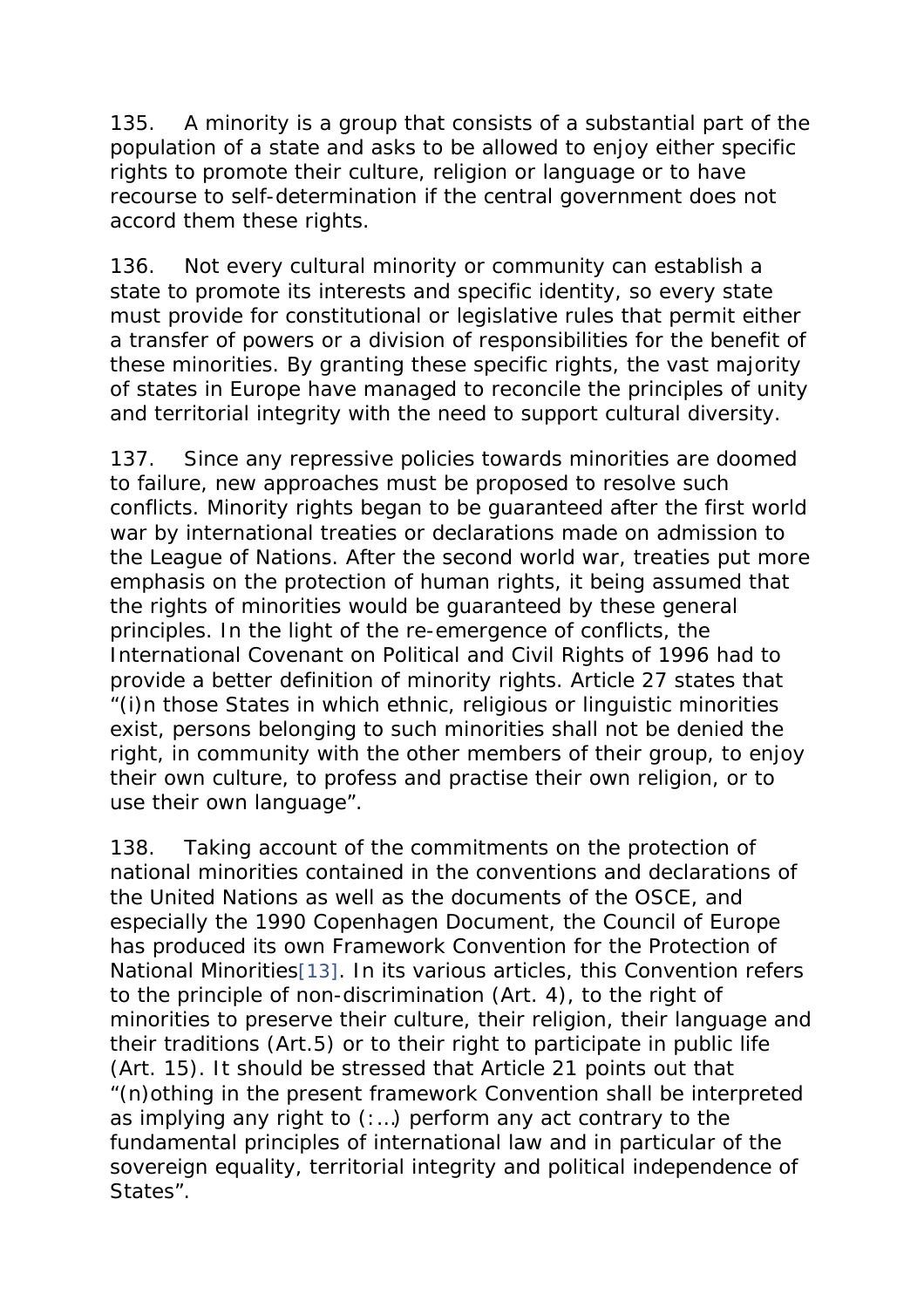139. How can autonomy provide a response to the demands of these minorities and their calls for protection? How can minorities obtain the recognition of a form of autonomy adapted to their needs while respecting the principle of territorial integrity? What type of state can best respond to this objective? How can the territorial autonomy granted to minorities be enabled to promote integration instead of isolating a minority from the national community? What powers should this autonomous entity be granted?[14] The replies to these questions are the key to the peaceful resolution of any intrastate conflict.

140. The establishment of autonomy status may be a response to the demands of minorities while at the same time respecting the principles of state sovereignty and territorial integrity. Article 11 of the additional protocol on the rights of minorities to the European Convention on Human Rights proposed by the Parliamentary Assembly of the Council of Europe in its Recommendation 1201 (1993)[15] states "(i)n the regions where they are in a majority the persons belonging to a national minority shall have the right to have at their disposal appropriate local or autonomous authorities or to have a special status, matching the specific historical and territorial situation and in accordance with the domestic legislation of the state."

### **VI. Analysis of the functioning of autonomous entities**

### **a) Political systems and division of powers**

141. The concept of autonomy differs according to whether it is proposed or applied in a federal, regionalised or unitary state. As a rule, the scope of the autonomy, and especially the control or limitation of powers, is defined by the constitution or the law, depending on the country concerned. In order to provide the right conditions for its stability and permanence, it is preferable for both the status and the basic principles of the autonomy to be mentioned not only in the ordinary law but also in the constitution.

142. A distinction is drawn between various types of powers: the exclusive powers of the central state, concurrent powers of the central state and the territorial entities, the powers of the central state to adopt outline legislation (corresponding to the entitles' powers to deal with matters specific to them), the parallel powers of the central state and the entities, and the exclusive powers of the entities. The scope of the transferred powers varies greatly from one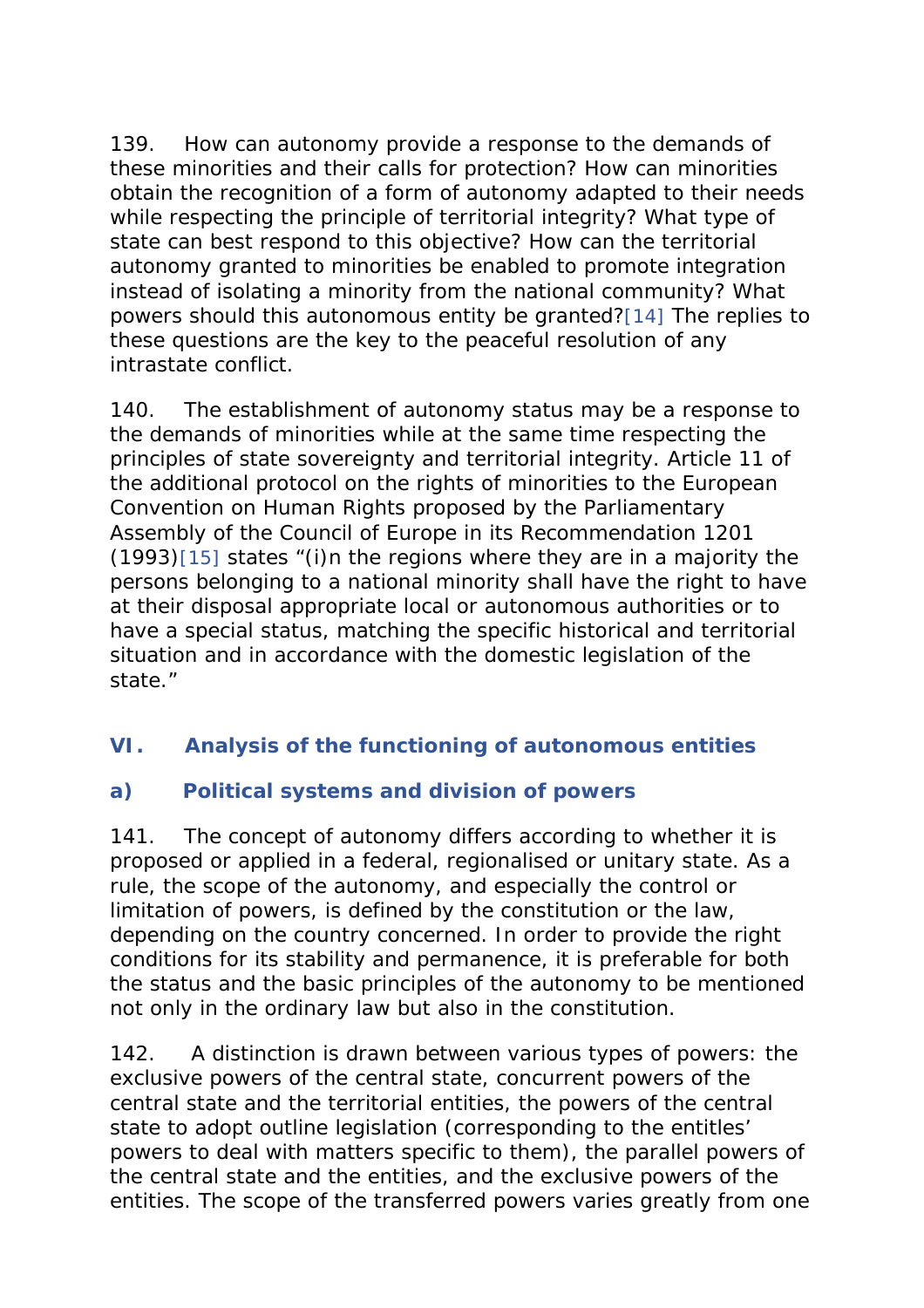political system to another and ranges from a bare minimum to almost one hundred per cent. In cases where the autonomous entities possess broad powers, they are able to participate in the management of public affairs without the state having any right to interfere with these powers.

## *i. Federalism*

143. Federalism is a constitutional structure in which the state is divided into several federated entities (such as the cantons in Switzerland or the *Länder* in Germany and Austria) with an even division of powers. In order to guarantee equal representation, the legislative branch of the government is divided into two chambers, the first representing the federated entities and the second the federal state.

144. In Switzerland, which is the most federalised country in Europe, it was the federated entities that conceived and participated in the creation and definition of the concept of the central state. In such a system, the powers not accorded to the federal state by the constitution remain with the federated entities. It should be stressed that any transfer of powers to the federal authorities is subject to the approval of both the majority of the population and these entities.

145. Germany and Russia have a system where powers are separated according to two lists, one for the federal state and one for the federated entities. This principle is rigidly applied in Austria and Belgium, which means it is necessary frequently to revise the lists of subject areas set out in the constitution.

146. For Ruth Lapidoth[16], autonomy has many similarities with federalism, which she defines as a "form of political organization which unites separate polities within an overarching political system so that all maintain their fundamental political integrity".

147. However, differences remain: while the powers of the federation and the federal states have their legal basis in the constitution, the powers of the autonomous entity are often transferable or delegated by the national legislature. Sometimes, as in the case of the Åland Islands, the autonomy status can be guaranteed by an international treaty and the principle of the separation of powers can be protected by the constitution.

148. Finally, autonomy is generally implemented in regions characterised by a specific cultural identity, while the federal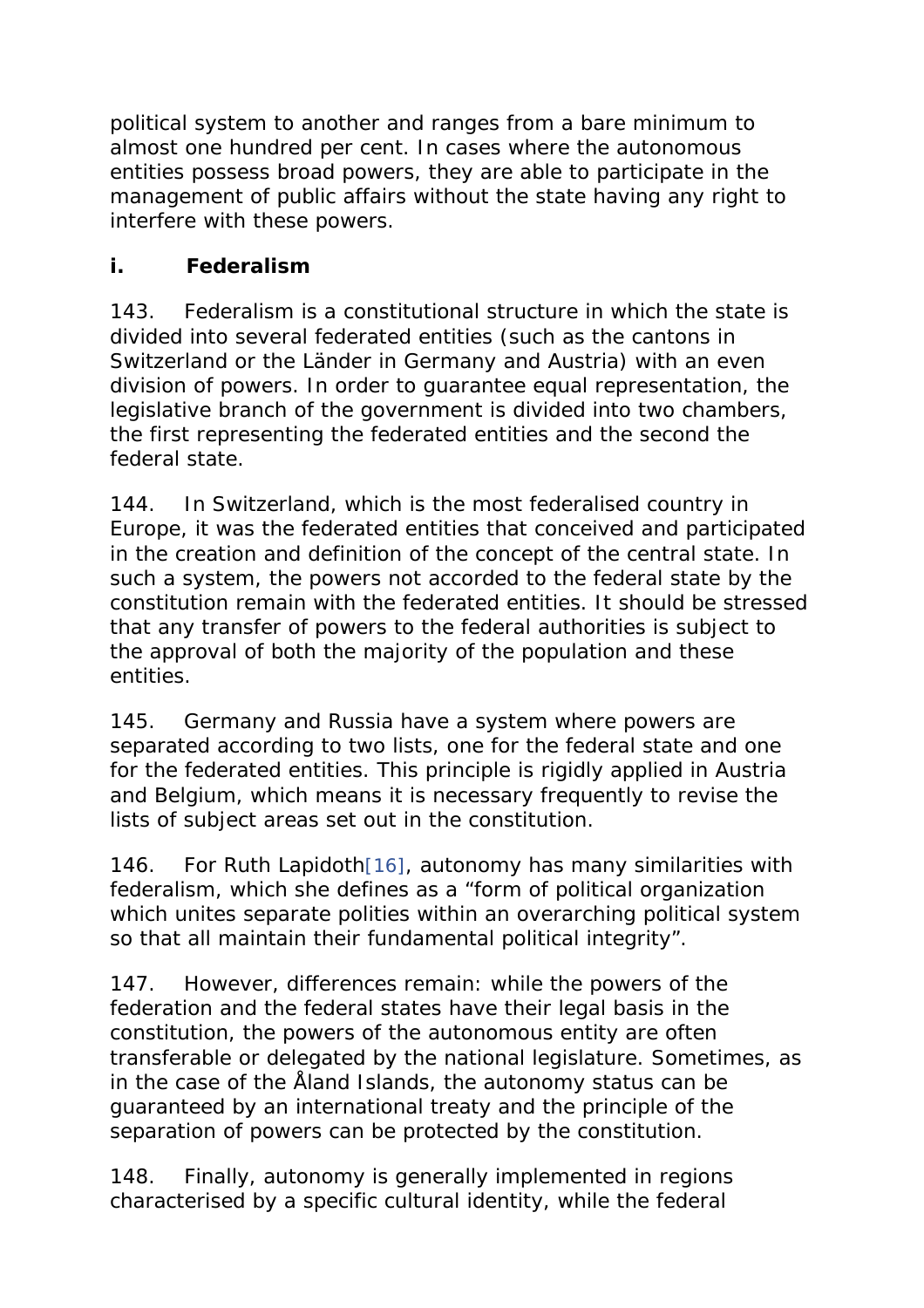structure is the overarching political architecture. There may be cases in which a constituent entity of the federation demands additional rights that go as far as autonomy. This happened in Quebec, which demanded special status and additional autonomous powers, but it also happened in Spain, where additional autonomous powers were granted to three specific communities (the Basques, Catalans and Galicians), these powers subsequently being given to all the communities of which Spain is composed.

# *ii. Regionalism*

149. The regionalised state shares many similarities with the federal state. It is a system in which the legislative and executive bodies are constituted at the level of the central state and the individual entities. Very often, there is an uneven division of powers.

## *iii. Decentralisation in unitary states*

150. A fortiori, in unitary states in which all powers belong in principle to the central state but a specific status is granted to certain entities the latter only have responsibilities in the areas provided for in accordance with their status. For some states, autonomy represents a form of decentralisation by the delegation of powers that this calls for.

151. However, there are major difference between the two systems: while decentralisation calls for a delegation of powers, by legislative means, from the central government to the local "independent" authorities, autonomy involves in some areas a genuine transfer of powers – i.e., a division of responsibilities.

152. Similarly, decentralisation can be unilaterally revoked by the central government, while the decision to withdraw autonomy status requires in principle the approval of both the central and the autonomous authority. In the case of decentralisation, the scope of the delegated power is a matter for the national legislature, which can impose conditions with regard to the exercise of that power and supervise compliance with the law. In the case of autonomy, the interference of the central authority is in principle only justified in extreme cases (threat to security, excess of authority, etc).

# *iv. System of devolution*

153. The system of devolution, which is mainly employed by the United Kingdom, results in a high degree of decentralisation leading a new form of regional state.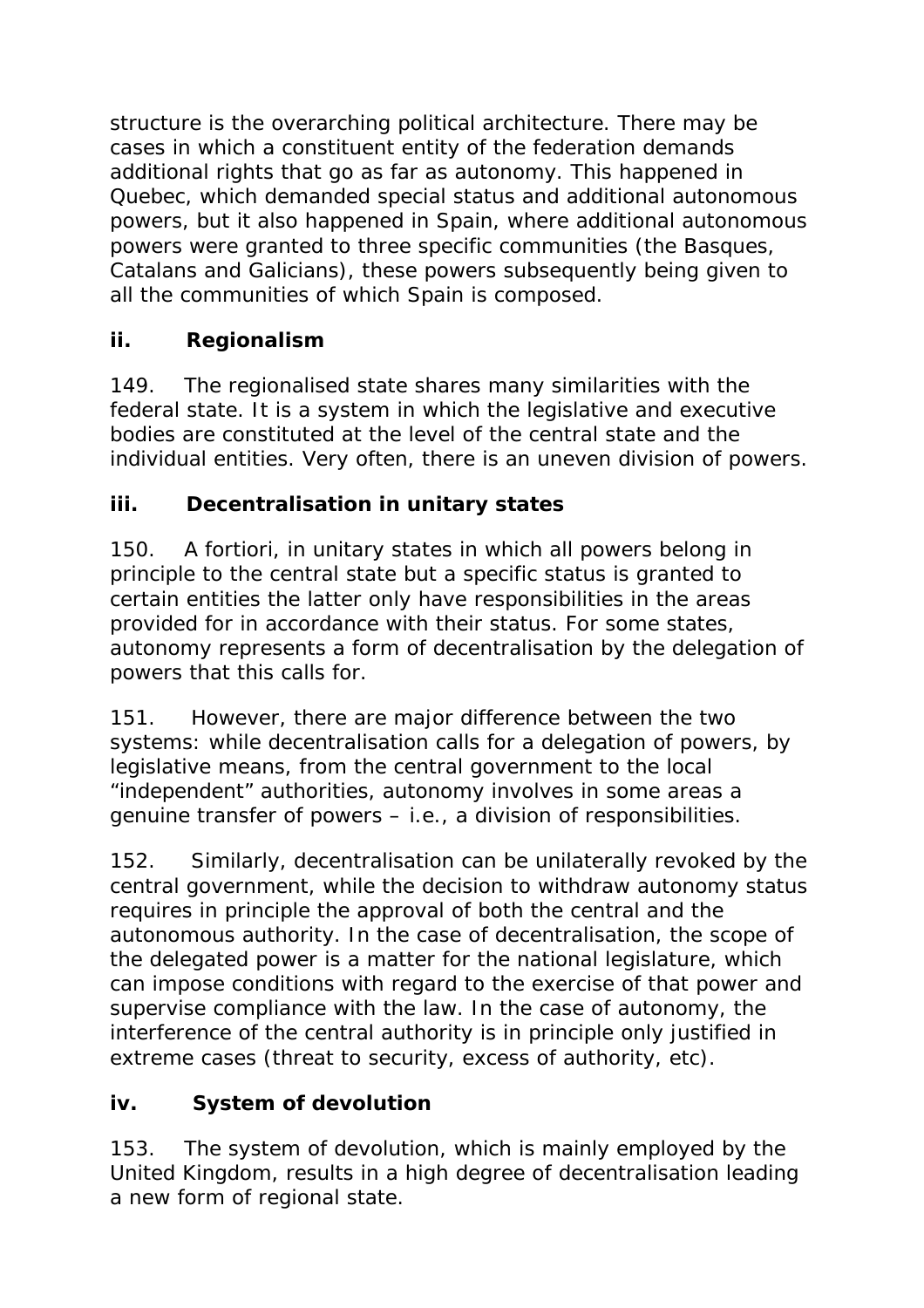# *v. Free association*

154. Free association status is based on an agreement between two or three states that are often linked to one another by old colonial ties, for example the Cook and Niue Islands, which are associated with New Zealand, or several islands associated with the United States (Puerto Rico, Marshall Islands, Paula Islands). Generally, the associated state retains its autonomy based on its own constitution, but it can choose to delegate to another state certain areas of responsibility, such as defence or foreign affairs.

155. This system of free association is mainly employed in the case of small territories or entities that demand more autonomy but not independence. The association can be considered a form of autonomy with very wide powers.

## *vi. Asymmetric territorial organisation*

156. In order to resolve intrastate conflicts caused by demands for autonomy by certain territories, the state may consider establishing an asymmetric form of territorial organisation that involves granting these territories broad powers or special status.

157. The asymmetric territorial organisation[17] involves the implementation of types of regionalisation and federalism that confer varying degrees of autonomy on local authorities while at the same time adapting the purpose and extent of this autonomy according to the territories concerned and the demands made. Some territories have specific geographical features (islands, mountainous regions, frontier regions, etc), while others are different in terms of their culture (languages, religion), their history (e.g., annexed by various states in succession) or their economy (undergoing industrial reconversion, economically backward). Consequently, depending on the specific features of each territory the powers granted to local authorities will refer to different areas of activity.

158. This system of territorial organisation can only establish a general framework for regional autonomy at the national level and subsequently fill in the details of a special status negotiated by each regional entity. The constitution or national legislation may also provide for several categories of special regional or local status and for entities to be assigned to them according to their specific features.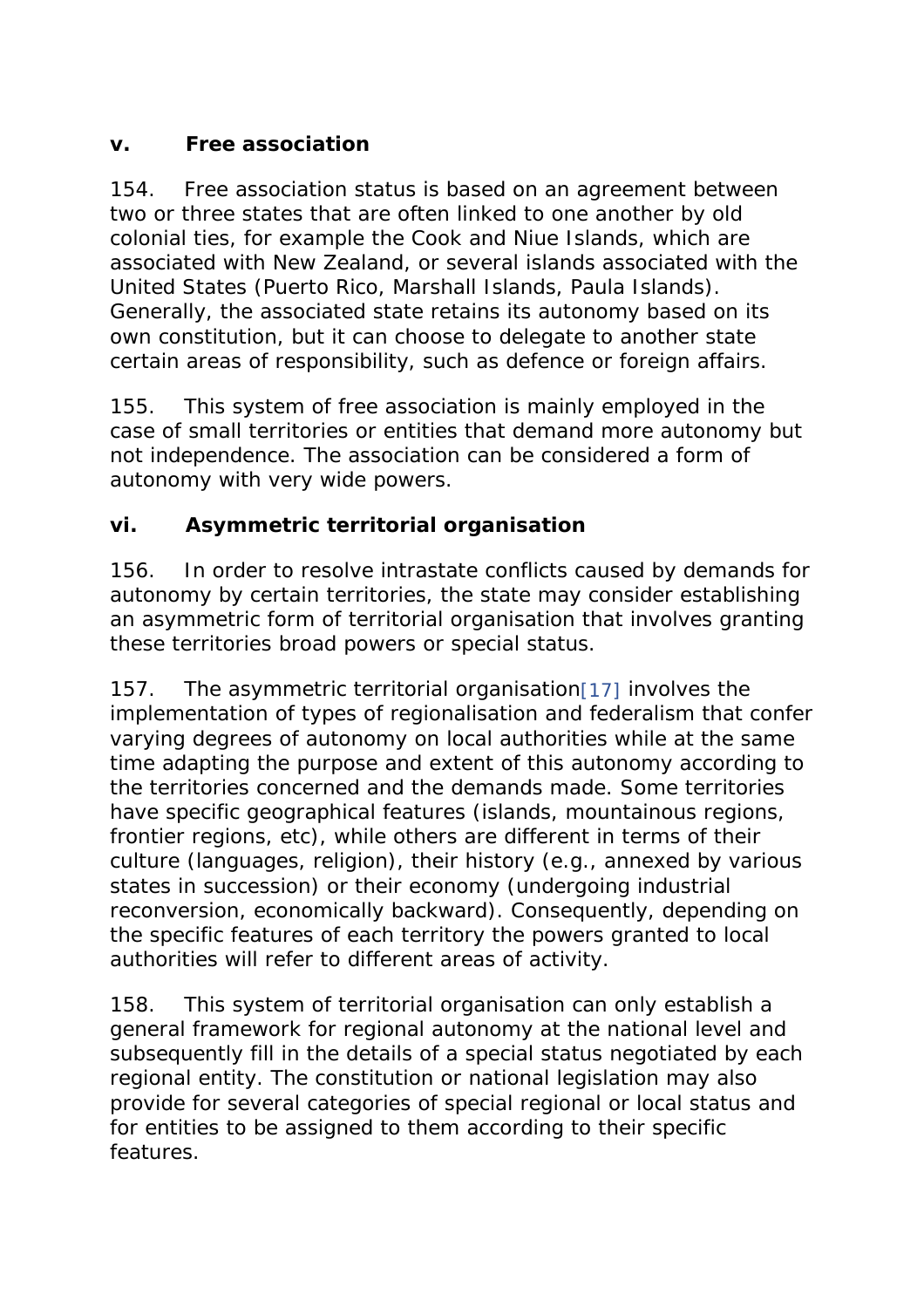# *vii. Establishment of special status*

159. Under certain conditions, the establishment of different forms of special status may be a solution to the re-emergence of ethnic or cultural conflicts in some European states. Under this system, local authorities possess considerable power to make regulations, which permits them to adapt or even derogate from national legislation. In certain cases, the local authorities are even granted formal legislative power to protect their own interests and the expression of their culture, although, contrary to what happens in a genuine federal system, any legislation enacted remains subordinate to the national legislation.

160. Such special status is granted to several island regions, such as the Åland Islands, the Azores, Madeira, the French overseas departments and territories and the Faeroes, as well as the Italian autonomous regions.

## **b)** *Methods of sharing sovereignty*

161. The sharing of sovereignty between the central government and the autonomous entities can be organised in as many ways as there are individual cases. Very often, financial powers (in terms of the currency, international commerce, customs duties, taxes, control of the banking sectors) are in the hands of the central government. The ability of an authority to impose and/or levy taxes is often laid down by mutual agreement.

162. In the area of security, power sharing differs according to whether external security, internal security (especially the fight against terrorism) or the maintenance of public order is involved. External security is always the responsibility of the central government, while the maintenance of public order, which is the responsibility of the police, is often under the control of the local authorities. The sharing of powers and functions may also vary according to the territory concerned.

163. In most cases. foreign relations, which include the power to conclude and implement treaties, the opening of diplomatic missions abroad and accession to international organisations, are the responsibility of the central authorities. However, certain autonomous entities have the power, subject to central government approval, to accede to an international organisation or ratify an agreement. For example, the authorities of the Åland Islands, which are a member of the Nordic Council, are empowered to sign agreements, and Greenland was able to leave the European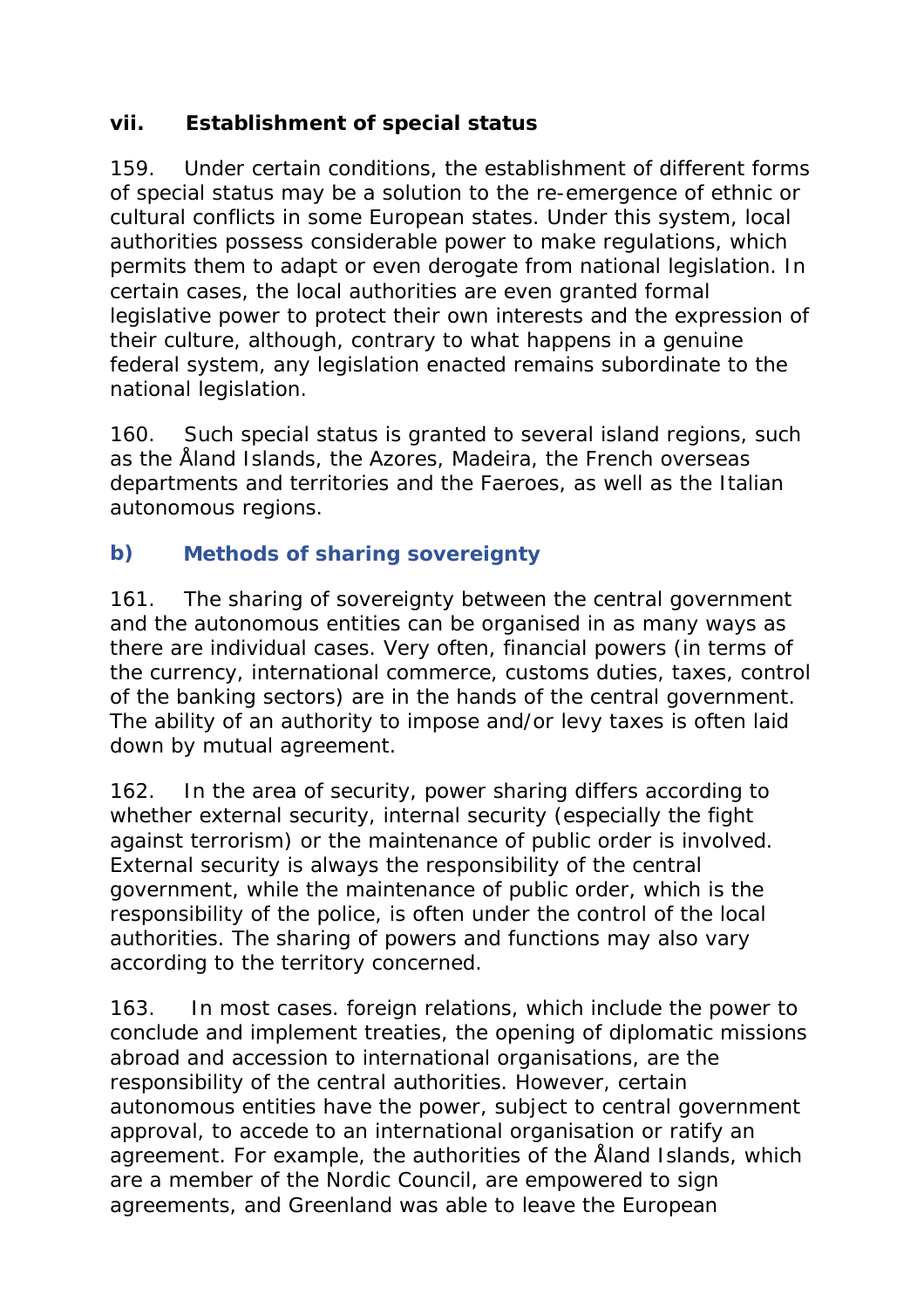Community. As a rule, the central authorities must consult the autonomous entities before concluding any treaty since its implementation may require changes in the law in areas where powers have been transferred to these entities.

164. Very often, a study of individual cases reveals that the autonomous authorities exercise powers in areas of autonomous electoral administration as well as with regard to cultural, linguistic, educational (management of schools), economic (town and country planning, control of natural resources) and social (community activities, local democracy) matters.

165. The main lesson that can be drawn from these different ways of sharing sovereignty is that greater co-operation between the various levels of authority very often enables a solution to intrastate conflicts to be found and that it is possible both to reconcile the principles relating to respect for the cultural identity of minorities and those concerning the unity and territorial integrity of the state.

# **c) Settlement of disputes**

166. In order to avoid any subsequent litigation, the powers exercised by the autonomous entity must be clearly defined when the entity is set up. The entity's authorities must have the right to take legal action to ensure respect for the free exercise of their powers and the principles of regional autonomy enshrined in domestic law.

167. As a rule, autonomy agreements are fairly flexible and permit the autonomy to be adapted at a later date. If the autonomy is established for a limited period, it is necessary to define in advance the various options envisaged at the end of that period. If the autonomy agreement contains a reference to an obligation to adhere to certain rules, it may be advisable for these rules to be based on recognised international practices.

168. Autonomy status must be established in a general atmosphere of conciliation and before any deterioration in relations takes place. By its very nature, autonomy requires a certain amount of co-operation between the central and local authorities. When the activities of the central government in the areas for which it is responsible directly affect the autonomous region, the local authorities should be consulted as much as possible. Some areas of activity may require joint participation or problems of interpretation may emerge with regard to the assignment of functions.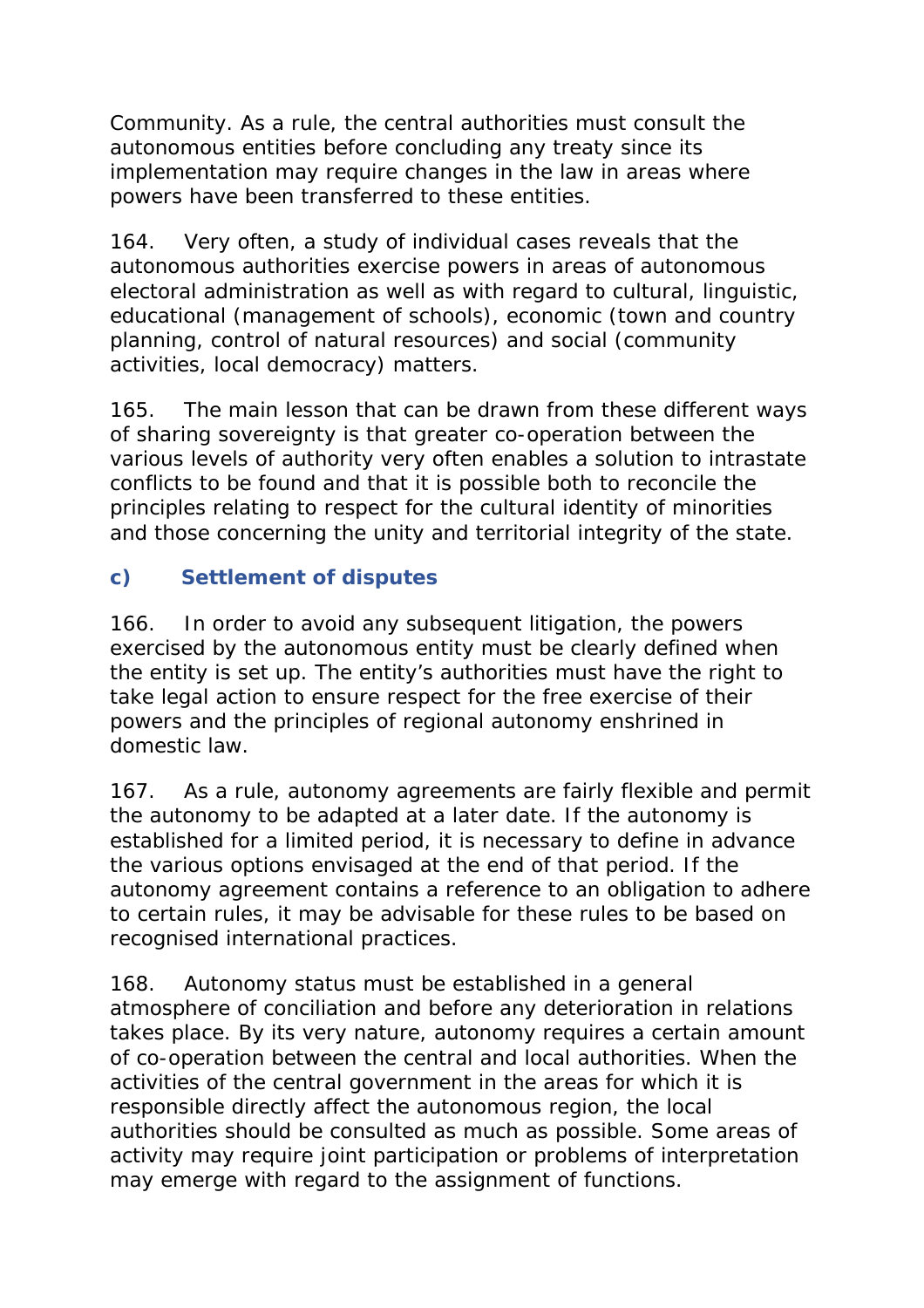169. Clear rules must be laid down to resolve any jurisdictional conflict between the two authorities. In this context, it should be determined whether it is necessary to provide for a dispute settlement mechanism between the government and the autonomous authorities and, as the case may be, to define the composition and powers of such a body. Must it be an international body, one that is representative both of the central state authorities and the autonomous entities or a judicial body of the central state? If the body tasked with resolving the conflict does not have a permanent structure, both the composition of the ad hoc group and the procedures to follow must be laid down in advance. In states with a constitutional court, the latter is usually responsible for ruling on such conflicts. In certain federal states, it is the responsibility of the supreme court to rule on legal disputes between the central state and the federal entities.

170. It is also necessary to consider the question of the supervision of the autonomous entity's activities by the central government. As a rule, this supervision only serves to ensure compliance with the law. However, the central government may retain certain means of supervision or ways of assessing the question of expediency. Fiscal measures, the central authority's power of veto, the necessity to approve the autonomous entity's laws or the power reserved to the government to appoint or confirm the appointment of senior officials of the autonomous authorities are measures that give the central government considerable influence. Nevertheless, in most cases the laws adopted by the autonomous entity in the exercise of its functions are not subject to supervision by the central government (except in cases of excess of authority).

#### **VII. Identification of the basic factors for the success of autonomy**

#### **a) Legal design and criteria for short and long-term success**

171. In order to avoid the dispersal of members of a national minority and enable them to be protected effectively, Recommendation 43[18] of the Congress of Local and Regional Authorities of Europe states that, where the administrative subdivisions of a state are already fixed, it is necessary "to avoid changing the geographical boundaries of the authority in question for the purpose of altering the composition of the population to the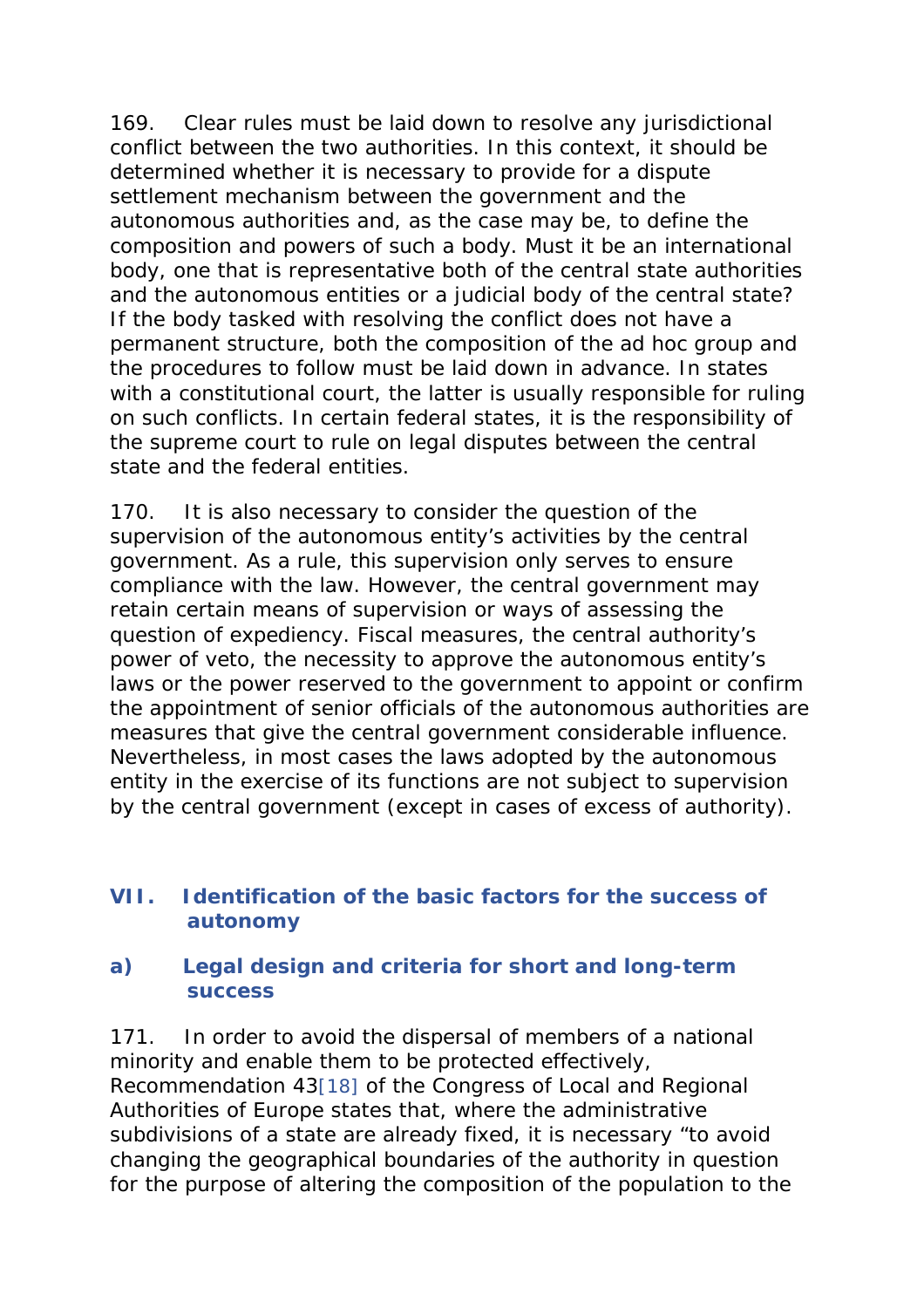detriment of the minority; "to grant the authorities in question wideranging powers, defined by law, in all fields that can afford an effective protection of the members of the minority and mainly in the fields of language, education and culture"; "to make provision in the local finance system for resources and/or transfers enabling these authorities to cope with the increased and specific responsibilities arising from the presence of members of a national minority"; "to grant territorial authorities the power to put in place mediation and collaboration arrangements to promote harmony between the majority and minorities"; and "to establish a guarantee such as to ensure an appropriate level of representation for members of minorities on the elected bodies of the territorial authorities, as well as on the bodies representing these authorities at the level of the federal or national state".

172. There are two aspects to the what constitutes success, depending on the time scale. Autonomy is considered a success over the long term if it has been established for a long time and if democratic structures representing the interests of the autonomous entity and the central state have been put in place. Autonomy is positive over the short term when it has been established as a mechanism for the peaceful settlement of political conflicts in a given region or country. However, it may be that experience considered positive conceals tensions and underlying problems.

173. In most cases, autonomy has begun to function on an uncertain basis. History shows that it is easier for the grant of autonomy to be considered legitimate if the territory concerned is clearly delimited and its cultural dimension (identity, religion, language) clearly defined. At the same time, any autonomy status must benefit both the state and the population of the region concerned. The structural and political conditions, the cultural, historical and geographical dimension, the resources available, the demographic conditions and the role of the international community are key factors that have to be taken into account in order to guarantee the right conditions for autonomy to succeed.

#### **b) Geopolitical and demographic aspects**

174. When an autonomous entity is established, a number of aspects must be taken into consideration to guarantee the conditions for its success. The geographical conditions, for example, are often a key factor.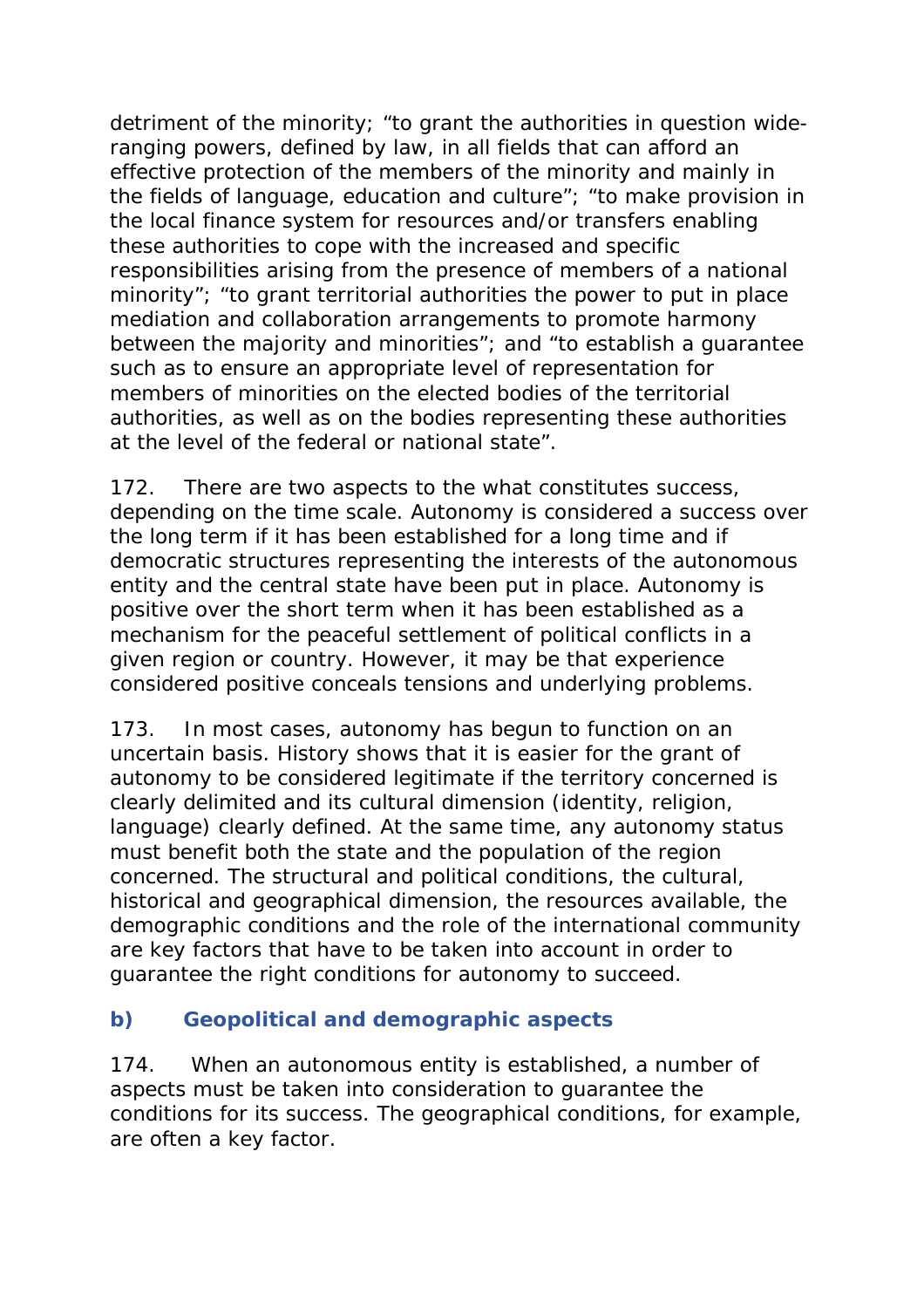175. The autonomous region's distance from or proximity to the central government may determine the political relations between the two entities. It is also necessary to define the autonomous entity's territorial limits. In particular it must be determined whether the territorial autonomy must apply to all the inhabitants of the region in question or whether it only concerns the members for whom powers have been established. The type of autonomy that may be granted also depends on the autonomous region's demographic composition. Key issues are the number and size of the ethnic groups that make up the region's population, their relations with one another and the central government, and the relationship between the minority/minorities to whom it is planned to give autonomy and the "majority" population of the state.

176. Any proposal to change the boundaries of the territory of an autonomous entity must provide for the consultation of the populations concerned, in conformity with Article 5 of the European Charter of Local Self-Government. In the case of a general process of redefining the existing territorial boundaries, the express agreement of each region may be replaced by the consultation of all the territories concerned.

177. In a territory where the members of a minority represent a substantial part of the population that warrants specific protection, the possibility should be examined of merging certain areas in order to bring these people together. However, in most situations in Europe at the moment, it is proving difficult to create boundaries separating ethnic groups. Cultural and linguistic tolerance leading to cultural autonomy is thus very often the only solution.

# **c) Political and institutional aspects**

178. The success of autonomous entities depends on certain political conditions, such as the quality of the relations between the entity, the state and neighbouring states and clear regulations governing the powers of the central authorities and these entities. If the representatives of the central government and the autonomous entity share the same aspirations, the central government will tend to grant wider powers. The institution of autonomy status must be with the agreement of the population that will benefit from it, even though it sometimes happens that a population accepts autonomy status with reluctance and subsequently welcomes it. This was the case with the population of the Åland Islands.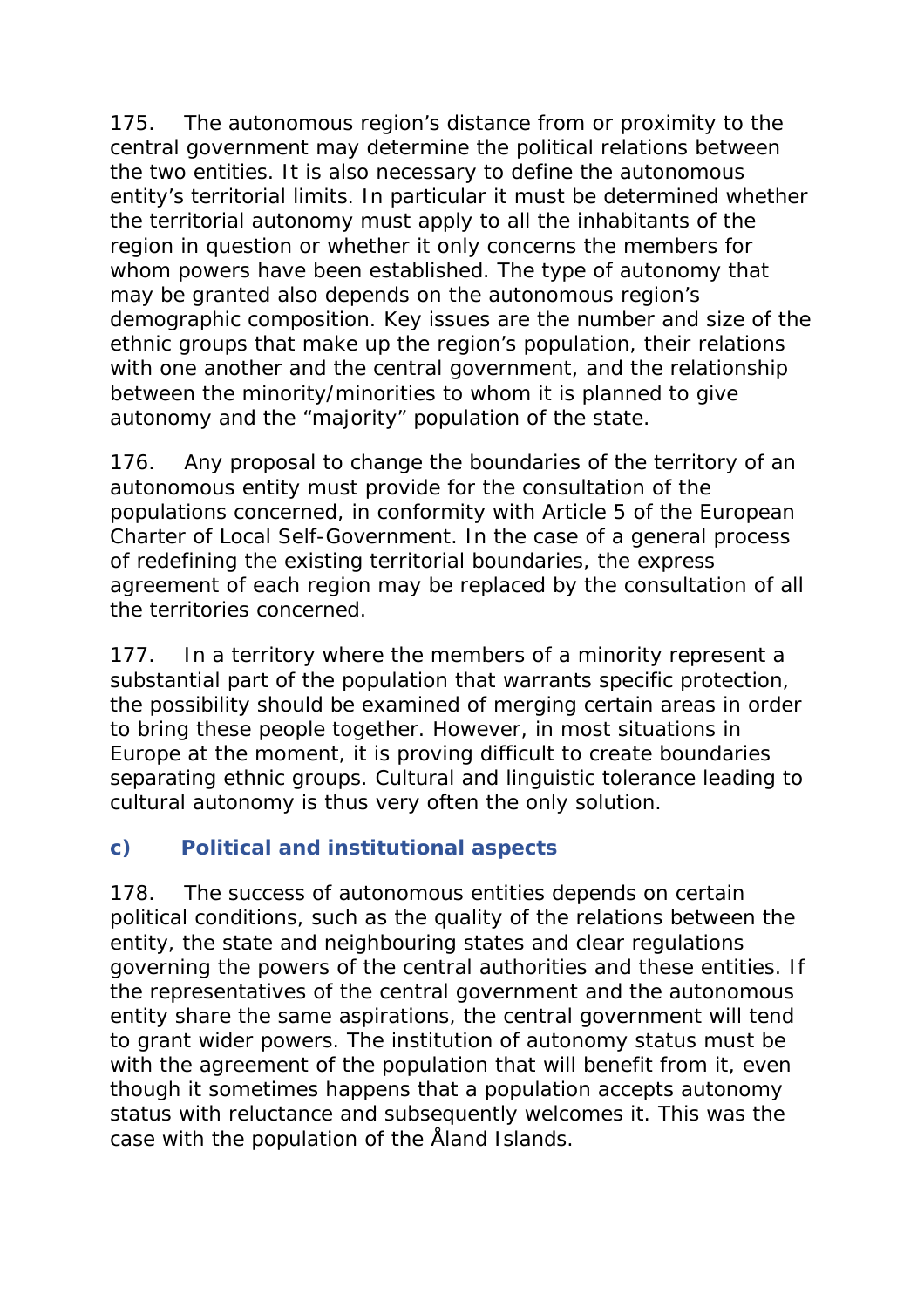179. As far as the establishment of autonomy status is concerned, it is necessary to draw up a timetable and determine whether this status applies to all areas of activity and throughout the territory and whether it is to be provisional or permanent. In certain circumstances, it may be preferable to provide for the status to be implemented in stages and for powers to be transferred gradually.

180. It is then necessary to determine whether it is intended to establish territorial or cultural autonomy or a mixed arrangement. Political territorial autonomy may be an appropriate solution when the members of an ethnic group constitute a significant majority in a region. However, when ethnic minorities are dispersed throughout the territory, it is only possible to envisage cultural autonomy. When one group is dominant in a region but is dispersed over other regions, a mixed approach combining political and cultural territorial autonomy may be implemented.

181. In a case where an entity that has been granted political territorial autonomy adopts its own constitution, a constituent assembly must be set up. Moreover, it will be necessary to determine whether this constitution requires the approval of a central government body or the holding of a local referendum. As regards the power to amend the autonomy arrangements, several options are possible. This power may be exclusively reserved to the central state authorities, it may be exercised jointly by the latter and the authorities of the autonomous region or be the exclusive responsibility of an international body. At the same time, a decision must be taken in advance when certain laws adopted by the legislature of the autonomous entity diverge from the provisions of the constitution or central government legislation. It is also necessary to establish a procedure for preventing any usurpation of the autonomous entity's legislative powers. In this context, it is clearly essential to set up a joint mediation body made up of members of the central government and the autonomous authority.

182. It is also necessary to determine what institutions are to be set up for the territory or the group (for example, a constituent assembly or a legislative, executive or judicial body), their composition, their responsibilities and their relations with the central government authorities. In the areas that fall within their jurisdiction, the autonomous entities must have decision-making and administrative powers that enable them to implement their own policies.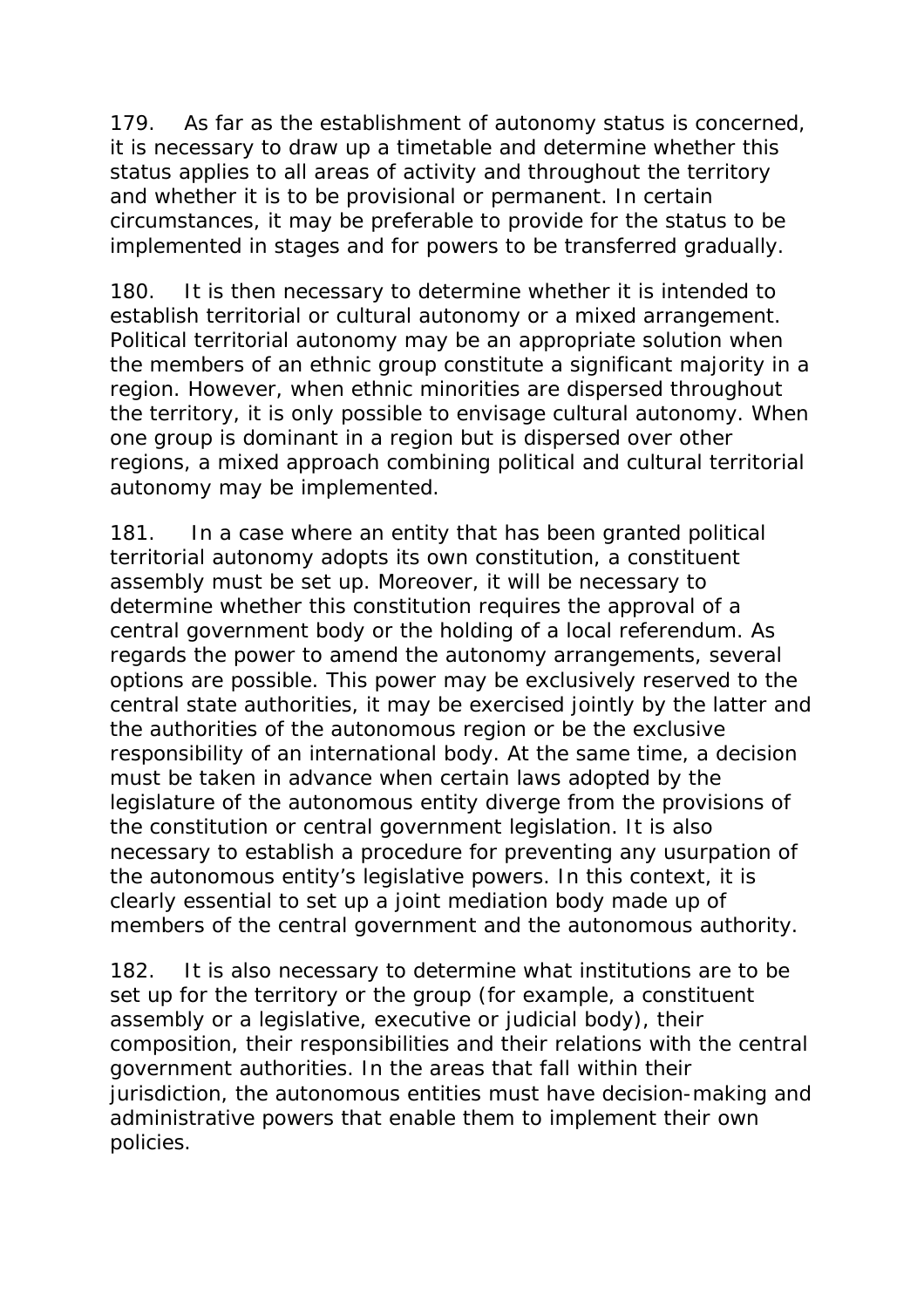183. With regard to legal powers, the preliminary issue to be decided is whether the autonomous entity will have its own legal system and, if so, what system is to apply in the various areas of law (private, criminal, commercial). In practice, there are three possibilities: 1) the central government retains all its powers to award contracts; 2) these powers are delegated to the autonomous authority; or 3) two legal systems are established, one falling with the responsibility of the autonomous authority and the other governing functions reserved to the central government. Arrangements must be made to provide for dealing with any jurisdictional disputes between the two systems. The official central government representative in the autonomous entity may be appointed directly by the central government but this appointment may require the approval of the autonomous authority or, if he or she is appointed by the latter, the central government.

184. The same pattern can be envisaged as far as the sharing of legislative powers is concerned. In one case, it would be a question of establishing a system that involves the autonomous entity's authorities possessing their own legislative power except for the areas that are the exclusive responsibility of the central state. Conversely, it may be proposed that the central government exercise legislative power at the level of the autonomous authority but not in the delegated areas, in which case it will be necessary to determine whether the same laws must apply to the entire territory or whether the central government authorities must adopt specific laws for the autonomous entity, taking due account of its distinctive social and ethnic features. Denmark, for example, has adopted a separate penal code for Greenland. The third intermediate option is to recognise the legislative powers of the autonomous entity in specific areas in compliance with the general principles defined by the central government. Such a system that introduces a differentiated approach would appear both legitimate and nondiscriminatory.

185. With regard to the mode of participation, the autonomous entities must be involved in the state's decisions on their powers and matters of key interest to them or on the scope of the regional autonomy. The members of a minority must be properly represented on local electoral bodies and on the bodies representing these entities at the national or federal state level. The involvement of the autonomous entities in the business of the state can come about through the appropriate representation of the regions on the legislative or administrative bodies, be the outcome of discussion or consultation procedures between the state bodies and the regions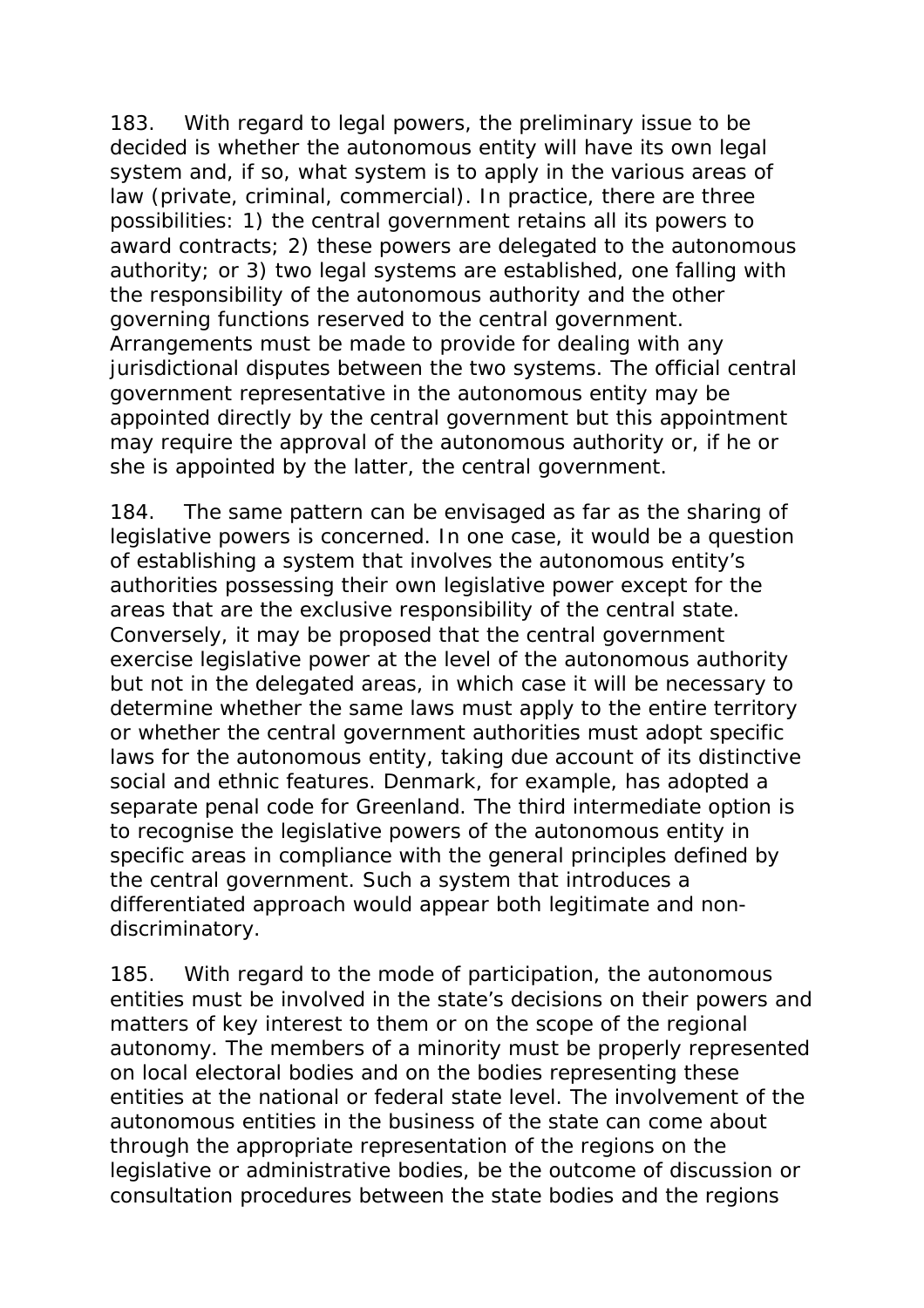concerned or result from consultations between the state bodies and a body representing the autonomous entities. At the same time, they must have the appropriate powers to promote the identity of their members, especially with regard to their language, education and culture.

## **d) Social, economic and financial aspects**

186. The material and financial resources that enable the autonomous entities effectively to implement these additional powers must also be appropriately taken into account in the delegation document. Several options can be envisaged. One possibility is for the autonomous regions to be given their own resources (which mainly consist of fees, levies and taxes), and they should be able to fix the rates of taxes and regional levies. Another possibility would be for autonomous regions that do not raise their own taxes to have a proportion of the tax revenue that has been collected from the local population transferred to them. This could be done by enabling them, within the limits imposed by the constitution or the law, to add a percentage on to the taxes levied by other public authorities.

187. However, it is important to stress that the European Charter of Local Self-Government affirms the principle of the predominance of a territorial authority's own over transferred resources, especially when it comes to exercising its own functions. These resources could be allocated on the basis of a previous decision or periodical negotiations. In certain circumstances, the autonomous authorities should be granted additional resources either under specific agreements or in the form of government appropriations. In the latter case, it should be noted that the autonomous authorities have greater discretionary powers.

188. With regard to the allocation of economic powers, several approaches can be envisaged. Firstly, the central state might retain all its powers but consult the autonomous authorities before adopting any measure that might impact on the local situation. Secondly, the central state might retain its prerogatives but grant the autonomous authorities the power of initiative and recommendation in the region. A third possibility would be for the autonomous authorities to possess limited territorial powers over the region. Finally, the autonomous authorities might have the right to take specific measures with regard to economic development, within the confines of the general policy defined by the central government.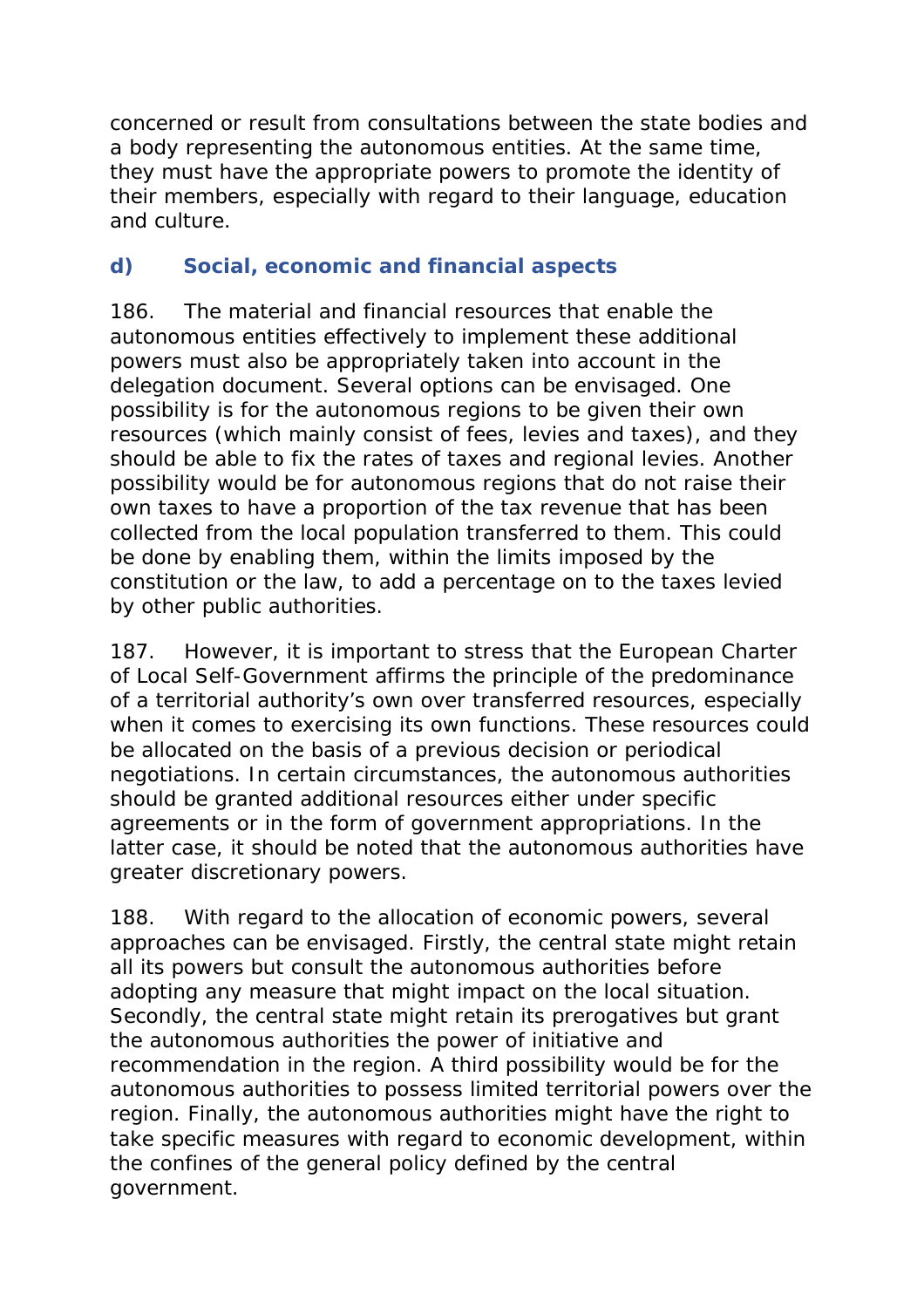189. In the area of social affairs, powers are usually granted to autonomous authorities in the fields of public health, social security and public assistance. However, in each sector it is necessary to determine whether the local arrangements are completely autonomous or whether they have to conform to the general principles laid down by the central government.

# **e) Cultural aspects**

190. When the members of a minority in a particular entity represent a substantial proportion of the population that warrants specific protection, the appropriate measures should be taken to preserve their identity.

191. In the case of personal or cultural autonomy, specific powers must be granted in the areas of religion, education and language. It may also be decided that the regional or minority-language must be used in the elected bodies or their administrations. This language may also be recognised as the official language or second official language, or even as the national language of the region.

# **f) Respect for human rights**

192. The issue of human rights has an extremely important role to play in the system of autonomous entities. The competent body and the standards to be applied must be clearly defined. When an autonomous entity has been established, the principles of equality and non-discrimination must be respected. The autonomy must guarantee the rights of the ethnic groups that are different from the majority group in the region as well as the rights of the members of the majority group in the state. When measures in favour of a national minority are taken to guarantee the setting up of a representative government and the effective participation of that minority, it is important that specific steps are taken to protect the "minority within a minority" so that the members of the majority population or other minorities do not feel threatened by the measures initiated by the autonomous entity. This is a key aspect as the intrastate entity will in many cases possess exclusive legislative powers in certain areas that might affect the minorities living in the territory.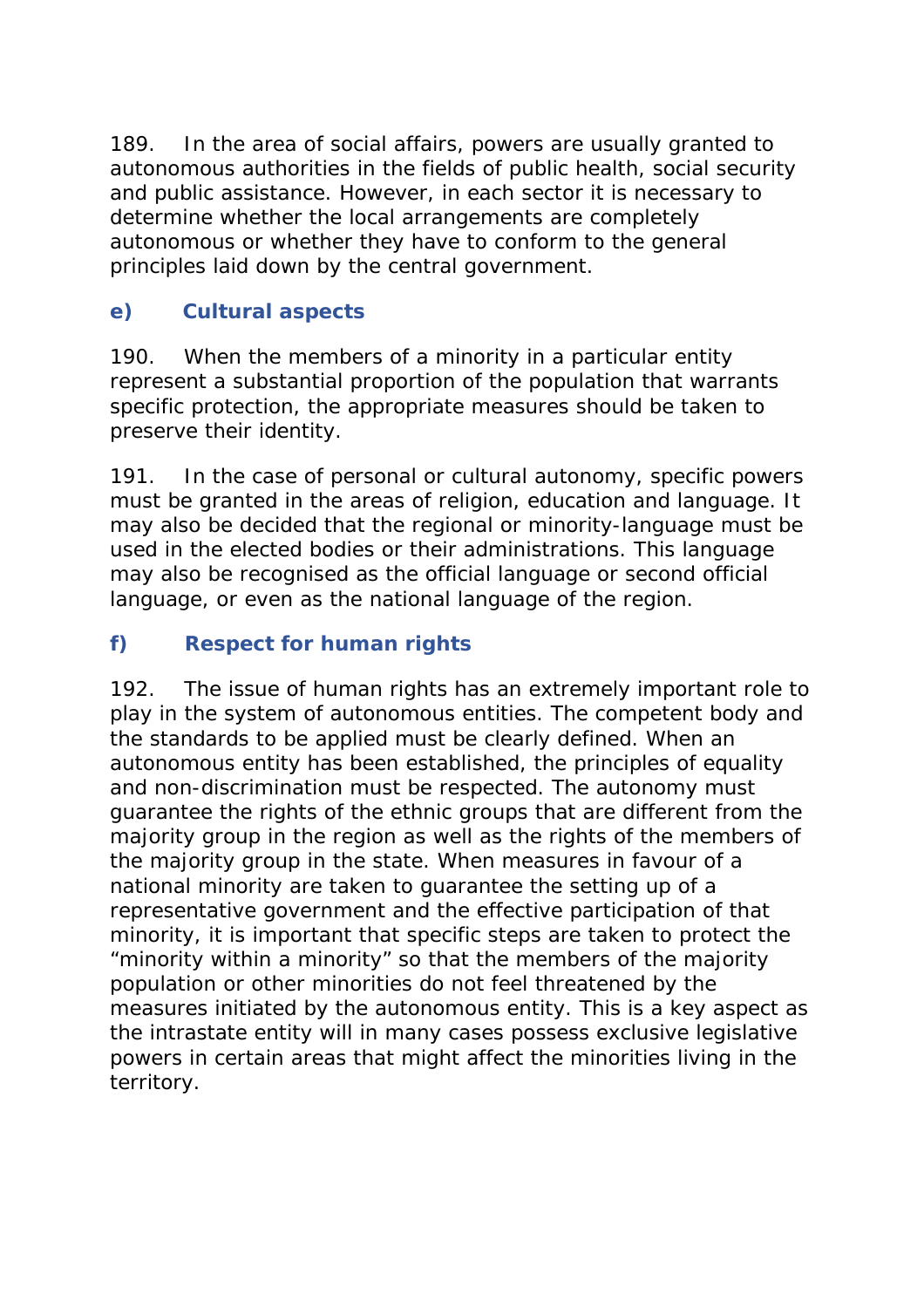#### **VIII. Some thoughts on resolving certain current conflicts by introducing the concept of autonomy**

193.In the Europe of today, there are several regions that have been plagued by conflicts for many years, especially in the central and eastern European countries. This can partly be explained by the fundamental changes after the collapse of the Soviet Union and Yugoslavia.

194. For example, three independent countries (Armenia, Azerbaijan and Georgia) were reconstituted in the southern Caucasus. In these regions, conflicts erupted in Nagorno-Karabakh, Abkhazia and South Ossetia as well as in the Russian Federation (in the Chechen Republic, in the northern Caucasus). the former Yugoslavia (Kosovo) and Moldova (Transnistria).

195. In spite of the efforts made by the international community, no proper political solution has been found to any of these conflicts, which are a threat to the stability of the entire region and an obstacle to regional co-operation and economic development. The concept of autonomy could provide the inspiration for proposing solutions acceptable to all the parties concerned.

# **a) Abkhazia and South Ossetia (Georgia)**

196. In Abkhazia, the armed conflict between the Abkhaz separatists and the Georgian authorities erupted in 1992. A ceasefire agreement signed in May 1994 provided for the deployment of a peacekeeping force from the Commonwealth of Independent States (CIS) in the conflict zone and for unarmed observers from the UN (UNOMIG). The negotiations to reach a political settlement held within the framework of the so-called "UN led Geneva peace process" seem to be deadlocked at this point in time. The origin of this conflict is that the separatists consider Abkhazia was illegally incorporated into Georgia by Stalin in 1931, and they now want to exercise their right to self-determination. Abkhazia recently reaffirmed its wish to become independent but the international community has not recognised this initiative.

197. Similarly, in May 2002, the so-called "parliament" of South Ossetia called on the international community to recognise "the independence of the state created by the South Ossetian people on the basis of their right to self-determination". The international community has refused to recognise this act and therefore does not regard South Ossetia as an independent state. In the light of these demands, especially with regard to the exercise of self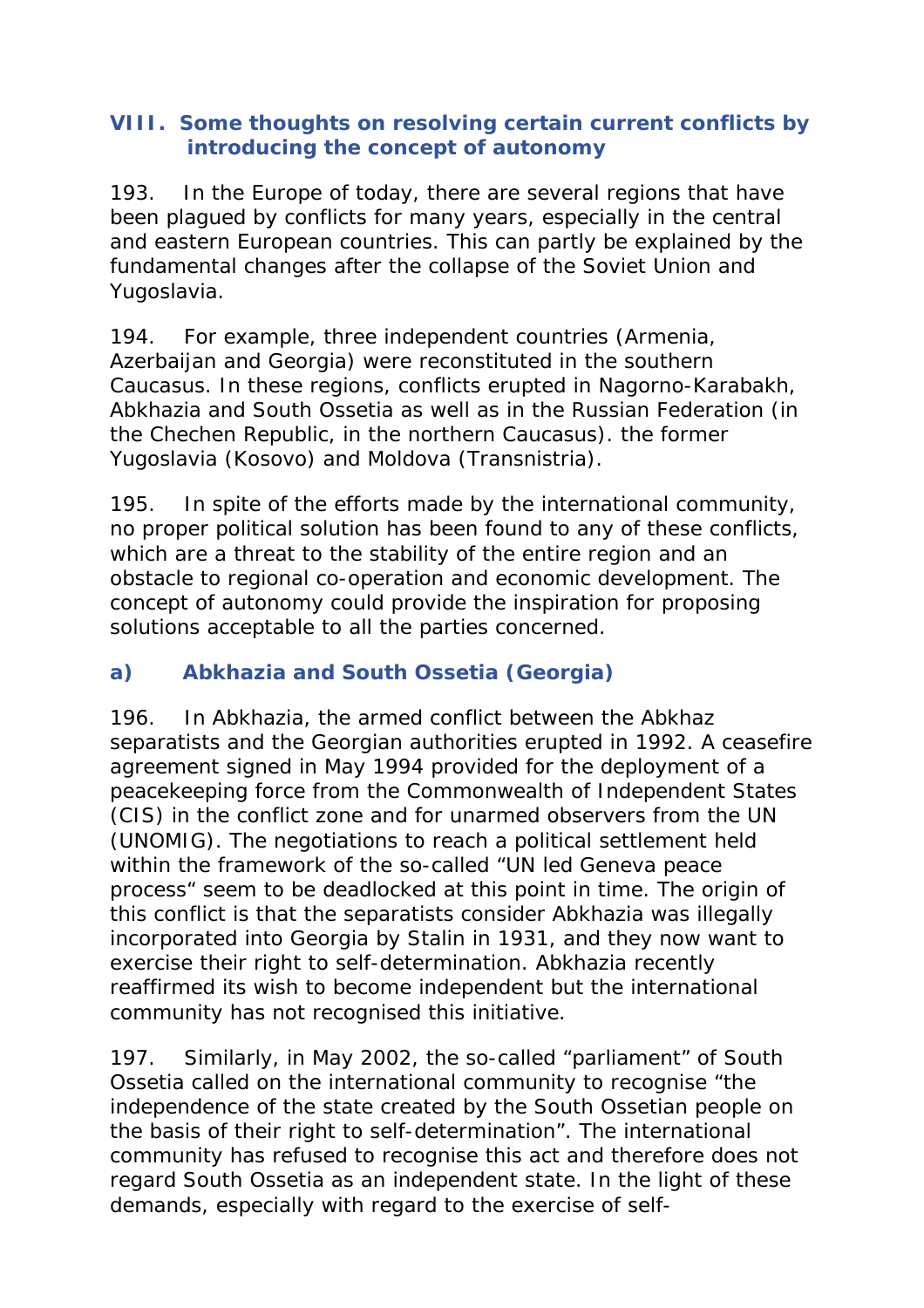determination, it should be remembered that any use of force must be ruled out and that this right applies to all peoples and not just to minorities as such. In addition, self-determination is not a synonym for secession and can be exercised within a state through autonomy status or similar arrangement. Finally, secession requires the consent of both parties and must, on the side of the separatists, reflect the will of the entire population and not just a single group.

198. In order to restart the peace process and stabilise the region, the authorities of the various parties should not focus on the concept of sovereignty but, rather, examine in what way a division of powers and responsibilities between Abkhazia and the central government and between South Ossetia and the central government could meet the needs and expectations of the respective populations.

## **b) Kosovo as part of Serbia and Montenegro**

199. The Kosovo issue is extremely difficult to resolve and Kosovo's location in the heart of the Balkans only makes it more complicated. The two regions of Kosovo and Vojvodina enjoyed considerable autonomy until September 1990, when the new constitution of the Republic of Serbia was adopted and resulted in the abolition of their so-called "autonomy status". The 1974 constitution of the Federation of Yugoslavia granted a "large degree of autonomy" to the "autonomous socialist provinces" of Kosovo and Vojvodina. For example, these provinces had their own assembly, an executive council, a constitutional court and a supreme court and the public administration was placed under their supervision.

200. The Parliamentary Assembly of the Council of Europe has commented on this conflict on several occasions. For example, in its Recommendation 1422 (1998), it stated that "the basis for the normalisation of the situation in Kosovo should be full and strict implementation of the United Nations Security Council Resolution 1244". While urging international guarantees preventing any attempts to return to the status quo or to secede in its Recommendation 1384 (1998), it said that the political status of Kosovo had to be "based on a high level of autonomy within the Yugoslav federation (…) including a) the highest possible form of autonomy for Kosovo in the fields of law-making and the executive, the judiciary, public order, the economy, education and culture; b) respect for the rights of Serbs and other minorities living in Kosovo; and c) direct participation of Kosovo representatives in the federal institutions".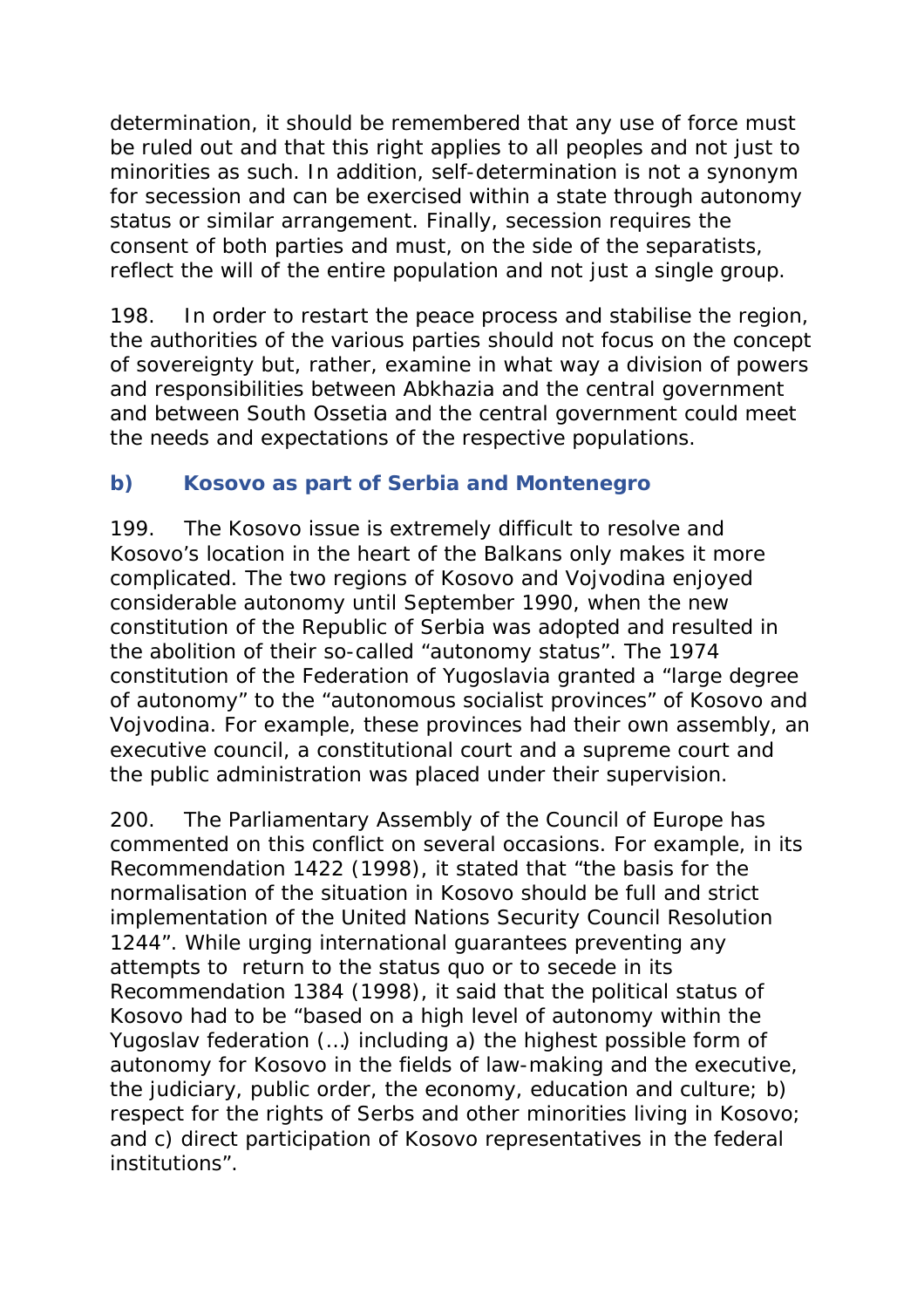201. On this subject, the Venice Commission defined, in Doc. (076/1998 fry), the key areas and the executive and legislative responsibilities to be exercised by the competent bodies in Kosovo. These responsibilities include the organisation of political institutions and procedures of government (constitution, parliament, legal system), local and regional authorities, local and regional elections, the management of the public sector (transport, natural resources), education and cultural affairs (especially the media and relations between the religious communities) and financial issues (taxes and the budget).

202. One way of resolving these tensions is to grant Kosovo special autonomy status. This status, which ought to be provided with international guarantees, would not call into question the territorial integrity and sovereignty of Serbia and Montenegro and would encourage respect for the rights of the minorities in both Serbia and Kosovo. In the light of the new situation with regard to Serbia and Montenegro, it seems possible that such a status could be granted, especially as there are many examples today of special autonomy status that could provide a stimulus for the relevant negotiations.

### **c) Chechnya (Russian Federation)**

203. As far as the conflict in Chechnya is concerned, the present draft constitution of the Chechen Republic proposes new political bases for resolving this issue, which has now lasted for several years.

204. The European Commission for Democracy through Law, to which this matter was referred for opinion[19], made a number of remarks on this draft constitution that seem to me to be important enough to include in this report.

205. The general remark made by the Commission is that this text was not drawn up to meet the particular need to resolve a conflict situation. More particularly, it does not take sufficient account of the specific character of part of the Chechen population and the needs they claim to have and which are at the origin of this conflict. At the same time, this draft constitution does not provide for the federated entities to have specific powers in the fields of education and culture.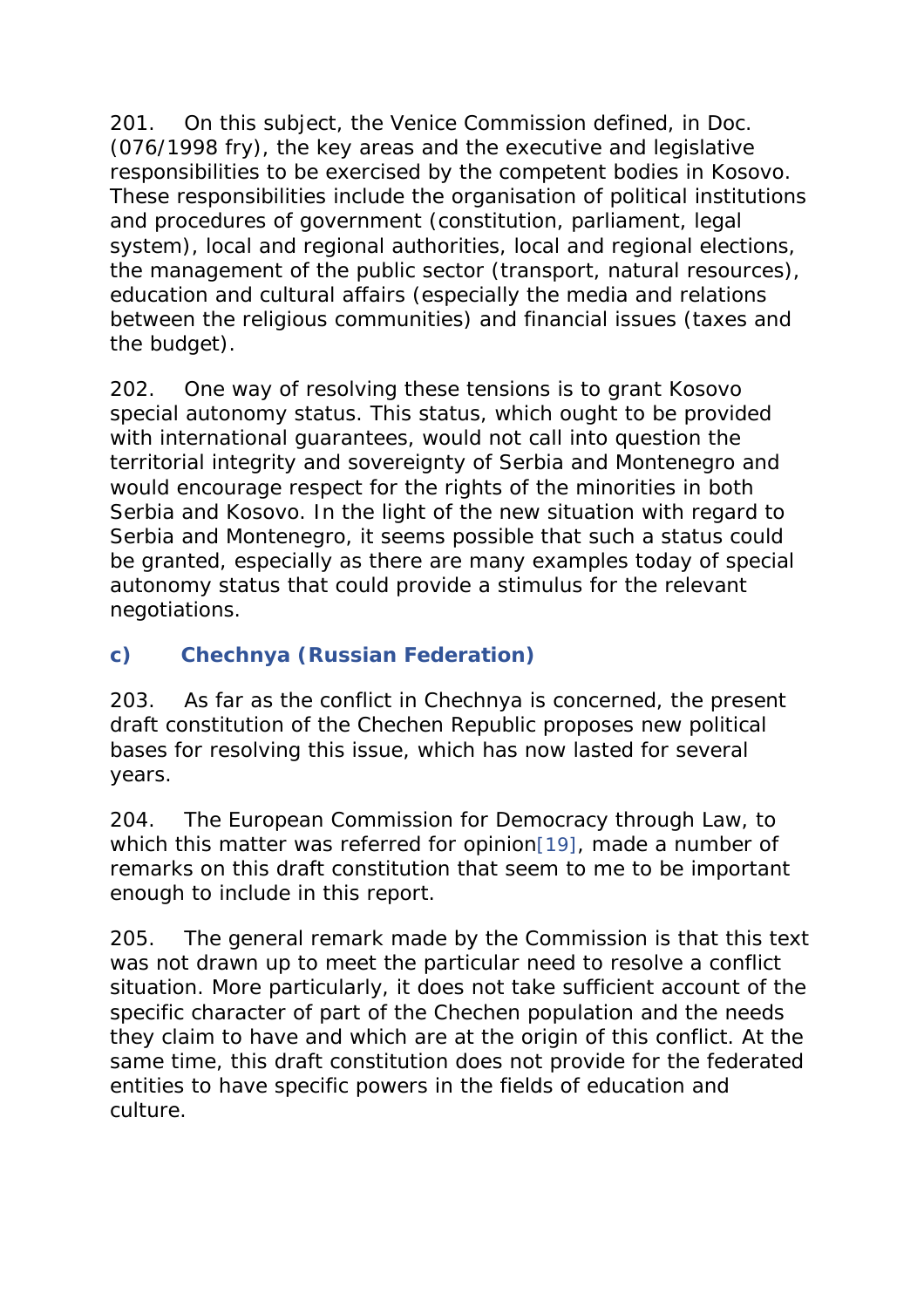## **d) Transnistria (Moldova)**

206. The issue of Transnistria is mainly about the constitutional status granted to this region. What can we do to understand this dispute and what solutions can we put forward to resolve it?

207. To begin with, this dispute can explained by reference to historical, linguistic and geographical factors. Firstly, from the historical point of view the population are still aware that Transnistria was part of the Russian empire well before Russia's annexation of Bessarabia. Secondly, the people of Transnistria share the feeling that they have a different identity (specific language) and reject the principle of being governed by a central power. The geographical situation is also important as many people consider the Dniester to be a natural frontier. The first discussions on granting this region autonomous powers began in 1990.

208. In June 1992, the Moldovan parliament adopted a document containing the "basic principles for a political settlement of the armed conflict and the restoration of peace in the districts in the east of Moldova". This document provided, among other things, for the drafting of a law on a special legal status for these districts in conformity with international demands and the specific historical aspects of the formation of the Transnistrian region. In response, the Transnistrian authorities asked, as a condition for agreeing to a political settlement of the conflict, to be allowed to examine and adopt a document determining the legal status of this region.

209. Under the pressure of governments and international organisations, the Moldovan parliament examined, in January 1996, a new draft law defining "Transnistria as a territorial formation with the structure of an autonomous republic, which includes the localities situated on the left bank of the Dniester, and possesses special status in conformity with the constitution of Moldova and the law in question". In this draft, Transnistria was described as being part of the Republic of Moldova.

210. The Transnistrian authorities rejected this draft as they refuse to recognise the territorial integrity of the Republic of Moldova. They consequently do not want to be governed on the basis of a special status, which, in their opinion, presupposes the imposition of limits to their powers by the central government. Rather, they want Transnistria to be recognised as an independent state and bilateral relations to be established on the basis of mutual understanding. To be more precise, they want it to become an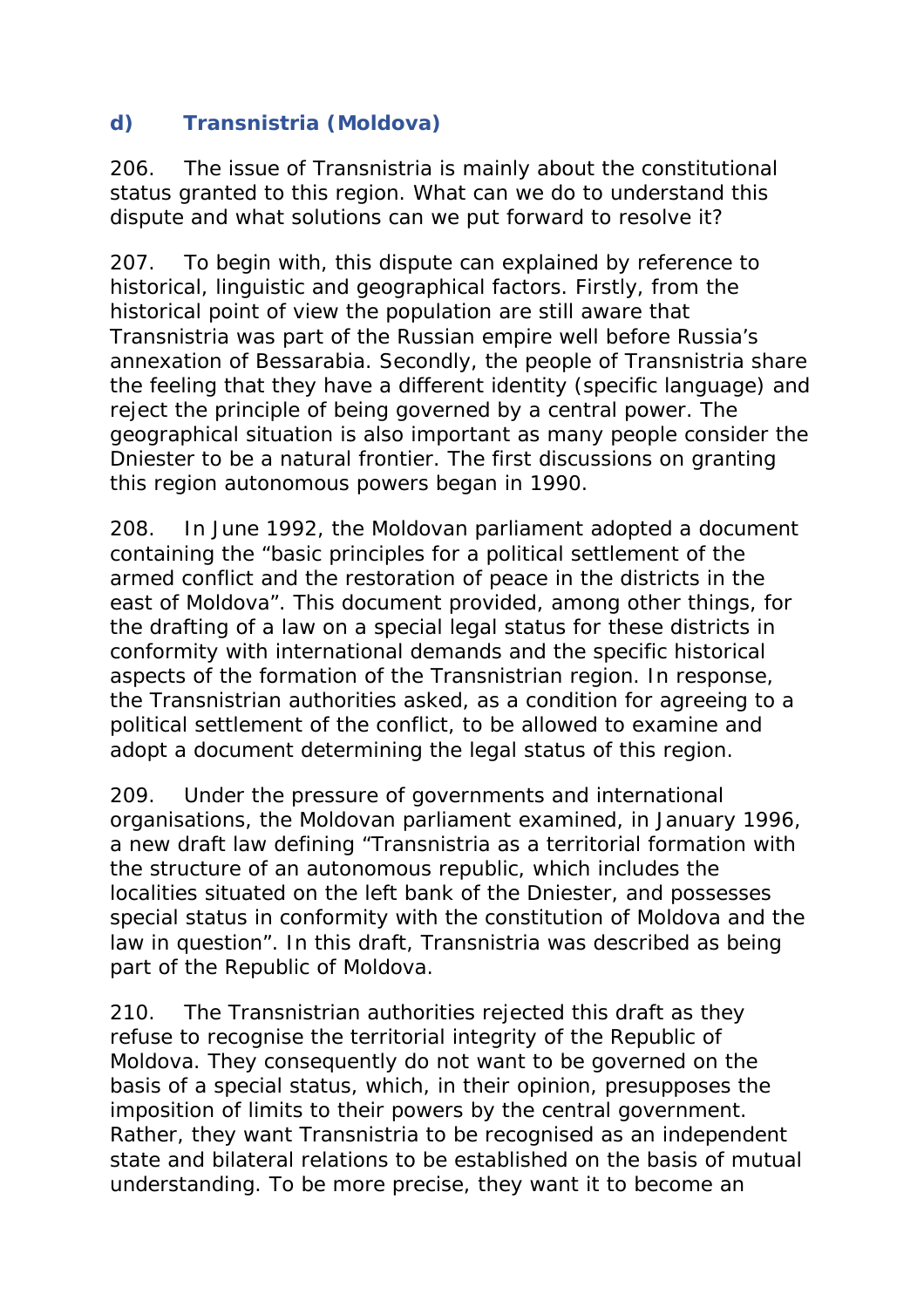independent state within a confederation. The Transnistrian authorities have therefore rejected all the proposals that have been made to define the various levels of jurisdiction. These proposals defined the central government's exceptional powers, the powers of the regions with special status, and mixed powers. Such a system of the division of powers, like that employed in Alto-Adige / South Tyrol or Greenland, did not correspond to the degree of autonomy envisaged by the Transnistrian authorities.

### **IX. Conclusion**

211. How can this report contribute to the resolution of these conflicts and how and under what conditions could the criteria conducive to the success of autonomy be applied in these particular cases?

212. Without wishing to appear presumptuous, this report sets out some proposals that are worth considering in some depth. First of all, their assessment must be based on the basic documents on this subject drawn up by the Council of Europe's Congress of Local and Regional Authorities of Europe, such as the European Charter of Local Self-Government and the draft European Charter of Regional Self-Government.

213. Proceeding on the basis of the principle of subsidiarity, these legal texts suggest different bases and guarantees, both for the state and for the sub-state entity, for the development of genuine autonomy.

214. For example, Articles 4 and 6 of the draft European Charter of Regional Self-Government define the powers to be granted to regions (or sub-state entities), Article 9 specifies the arrangements for the participation of the regions in the affairs of the state, Articles 14 and 15 cover regional finances and Article 16 concerns the protection of the territorial boundaries of sub-state entities.

215. To be sure, the Framework Convention for the Protection of National Minorities, the Framework Convention on trans-frontier Cooperation and the European Charter of Regional or Minority Languages can also serve as a basis and as guarantees for the various parties involved in a conflict.

216. For example, it seems that a solution to the Kosovo problem could be achieved by granting the region broad-based autonomy backed by trans-frontier co-operation agreements with the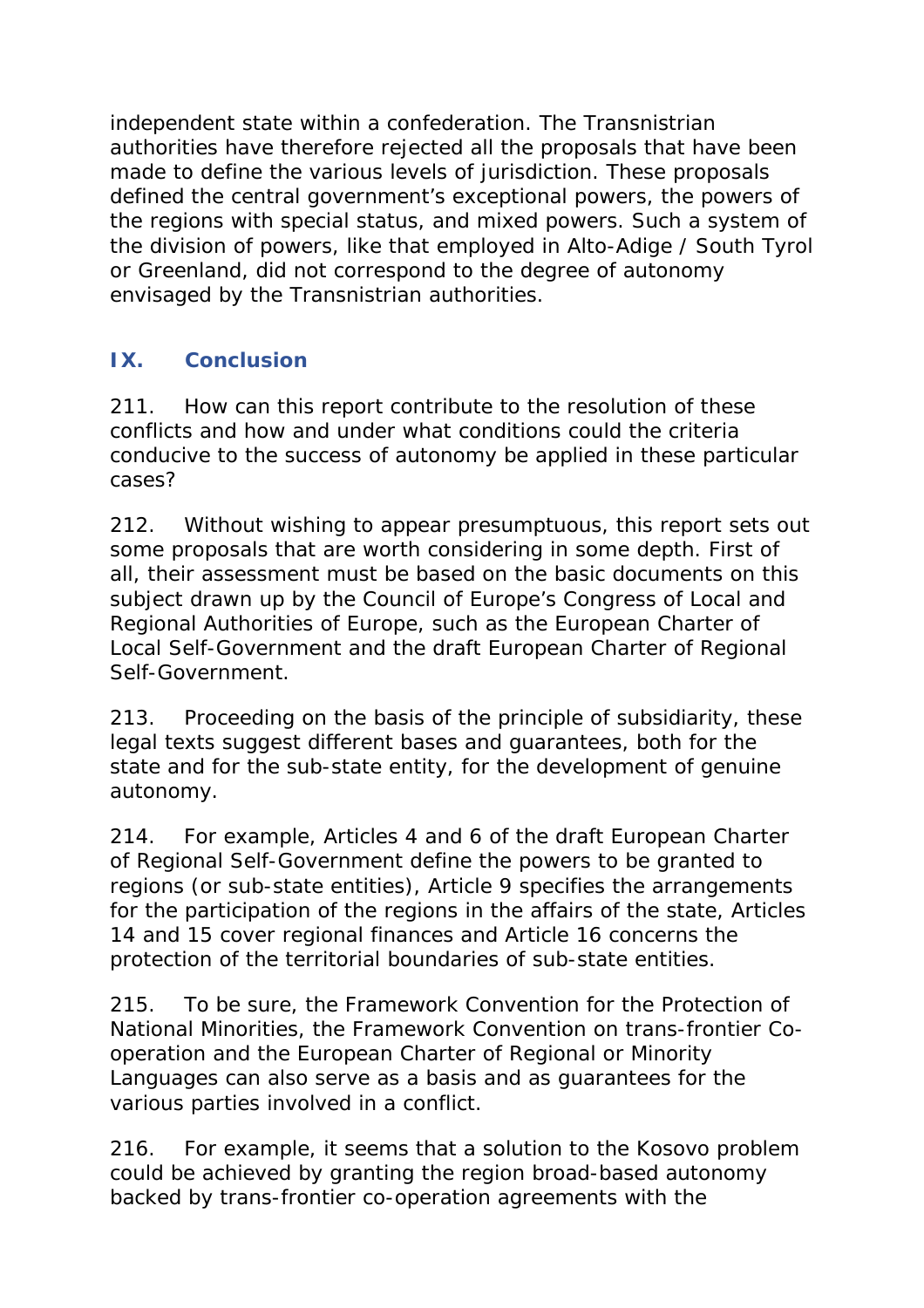neighbouring Albanian-speaking communities. At the same time, Part III of the European Charter of Regional or Minority Languages, which deals with promoting the use of a language in education, in dealings with the judicial authorities, the administrative authorities etc, provides a way of reaching an agreement that could strike a balance with the linguistic rights of the Serb minority in Kosovo, as well as those of the minorities in Vojvodina

217. Nevertheless, I remain convinced that most current conflicts can be resolved by granting special status to territories inhabited by cultural minorities. By virtue of this status, territories can be governed by special legislation that takes account of their distinctive historical, geographical, cultural and linguistic characteristics.

218. Granting special status is a means, on the one hand, of preventing cultural diversity in a state from being seen as a threat to the state in which it exists and, on the other hand, avoiding the state being perceived as a threat to every minority in its territory. The existence of these regions that enjoy special territorial autonomy is compatible with the unity of the state and contributes to the preservation of its territorial integrity.

219. As we have seen, the history of the organisation of the state in several countries (Spain, Italy, Finland and France) shows that it is possible, and sometimes indispensable, to provide for differentiated solutions that reflect different degrees of autonomy for regions with a specific cultural character that belong to the same state. This status instituted for a specific part of the territory can take on established forms of state territorial organisation (federalism, regionalism, unitary). The special status granted must respect the integrity and sovereignty of the state and should in principle be provided with a constitutional guarantee.

220. In order to ensure the success of autonomy, the first rule is to consider that each case has its own specific features and to adopt a voluntary and conciliatory approach. No system of human coexistence can function without the various parties entering into a constructive dialogue with peaceful intentions. If a conflict situation, involving the use of armed force, already exists, the autonomy will thus find it harder to stand the test of time.

221. For various reasons, states very often hesitate to grant autonomy status. They are afraid this will be prejudicial to certain state interests and values and lead to secession. They fear that the autonomy granted to an entity may constitute discrimination against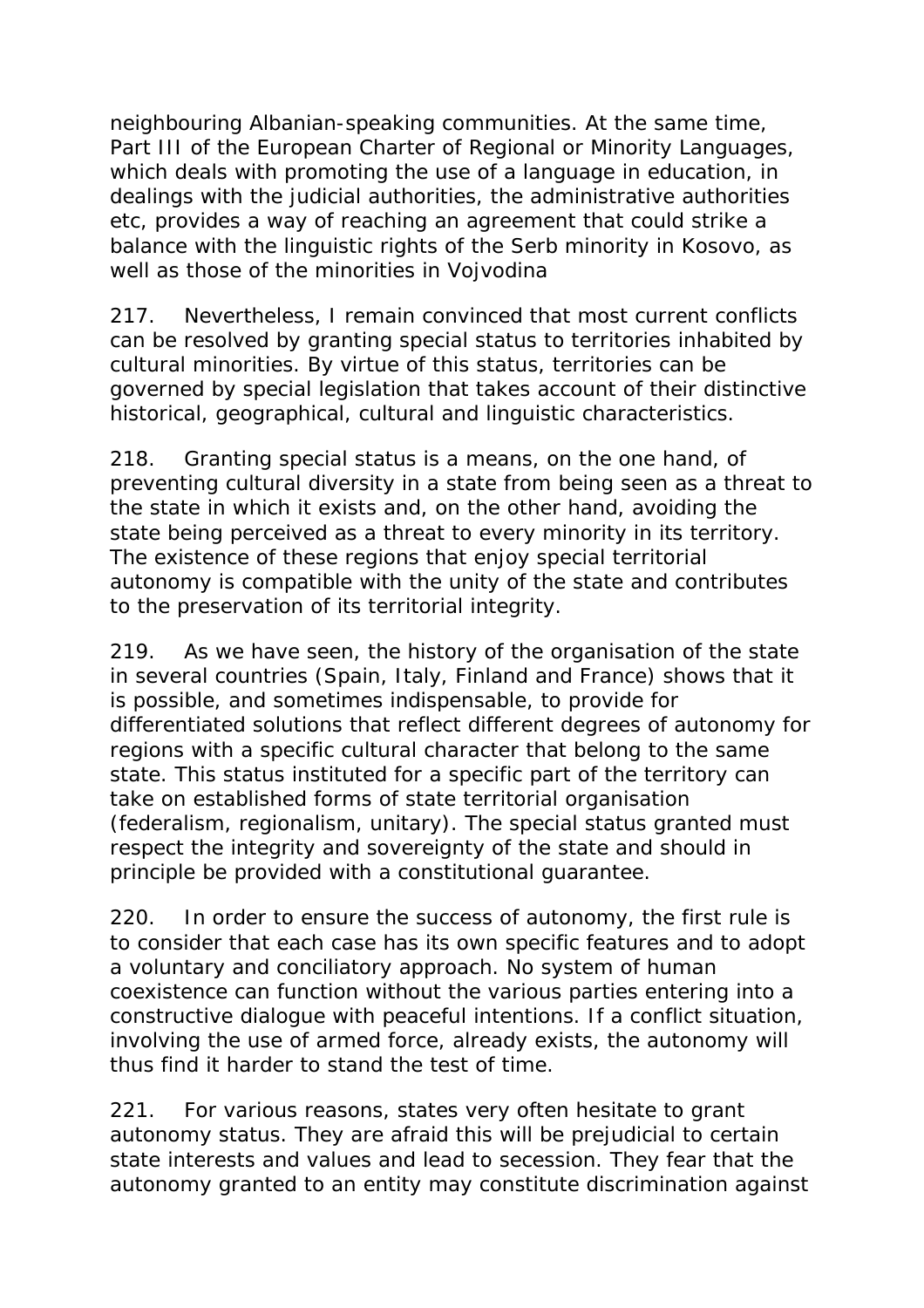the other inhabitants or provoke the intervention of a foreign country with ethnic or other ties to the inhabitants of the region that is demanding autonomy.

222. Autonomy is not a panacea but it does above all constitute a system based on a compromise between different parties. One of its big advantages is its flexibility: it provides a large number of possibilities, ranging from minimal responsibilities to the grant of enlarged powers – just below independence. A number of governments have resorted to autonomy in order to strike a balance between the principles of state unity and cultural plurality. In certain cases, autonomy functions reasonably well, while in others it does not respond to people's hopes for everyone to live together in peace. With regard to certain factors that enable the success of autonomy to the determined, current studies show that political and constitutional aspects are crucial, although the international dimension remains important, especially with regard to the monitoring of agreements.

223. Not all situations in which the "separatist" claims of minorities predominate necessarily call for the creation of an autonomous entity. Many problems can be resolved in compliance with general rules relating to human rights, such as the ban on all forms of discrimination and the citizens' right to participate in political life.

224. Recently, the Helsinki Declaration[20] recognised the possibility of developing basic concepts and common principles for all models of regional autonomy and proposed the creation of a European legal instrument (Article 11) that would take account of the experience of member states. Such a legal instrument should "respect the sovereignty, identity and freedom of states to determine their own internal organisation" and "be broad enough to recognise the wide variety of democratic forms of regional selfgovernment" while "(allowing) the states a degree of choice in order to take account of specific characteristics of their regional selfgovernment system". The Council of Europe should support the creation of such a European legal instrument, which would make it possible to recognise and promote the common principles of regional autonomy while taking account of the variety of experience gained by member states.

225. The creation of such a European legal instrument, which would encourage the promotion of the common principles of regional autonomy, would help European states confronted with internal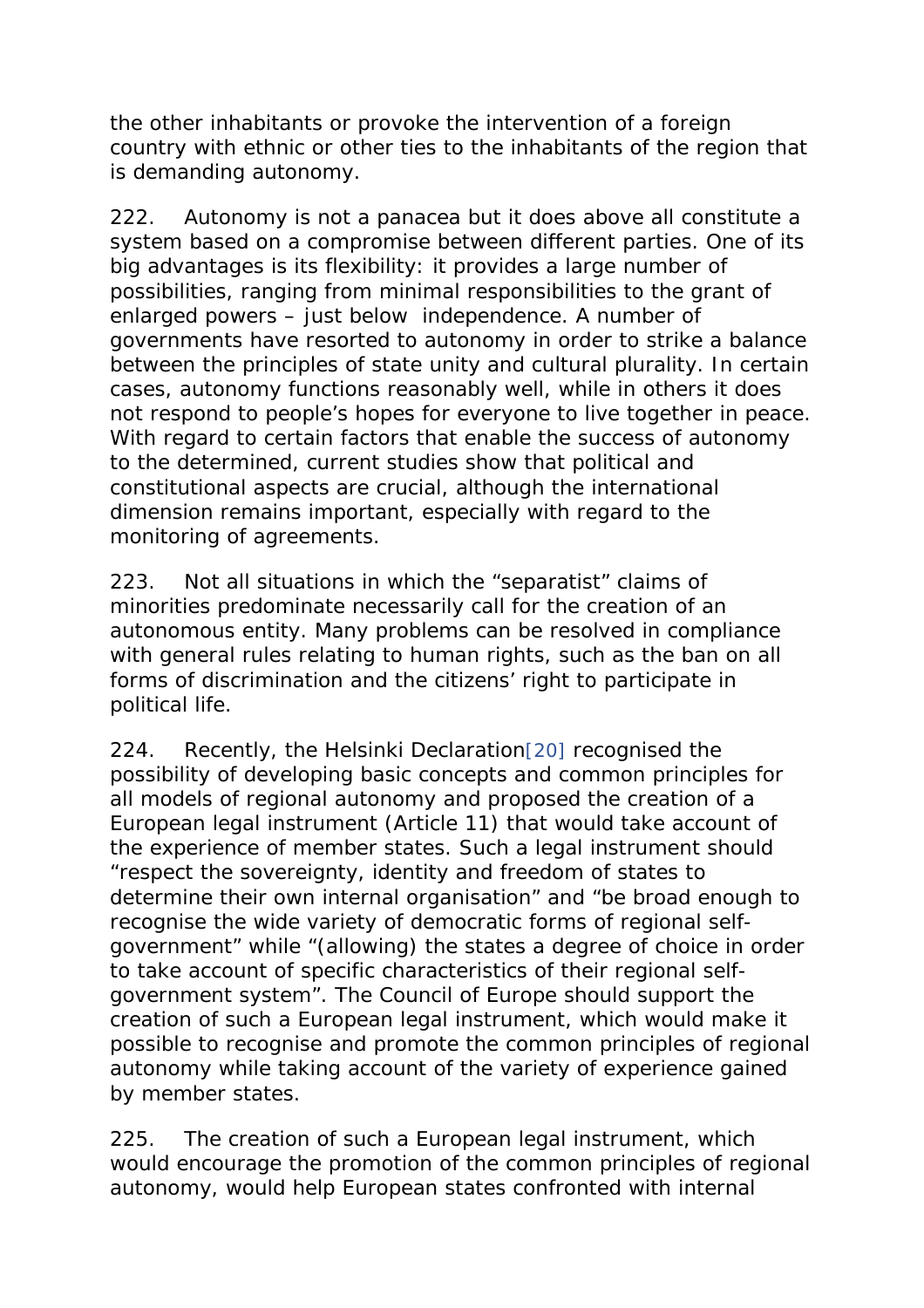conflicts to find constitutional solutions that would enable them to preserve their sovereignty and territorial integrity while respecting the rights of ethnic minorities.

------------------------------------------------------------------------

**APPENDIX**

**Doc. 8425** 28 May 1999

**Resolution of ethnic conflicts in Council of Europe member states**

**Motion for a resolution** 

presented by Mr Atkinson and others ------------------------------------------------------------------------

*Reporting Committee:* Political Affairs Committee

*Reference to Committee:* Doc. 8425, Reference 2404, 21.06.99

*Draft Resolution* adopted by the Committee on 20 May 2003 with 2 abstentions

*Draft Recommendation* adopted by the Committee on 20 May 2003 with 1 vote against and 2 abstentions

*Members of the Committee* : *Jakic* (Chairman), Rogozin (Vice-Chairman), *Feric-Vac* (Vice-Chairperson), Spindelegger (Vice-Chairman), Aguiar, Aliyev, de Aristegi Ates, *Atkinson*, *Azzolini*, Berceanu, Beres, Bianco *(alternate: Malgieri)*, Blaauw, *Blankenborg, Cekuolis*, Clerfayt, Davern, *Dreyfus-Schmidt, Druviete, Durrieu, Frey,* Glesener, Goulet *(alternate: Loncle)*, *Gross*, Hedrich, Henry, Hörster, Hovhannisyan, Iwinski, *Judd,* Karpov, Kautto, *Kirilov,* Klich, Koçi, Kostenko, van der Linden, *Lloyd,* Loutfi, *Magnusson*, Margelov, Martinez-Casan, Medeiros Ferreira, Mercan, Mignon, *Muratovic,* Naudi Mora, Neguta, Nemcova, Nemeth, Oliynyk, Ouzky, Pangalos, Petrova-Mitevska, *Pourgourides, Prentice*, Prisacaru, de Puig, Ragnarsdottir, Ranieri *(alternate: de Zulueta)*, Roth, Severin, Severinsen, Tabajdi, *Tekelioglu*, Tritz, Vakilov, Vella, Volpinari, Voog,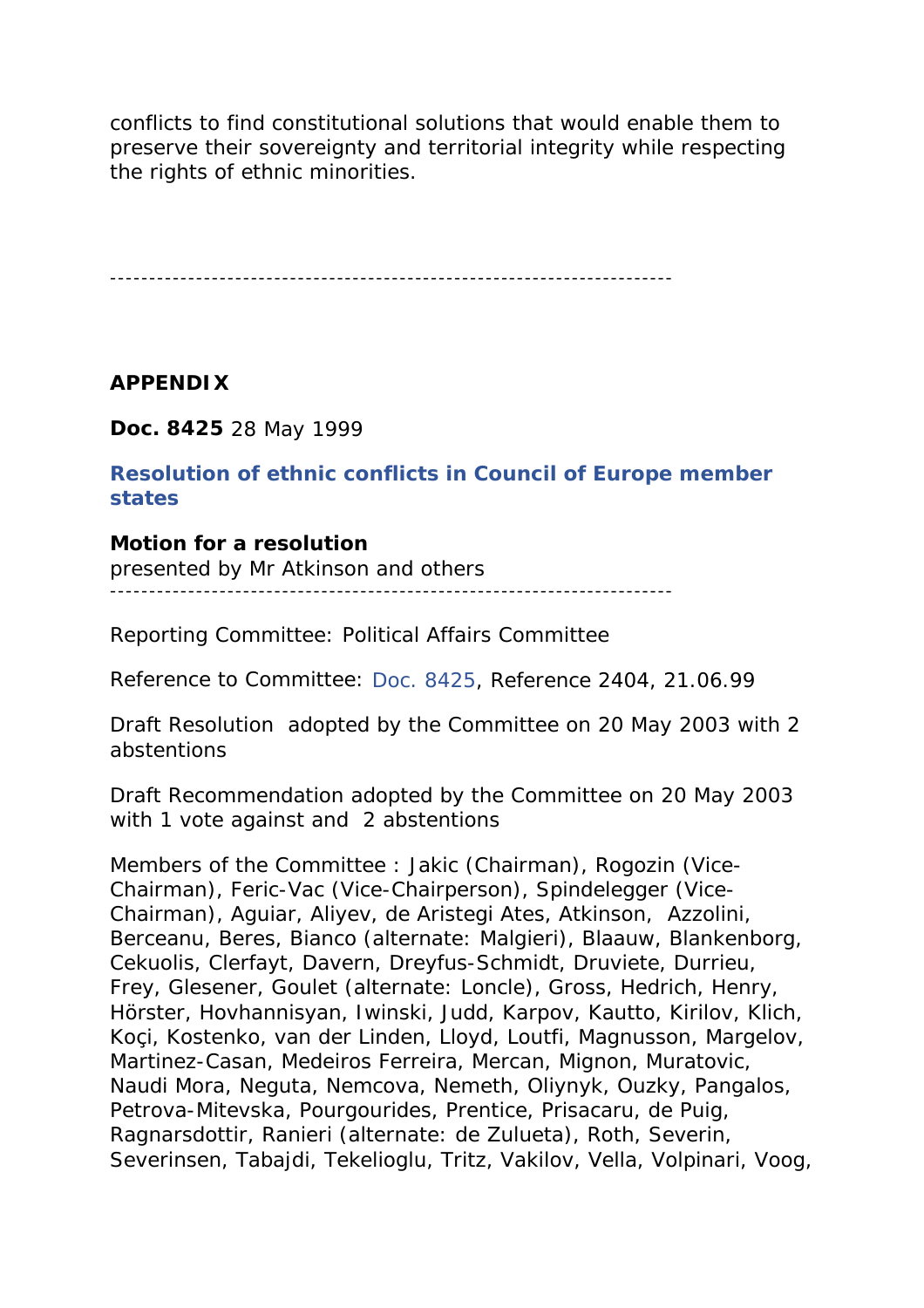Voulgarakis, Westerberg, Wielowieyski, Wohlwend, *Wurm,* Yarygina, *Zacchera,* Zhvania, Ziuganov.

*N.B. : The names of the members who took part in the meeting are printed in italics*

*Secretariat of the Committee :* Mr Perin, Mr Chevtchenko, Mr Dossow, Ms Entzminger, Ms Alléon.

------------------------------------------------------------------------

[1] I would like to thank the authorities and experts who gave me the benefit of their experience in the course of my research, which began in December 1999 and took me to the Åland Islands, Alto-Adige / South Tyrol, the Faeroes, Copenhagen, à Cagliari (Sardinia), the Azores and Madeira (Portugal), Madrid and Barcelona. I apologise in advance for any errors in, or omissions from, this document and would be grateful for any suggestions.

[2] Nordquist Kjell-Åke. *The Second Åland Islands Question*. Mariehamn 2002, Jansson Salminen (ed).

[3] "Autonomy as a Conflict-Solving Mechanism", in Suksi Markku (ed.), *Autonomy, Applications and Implications*, Kluwer Law, Dordrecht, Netherlands, 1998.

[4] "Ruth Lapidoth, *Autonomy: Flexible Solutions to Ethnic Conflicts*, United States Institute of Peace Press, 1997.

[5]Hannum, Hurst and Lillich, R.B., *The concept of autonomy in International law*, 1980.

[6] Local self-government, territorial integrity and protection of minorities, Lausanne 25-27 April 1996, Proceedings of the European Commission for Democracy through Law, contribution by Asbjorn Eide, Director of the Norwegian Institute of Human Rights, Oslo.

[7] I would like to thank Elisabeth Naucler for her help in writing this chapter and for giving me the book Jansson/Salminen (ed), *The Second Åland Islands Question, Autonomy or Independence?,* Mariehamn, 2002.

[8] According to section 7 of the Autonomy Act, the right of domicle in the islands is granted on request to any Finnish citizen who has settled in the province, lived there continuosly for at least five years and has a sufficient command of Swedish.